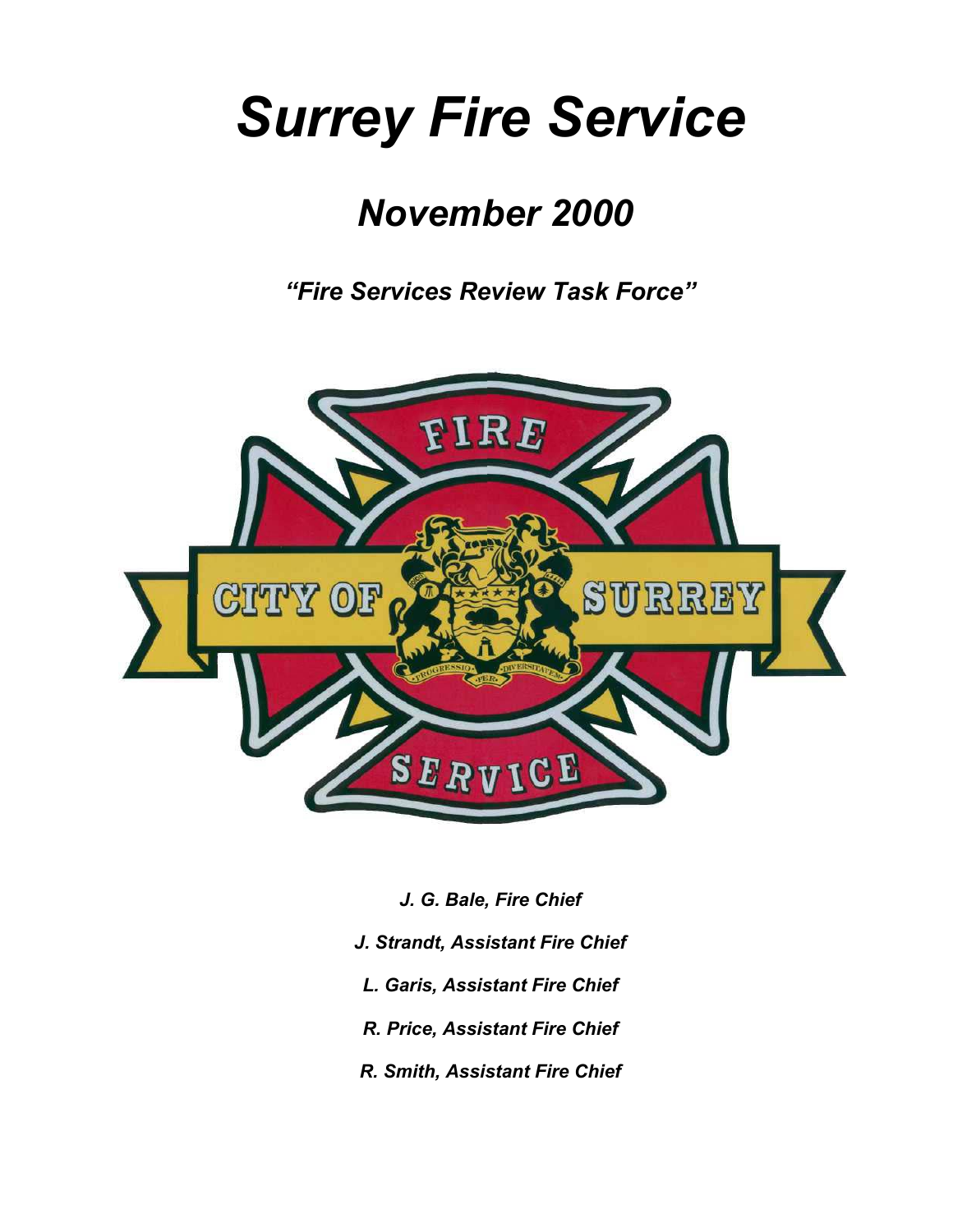# *Executive Summary*

#### *Purpose of Study:*

Residents of Surrey have the right to expect high-quality service, and the Surrey City Council has the obligation to provide high quality at an affordable cost.

#### *Objective (S) of Study:*

To reach a delicate balance of cost to quality, weight had to be given to the interests of the individual stakeholders against the broader interests of all the residents and taxpayers.

#### *Recommendations:*

Recommendations made through the use of charts and tables. Graphic illustrations were used to emphasize key issues. A summary of recommendations is contained in (Appendix F)

#### *Conclusions:*

The existing infrastructure was examined with a view toward improvement and weaknesses were identified, implementing, where applicable, new and safer procedures, while addressing value for money.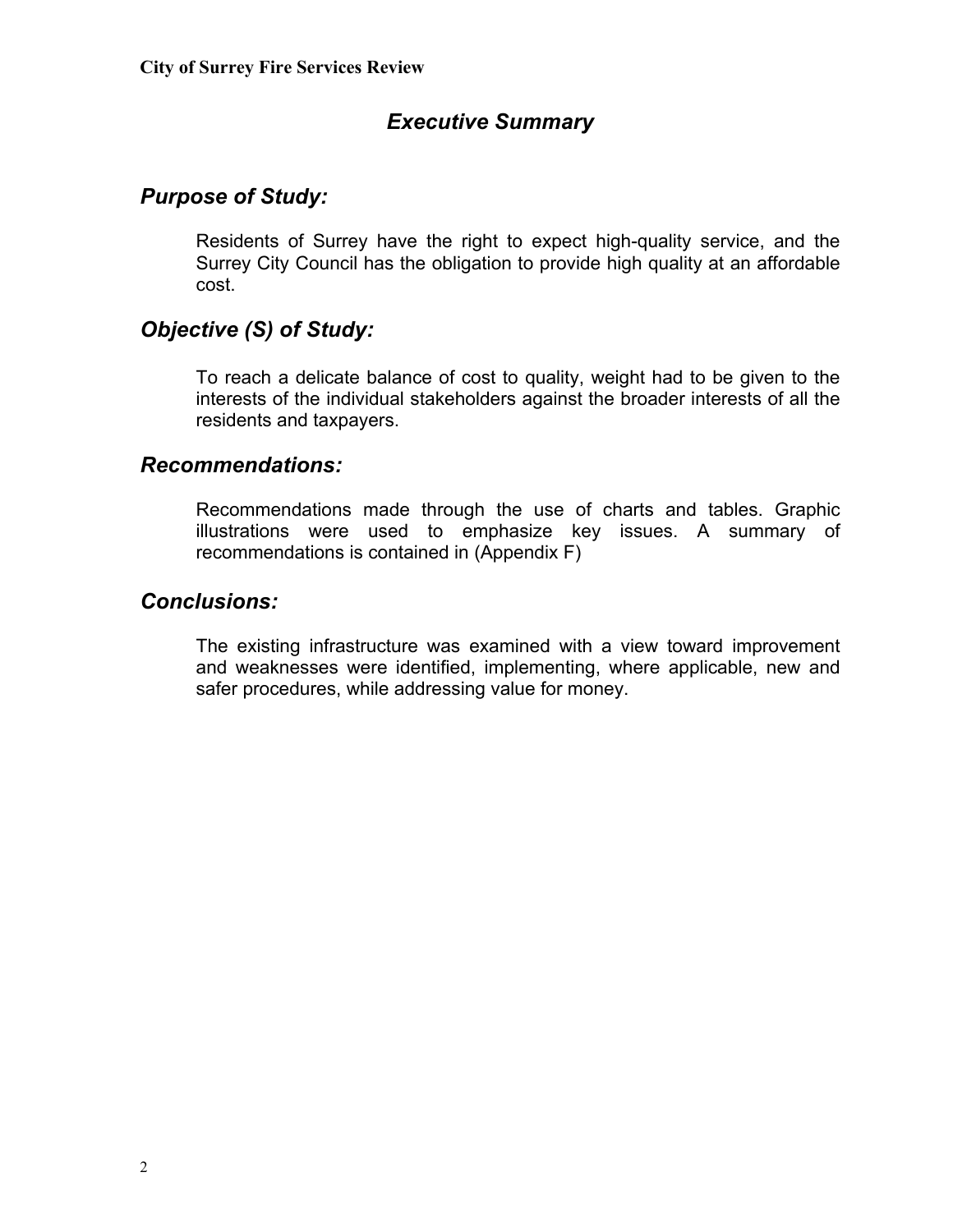# *Mission Statement*

The Surrey Fire Service is dedicated to protecting life, property and the environment by providing emergency response, regulatory compliance and community education. We do this through the involvement of employees, volunteers and the community. Our services enhance community safety for the City of Surrey.

# *Organizational Principles*

- Maintain aggressive, offensive fire fighting tactics
- Support a safe, healthy, and diverse workplace that is open to change
- Provide emergency medical services, and environmental protection
- Establish a strong community relations program, particularly in the area of fire
- Prevention, public education, injury prevention, and emergency preparedness

.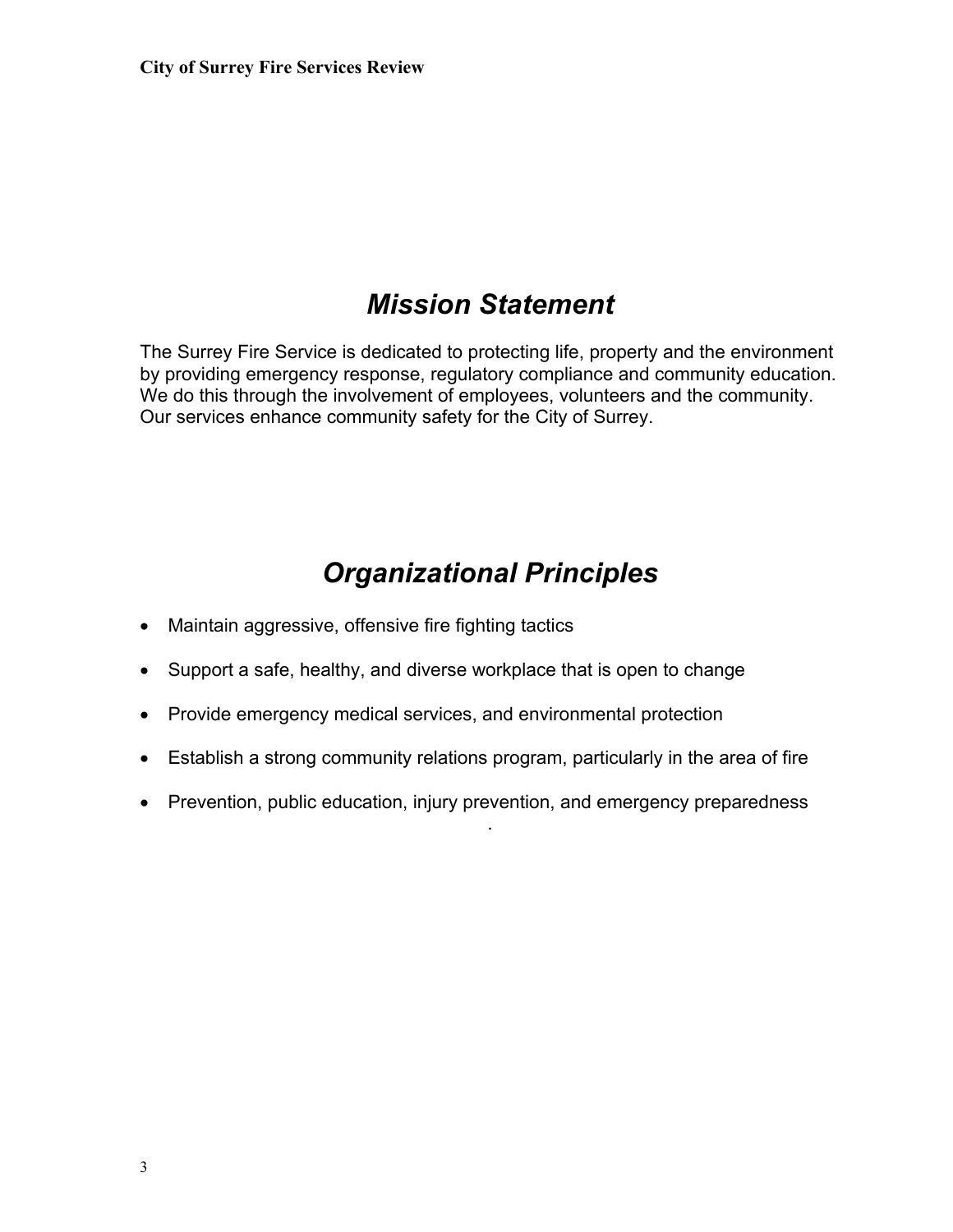# *Introduction*

In January 2000, Surrey City Council requested a review of services provided by the Surrey Fire Services. The "Fire Services Review Task Force", was established. This stakeholder group is representative of Council, City Manager, fire service administration, career, volunteer firefighters and other professional or technical advisors that were requested of the chair.

# *Role of The Task Force*

- Identify perceived or real issues
- Address each issue and list potential solutions
- Raise profile and longevity of the volunteer component of Surrey Fire Department
- Ensure representation of the Task Force is representative of the key interest stake holders

# *Key Issues Identified by the Task Force*

- Deployment of volunteer firefighters
- Four person staffing on pumper trucks
- Property loss in Surrey
- Analyze deployment of resources
- Analyze first responder program

#### *Purpose*

The purpose of this report is to address each of the key issues that have been identified by the Task Force. However the report would not be complete if it did not consider the benefits of automatic fire sprinklers as an alternative application to traditional Fire Services. A detailed explanation is contained in Appendix D.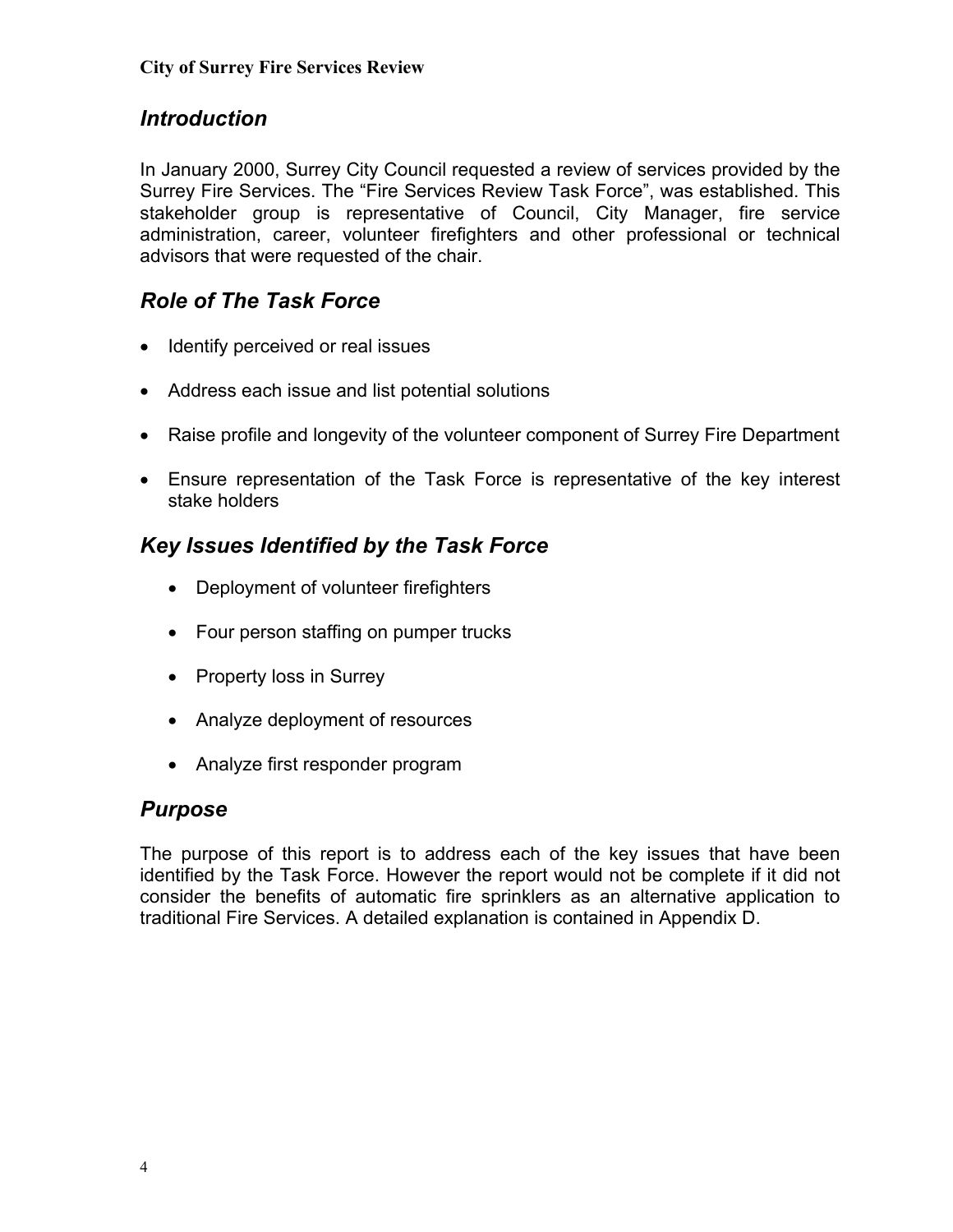# *Overview of Surrey Fire Service*

The City of Surrey has a population of over 325,000 and covers 342 square kilometers or 132 square miles. The Fire Service is projecting to respond to 15,728 emergency incidents, comprising of 687 building fires, 10,716 combined motor vehicle/medical calls and 3,819 miscellaneous incidents (alarms, burning complaints etc.) in 2000. The annual operating budget for the Fire Service in 2000 is \$27,592,000.

# *Value of Fire Service*

The provision of Fire Service within a City or Municipality is a decision of local government as is the level of service. The Municipal Act states a Council "may" provide the service, unlike pre-hospital care (Ambulance or Police) where it is established by senior governments. In jurisdictions where Fire Services are delivered, significant savings (Cost Avoidance) are realized by the taxpayer. The example below compares generally the cost avoidance in insurance savings that are realized by the taxpayer with the provision of Fire Services and without Fire Services and the difference after considering the expense of providing Fire Services to the taxpayer. This section was brought about from a query, is there a contribution to the Fire Service from the Insurance Industry? A detailed summary is contained in (Appendix E).

The costs avoided to the taxpayer through providing Fire Services in Surrey are equivalent to \$27,380,913 in insurance premiums reductions versus the premium that would be charged if no fire protection were provided.

| Insurance Costs Saved With Fire Service Protection Versa No Fire Service Protection |                          |                     |      |                        |   |                                        |  |  |  |  |
|-------------------------------------------------------------------------------------|--------------------------|---------------------|------|------------------------|---|----------------------------------------|--|--|--|--|
|                                                                                     | <b>With Fire Service</b> |                     |      | <b>No Fire Service</b> |   | <b>Avoided Costs With Fire Service</b> |  |  |  |  |
| <b>Assessed Building Value</b>                                                      |                          | 12,392,473,000   \$ |      | 12,392,473,000         |   |                                        |  |  |  |  |
|                                                                                     |                          |                     |      |                        |   |                                        |  |  |  |  |
| 1) Rate Increment (\$ 100,000)                                                      | \$                       | 123.924             | - \$ | 123.924                | S |                                        |  |  |  |  |
| 2) Rate Per Increment (See Note 2) \$                                               |                          | 30,981,000          | - \$ | 85,755,408             |   | 442                                    |  |  |  |  |
| 3) Fire Budget                                                                      |                          | 27,394,000          |      | N/A                    |   |                                        |  |  |  |  |
| 4) Total Cost                                                                       |                          | 58,375,000          |      | 85,755,913             |   | 27,380,913                             |  |  |  |  |

#### **Note**:

- **1)** Rate Increment is the assessed building value in the City of Surrey divided by \$100,000.
- **2)** Rate per increment is the cost of insurance per \$ 100,000
	- \$ 250 with Fire Service
	- \$ 692 with No Fire Service
- **3)** Fire Budget is the cost to provide the Fire Service in the City of Surrey
- **4)** The total Value of expenditures for insurance added to the fire budget with Fire Service and with No Fire Service.

#### *Recommendation:*

Council lobby the BC Government to have 1% Tax redirected to the City to offset Fire Service expenses.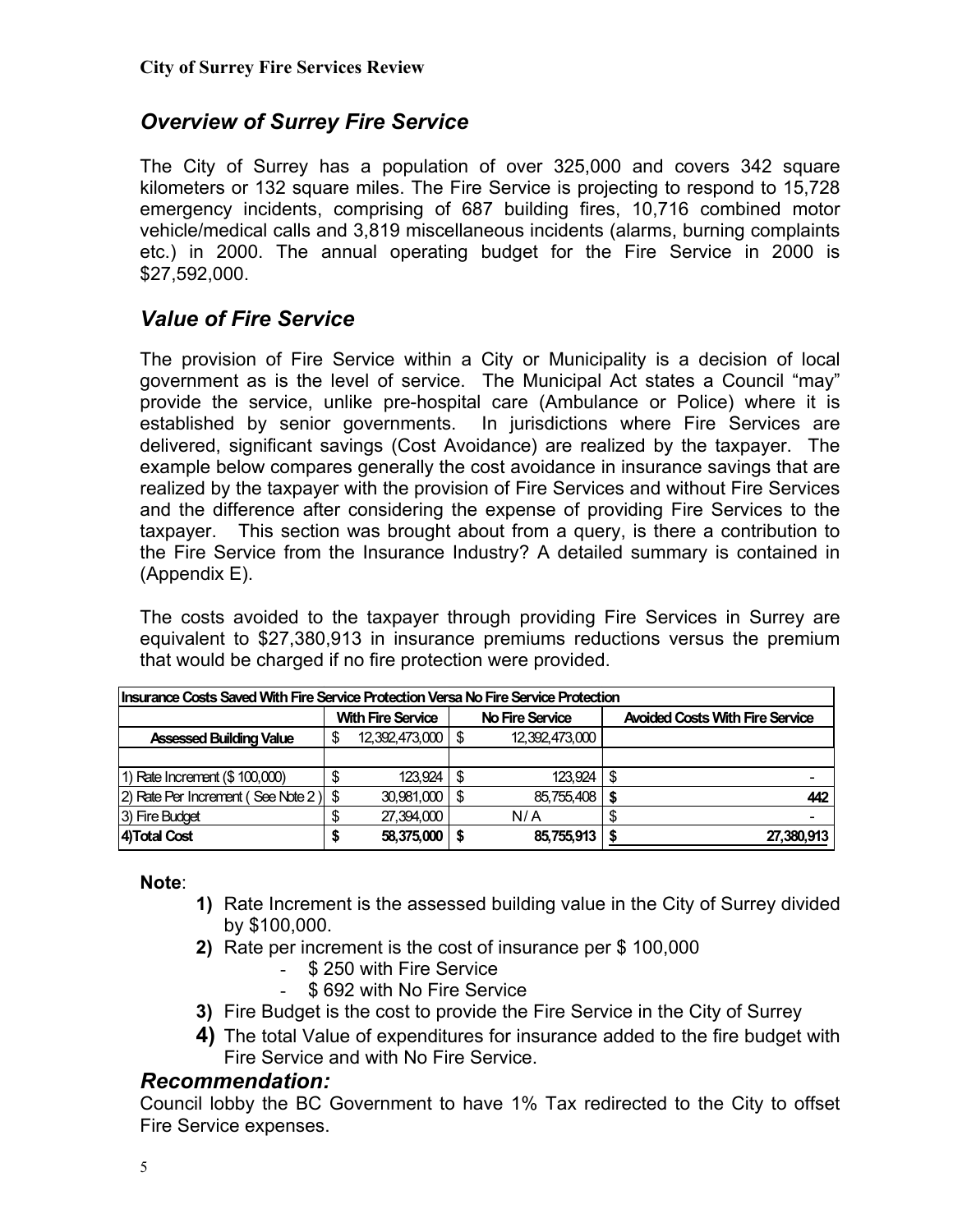The Fire Service is organized into six divisions.

• Suppression Division:

This Division includes fire suppression, emergency medical response, hazardous materials, technical/rescue, staffing, and environmental protection.

• Training Services:

This Division provides program administration, program certification, and training for administrative staff, 284 career and 295 volunteer firefighters. In addition services are contracted to private industry and other Fire Services.

• Support Services:

This Division is responsible for clerical administrative support to all divisions, budget, research and development, planning, computer-aided dispatch, radio repairs and service.

• Fire Prevention:

This Division has four functions: prevention, code compliance, investigations and public education.

• Mechanical

The mechanical division is responsible for repairs and maintenance of a fleet of 3 aerial ladders, 30 pumps, 2 aerial pump ladders, 5 tankers and 20 utility/staff vehicles, and all other mechanical equipment utilized in the Fire Service. It also provides minor contracting services to two smaller GVRD Cities.

• Communications

The Dispatch Center is the first point of contact for the public when reporting an emergency. Dispatchers provide service for the Engineering Department and other Fire Services as well as address general information inquires.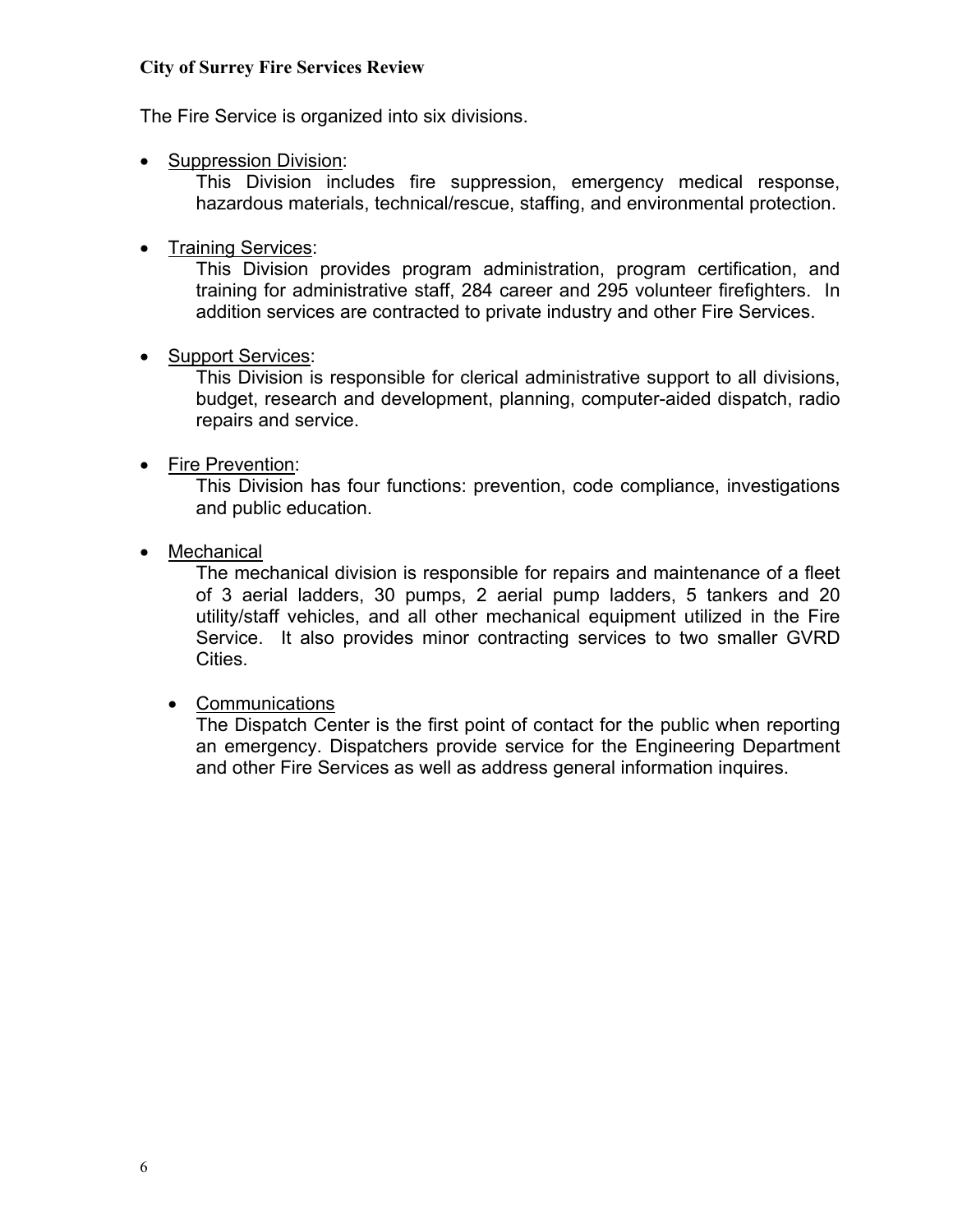# *Staffing*

| Administration:                   | 2 Administration Chiefs<br>4 Operational Assistant Chiefs<br>2 Administrative Assistants     |
|-----------------------------------|----------------------------------------------------------------------------------------------|
| Operations:                       | 4 Battalion Chiefs<br>284 Career Fire Fighters<br>295 Volunteer Firefighters                 |
| Communications<br>And Technology: | 12 full time radio dispatchers / call takers<br>8 part-time relief dispatchers / call takers |
|                                   | 1 Computer Specialist<br>1 Radio Technician                                                  |
| Prevention:                       | 1 Chief Fire Prevention Officer<br>6 Fire Inspectors<br>2 Public Educators                   |
| Training:                         | 1 Manager of Training<br>2 Training Officers                                                 |
| Mechanical:                       | 4 Mechanics                                                                                  |
| Support:                          | 3 Full-time clerks and (2) part time clerical relief staff.                                  |

# *Personnel Deployment*

Seventeen fire stations are strategically located throughout the City. Twelve of the seventeen stations are staffed with career firefighters on a 7-day, 24-hour per day basis, 10 are supplemented with volunteer firefighters and five stations are staffed exclusively with volunteer firefighters. All career and volunteer firefighters are trained and Provincially Certified First Medical Responders. There is a complete inventory of basic life support medical equipment on each apparatus.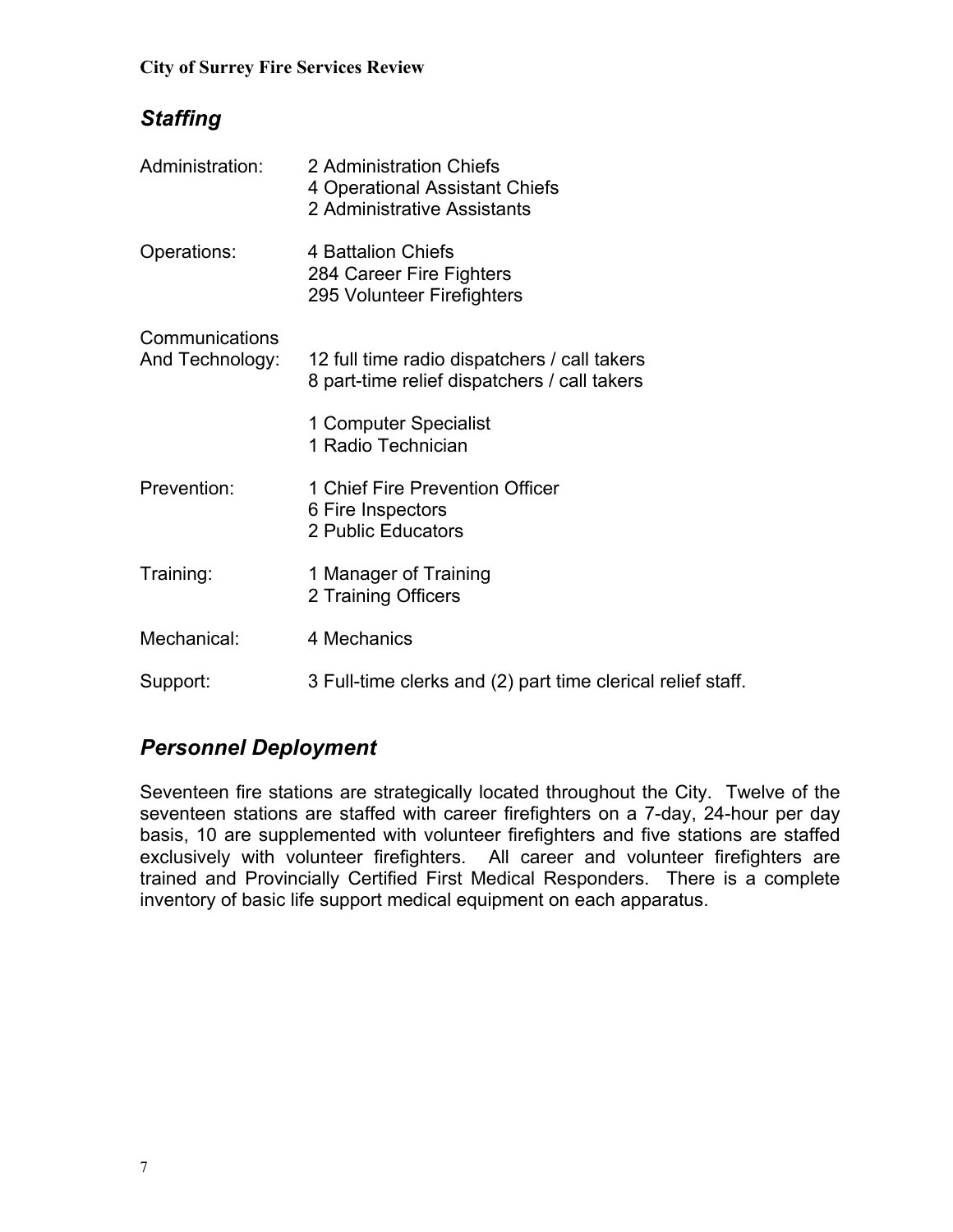# *Apparatus Deployment*

| Pumpers:                             | 30                                                                                                                                                                                                                                                                                                                                                                                                                                                                                                                                                                                                                                                                                                         |
|--------------------------------------|------------------------------------------------------------------------------------------------------------------------------------------------------------------------------------------------------------------------------------------------------------------------------------------------------------------------------------------------------------------------------------------------------------------------------------------------------------------------------------------------------------------------------------------------------------------------------------------------------------------------------------------------------------------------------------------------------------|
| Aerial Apparatus:                    | 3                                                                                                                                                                                                                                                                                                                                                                                                                                                                                                                                                                                                                                                                                                          |
|                                      | The Service has three aerial ladders (two 100' and one<br>135') located at stations 1 (Bear Creek), 4 (Guildford),<br>and 13 (Sunnyside).                                                                                                                                                                                                                                                                                                                                                                                                                                                                                                                                                                  |
| <b>Pumper Ladder</b>                 | $\overline{2}$                                                                                                                                                                                                                                                                                                                                                                                                                                                                                                                                                                                                                                                                                             |
|                                      | Two additional pump ladders (one 55' and one 50') are<br>located at stations 5 (Fraser Heights) and 15 (East<br>Clayton).                                                                                                                                                                                                                                                                                                                                                                                                                                                                                                                                                                                  |
| <b>Rescue Equipped</b><br>Apparatus: | 4                                                                                                                                                                                                                                                                                                                                                                                                                                                                                                                                                                                                                                                                                                          |
|                                      | These are rescue-equipped vehicles located at station 6<br>(Fleetwood), station 8 (Cloverdale), station 11 (Boundry<br>Park) and station 17 (Rosemary Heights). There is one<br>Fire Rescue Unit currently out of service. The Technical<br>Rescue Team comprises of a pump/rescue vehicle (Fire<br>Rescue Unit) and a pump assigned to station 6<br>(Fleetwood). The 2 person Fire Rescue Unit is equipped<br>with all heavy and technical rescue, high angle and<br>rappelling equipment. The complete team includes the<br>four personnel who are assigned to Pump 6.<br><b>These</b><br>individuals receive ongoing training in all aspects of<br>technical and heavy rescue techniques and equipment. |
|                                      | The Hazardous Materials Team is comprises of<br>personnel assigned to station 17 (Rosemary Heights)<br>hazardous<br>materials vehicle<br>where<br>the<br>(Rescue-<br>Equipped) and equipment are located. These individuals<br>receive ongoing training in all aspects of handling<br>hazardous materials and containment.                                                                                                                                                                                                                                                                                                                                                                                 |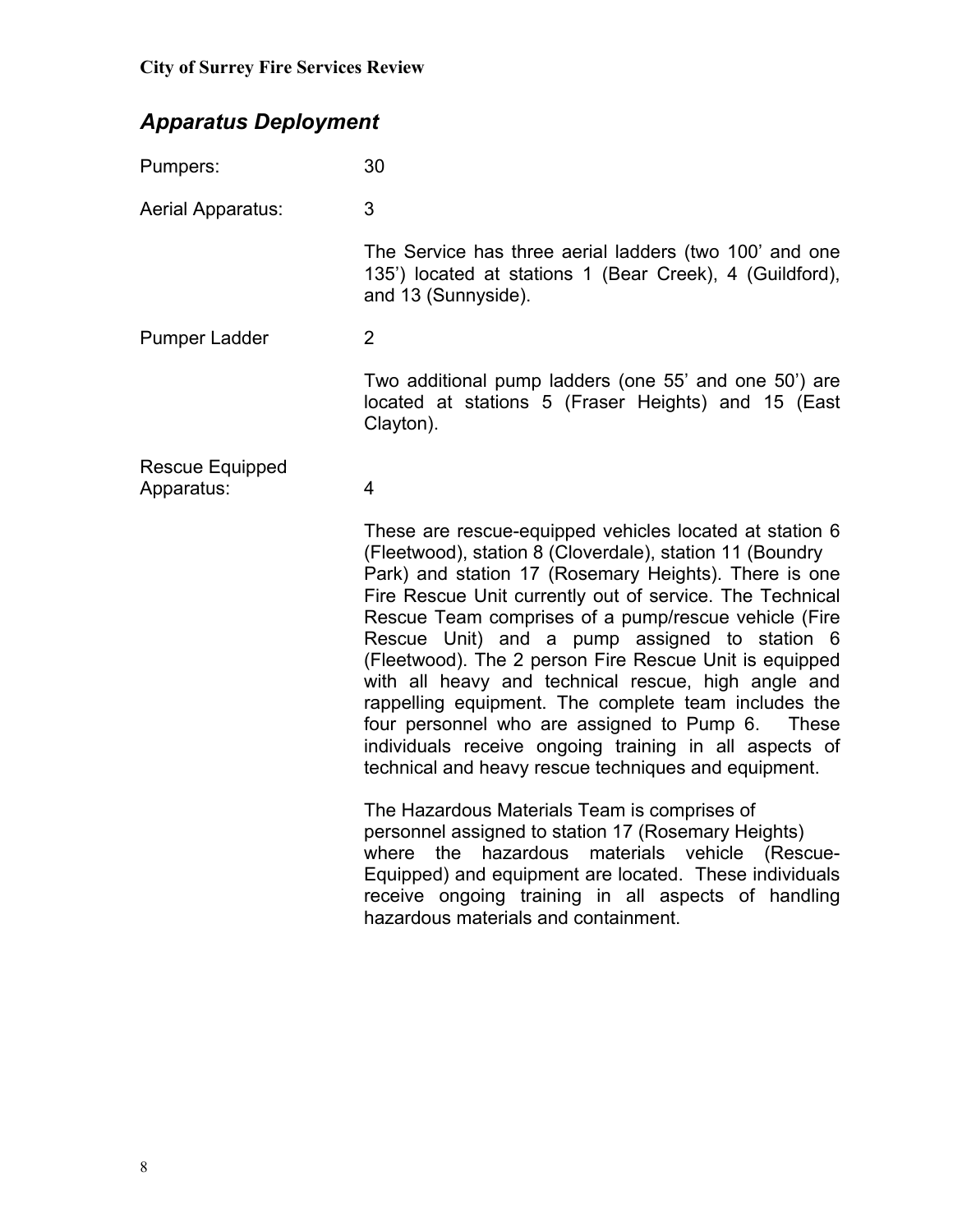# **KEY ISSUE 1: Deployment of Volunteer Firefighters**

The City of Surrey volunteer firefighter force carries untold benefits to the city. These include but are not limited to community pride, community service, public education, public safety, and emergency incident response and fund raising events to support the community associated organizations such as the burn unit at the Vancouver General Hospital and the United Way.

The key issues brought to the task force by the volunteer firefighter representatives were:

• Meaningful or Expanded Role

- Encourage volunteers to provide input into operational decisions, which would affect them.

- Communications Structure (Volunteer) - Establish an elected structure within the volunteer group
- Input into Strategic Plan, Heath and Safety Committees -Volunteers should have input into all Fire Service Committees
- Career Hiring Policy - Hire qualified ratio of (100%) volunteers for career positions
- Identity of Volunteers
	- Establish a uniform committee with volunteer representation to aid in the introduction of the program Issue volunteer firefighters with uniforms
	- Develop a volunteer orientation hand book
- Recognition as Volunteer Firefighters -Frequency of payment for services from quarterly to monthly -Appreciation banquet -Paraphernalia provisions
- Communications Structure (Administration) - Stronger involvement for the Assistant Chief for Volunteers
- Relationship of Volunteer Firefighters and Career Firefighters
	- -Zero tolerance for harassment
	- Implement policy for dispute resolution
	- -Provide harassment training for both volunteer and career firefighters
- Volunteer Hiring
	- Hold volunteer recruitment workshops
	- -Allow existing volunteers input
	- -Hold annual recruitment drives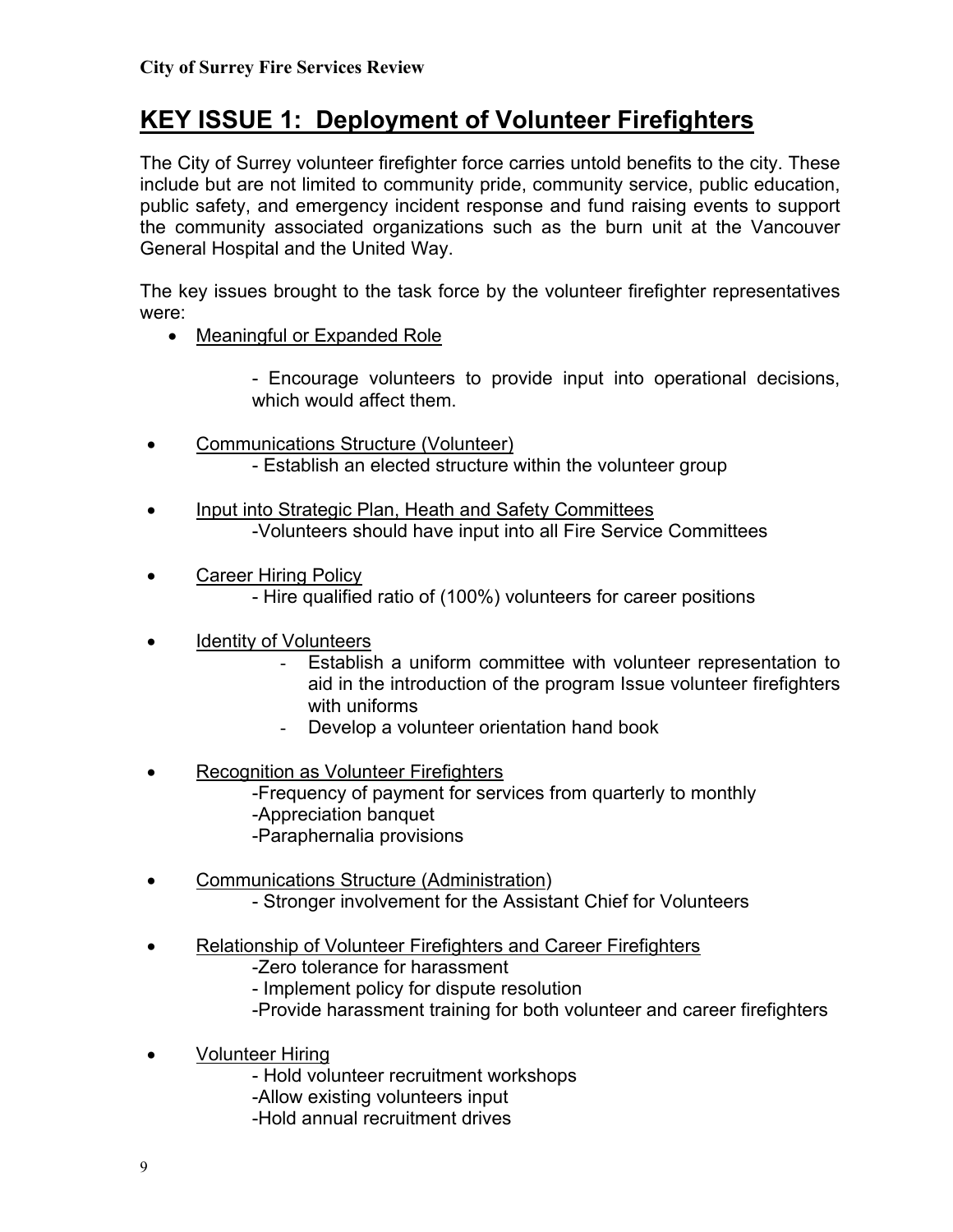These key issues have been, implemented, queued as ongoing for implementation or rejected by the task force.

We have recently installed volunteer firefighters in station (11) in Boundry Park and will be evaluating the feasibility of installing volunteer firefighters in station (17) Rosemary Heights and station (18) Fleetwood. Upon completion of the program all fire stations will be supplemented by volunteer firefighters if we are able to attract candidates for stations (17) and (18).

Apart from the hard dollar issues volunteer deployment anticipates one of every four volunteer firefighters will be available at any one time (295 / 4 = 74) or an additional 74 firefighters are an available resource on call when required. This resource provides the depth in the Fire Service's ability to meet demands for service. The value of this asset is \$ 3,700,000 per year. (\$ 50,000 x 74, annual career firefighter salary =  $$3,700,000$  per year in salary cost to the City). When this asset is compared to our annual volunteer firefighter budget of about \$ 1,000,000, the real savings in salary costs after expenses is \$ 2,700,000.

#### *Recommendation:*

The key issues at the various stages of implementation identified by supported the continuation of the deployment of volunteer firefighter continue at stations 17 and 18.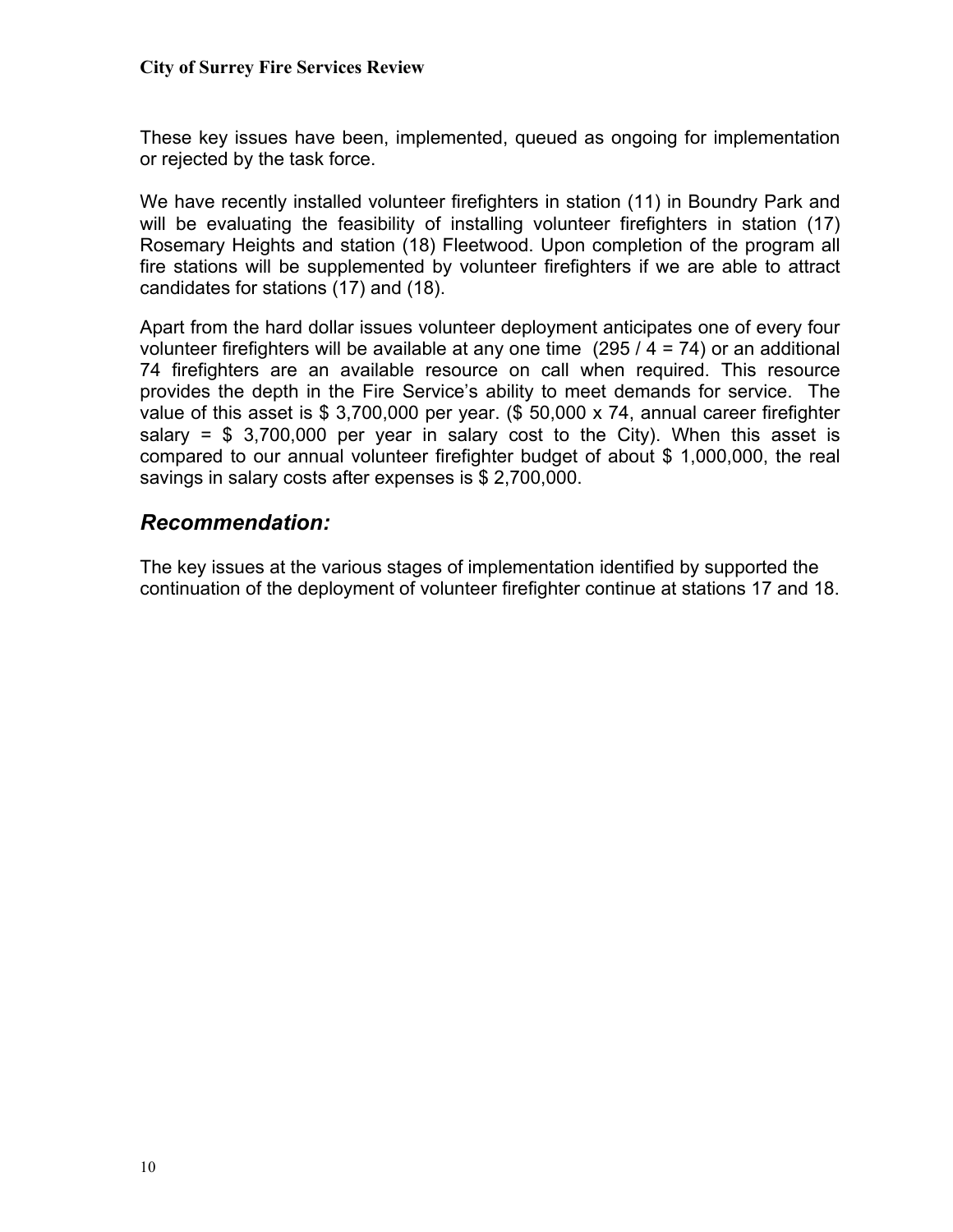# **KEY ISSUE 2: Four Person Staffing on Pumper Trucks**

The delivery of Fire Service to the community consists of three major components: selecting the types of services to be provided; building the infrastructure (buildings and equipment); and, staffing. Of the three major components, staffing has the most impact on the delivery of services and financially, places the greatest demands on the City.

The Surrey Fire Service recently purchased a computerized deployment analysis program. The new program is a powerful tool that allows modeling of fire station locations, types of vehicles and their deployment, and the impact various staffing levels would have on the delivery of emergency services based on actual response history. An additional factor, which has been included in the deployment analysis program, is the recent implementation of Workers Compensation Board requirements governing the entry into buildings for firefighting purposes.

In 1999, Workers' Compensation Board regulations were changed to require a specific number of personnel on the fire scene prior to conducting an entry into a building that is on fire or where breathing apparatus is required. The WCB regulation does not mandate minimum staffing levels on each responding apparatus. The regulations do, however, mandate the number of staff to be arrived on scene before entry can be made into a building.

As an illustration, if the first arriving apparatus has three firefighters, no one may enter the structure until a second unit has arrived. A second unit provides the additional personnel needed in the event that firefighters need to be rescued. The WCB regulation precludes the apparatus operator from leaving the apparatus, as this firefighter is responsible for controlling the flow of water from the apparatus to the hose lines. If the first arriving unit has four firefighters, according to WCB regulations, two firefighters may enter the building because at least one firefighter will remain outside and be available for communication and conduct rescue if required. Two additional firefighters must be established as a sustained rescue team (Rapid Intervention Team) within ten minutes after the team of two firefighters has entered into the building.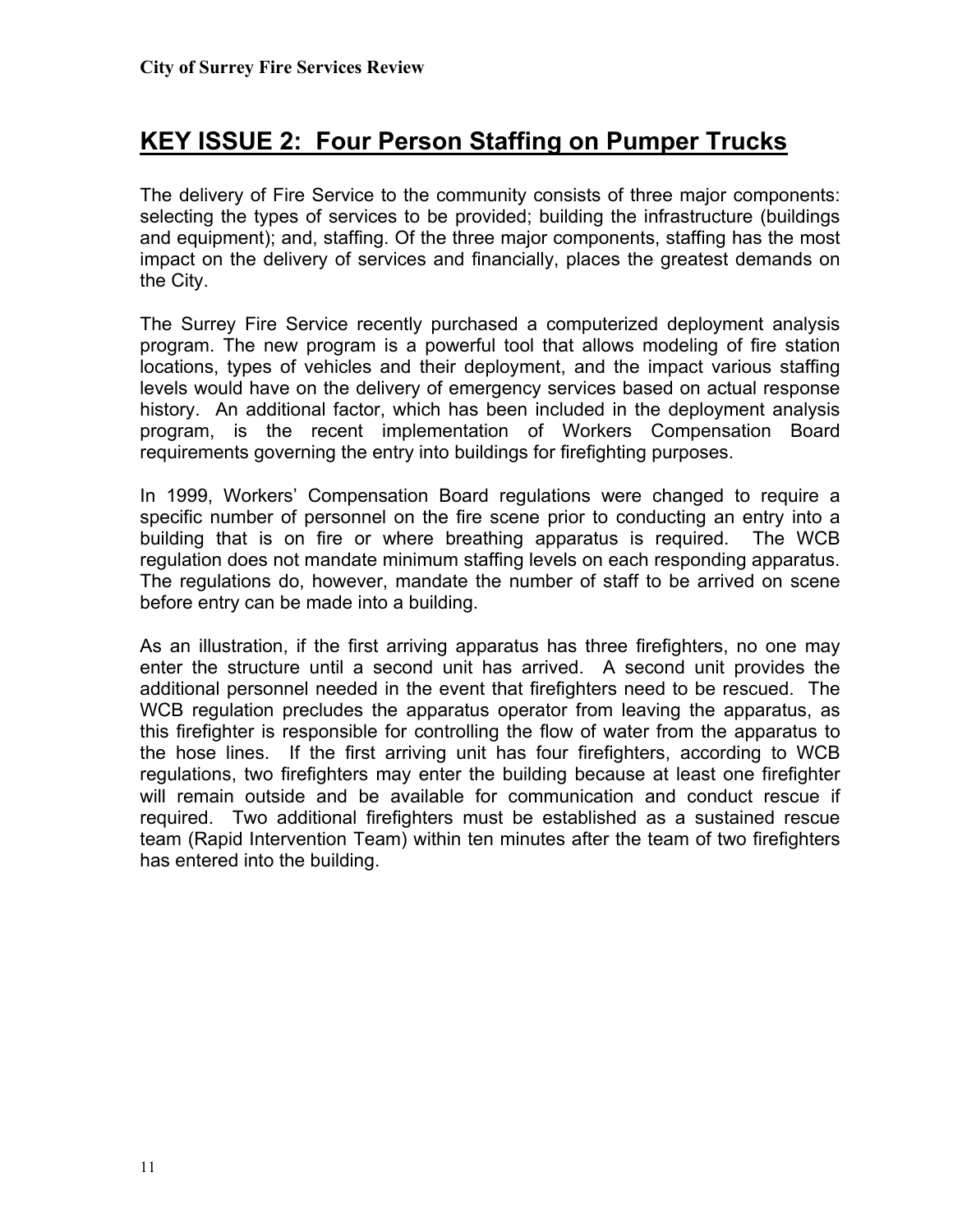# *Staffing History:*

Whenever fire stations have been converted from volunteer to composite, or new fire stations have opened, not enough staff has been provided to place four firefighters on a pumper truck, when considering vacation entitlement, sickness, injuries, training and other unscheduled events. The percentage of times that a pumper has been staffed with four firefighters has, prior to 1998, occurred 50% of the time. In 1999, the hiring of additional firefighters increased the number of occurrences of four person pump crews to 65% of the time. In 2000, the hiring of additional firefighters, the removal of a two-person Fire Rescue unit from service and reassigning its staff to pumper trucks achieved further staffing improvements. This has had a further positive impact in meeting the four person goals resulting in an average  $\pm$  87% of four persons pumpers. Changes were made in staffing protocols regarding the usage of (contractual) Staffing Pools. Staffing Pools are off duty firefighters who are called and agree to work extra shifts at straight time (As per Collective Agreement). This arrangement is unique to Surrey as other GVRD Cities are required to pay premium rates of pay when staff are called back for extra shifts (essentially "overtime"). Although this has been effective in increasing the percentage of four person pump crews, it is a short-term fix.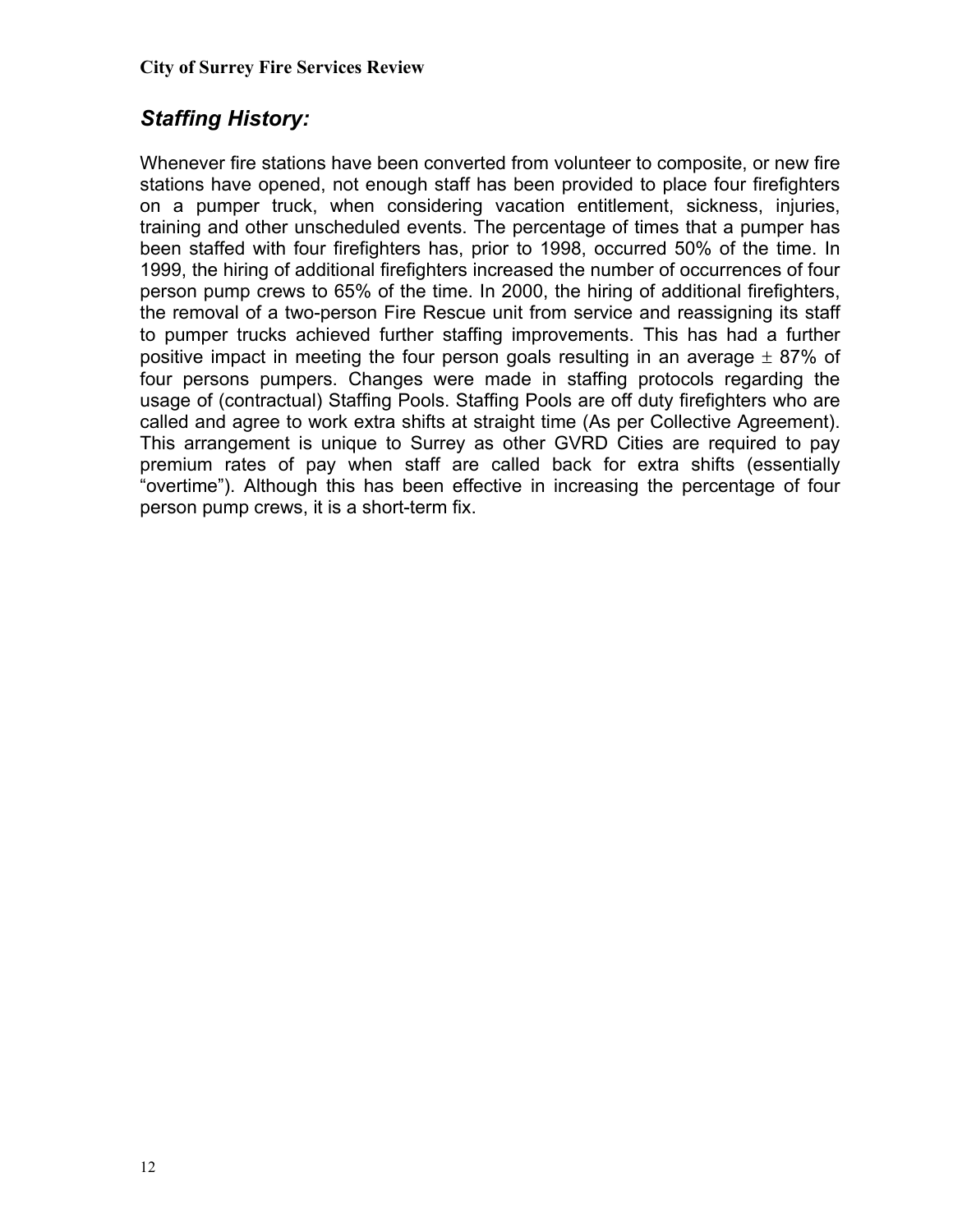# *Chart #1: Staffing*

The following chart provides a historical overview of staffing within Surrey Fire Service.

| Summary                     |         |          |              |              |       |       |       |        |         |
|-----------------------------|---------|----------|--------------|--------------|-------|-------|-------|--------|---------|
|                             | January | February | <b>March</b> | <b>April</b> | May   | June  | July  | August | Average |
| (1) Shift                   |         |          |              |              |       |       |       |        |         |
| Assignment<br>(number of    |         |          |              |              |       |       |       |        |         |
| <b>Firefighters</b>         |         |          |              |              |       |       |       |        |         |
| assigned to                 |         |          |              |              |       |       |       |        |         |
| a shift)<br>(2) Required    | 70      | 70       | 70           | 70           | 70    | 70    | 71    | 71     |         |
| (Number                     |         |          |              |              |       |       |       |        |         |
| positions to                |         |          |              |              |       |       |       |        |         |
| staff                       |         |          |              |              |       |       |       |        |         |
| vehicles)                   | 59      | 57       | 57           | 57           | 57    | 57    | 57    | 57     |         |
| (3) Regular<br>On Duty      | 56.95   | 54.05    | 54.26        | 52.43        | 52.71 | 52.83 | 53.39 | 54.59  | 53.90   |
| (4). Staffing               |         |          |              |              |       |       |       |        |         |
| Pool                        | 1.30    | 1.83     | 1.34         | 1.66         | 3.00  | 1.84  | 1.53  | 0.50   | 1.63    |
| (5) Total On<br><b>Duty</b> | 58.23   | 55.88    | 55.52        | 52.93        | 55.58 | 54.67 | 54.90 | 55.03  | 55.34   |
| (6) % 4                     |         |          |              |              |       |       |       |        |         |
| Person                      |         |          |              |              |       |       |       |        |         |
| <b>Pumps</b>                | 82.26   | 79.60    | 77.15        | 60.83        | 64.52 | 63.89 | 71.77 | 84.41  | 73.05   |
| $(7)$ % 4<br>Person         |         |          |              |              |       |       |       |        |         |
| <b>Pump with</b>            |         |          |              |              |       |       |       |        |         |
| <b>SP</b>                   | 93.55   | 98.56    | 97.63        | 74.44        | 88.71 | 80.83 | 83.06 | 86.02  | 87.85   |

**Notes: Fire Rescue out of service effective Feburary 1, 2000 Either Ladder 13 or Tower 1 out of service for repairs effective May 25, 2000 Hiring in July to bring Shift assignment to 71**

# *Analysis of Chart #1: Staffing*

- **1) Shift Assignment:** the number of firefighters normally assigned to each shift. From January to May, there were 70 firefighters on shift. With the personnel hiring in May for June positions and onward, the number increased to 71.
- **2) Required:** the number of positions required to staff each vehicle to the desired staffing level. In January, the number required was 59. This dropped to 57 in February with the removal of Fire Rescue South from active service.
- **3) Regular On-Duty:** the number of firefighters that were available on shift after accounting for absences due to vacation, WCB, sickness and other causes.
- **4) Staffing Pool:** the number of off-duty firefighters called to supplement regular staff due to shortages, etc.
- **5) Total On Duty:** the total on-duty line is the regular personnel on-duty plus staffing pool personnel.
- **6) Percentage (%) 4 Person Pumps:** the percentage of times that pumps were staffed with four regular duty firefighters.
- **7) Percentage (%) 4 Person Pumps SP:** the percentage of 4 Person Pumps with SP (staffing pool) is the percentage of times that pump crews were supplemented with staffing pools to achieve four person pumps.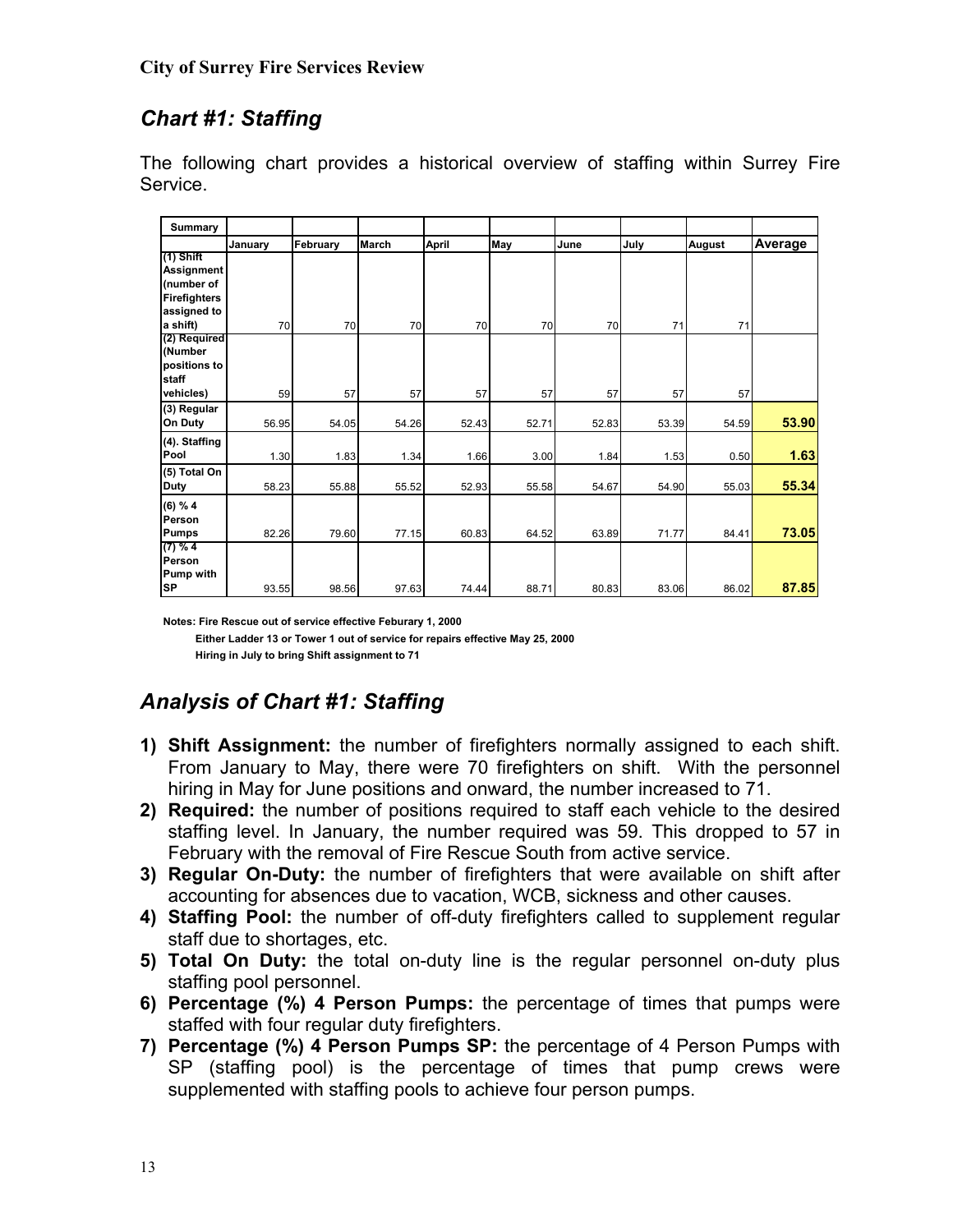Since January there have been approximately 54 firefighters available for regular duty. Based on the required number of 57, it reveals that there was an average shortage of three firefighters per shift. Contractual requirements govern when staffing pools can be utilized. For example, staffing pools can be utilized to fill sickness, but not used to fill vacancies left by personnel on WCB. Due to these restrictions, there were 1.63 vacancies per shift that were not filled using staffing pools. This has left an average shortage of 1.50 firefighters per shift after staffing pools have been utilized.

Based on a need to have 57 firefighters on shift, it would be necessary to have 74 firefighters per shift, a total of twelve more than current staffing, to adequately staff the in service first response units. To return the Fire Rescue South to service would require an additional 2 positions per shift, which would require additional 8 positions in total. The net requirement is 76 firefighters on shift for a total of twenty more firefighters.

#### *Absenteeism:*

A second component of staffing is the level of absenteeism. To reduce absenteeism, the department has developed the most assertive Fire Department attendance management program in the Lower Mainland. The effectiveness of this program will need to be measured over time as it was only recently initiated. To illustrate the potential impact the program can have on staffing, a reduction of 2184 absentee hours is the equivalent of hiring one firefighter. In addition, a number of internal policy changes such as; requiring overtime hours worked to be paid out instead of taken as time off, and providing in-service training in the fire halls which allows the crews to remain available for calls. Each of these initiatives has contributed towards maintaining our staffing levels.

The Surrey Fire Service Alternate Duty Program, which was initiated 1999, has have proven effective in returning injured or ill staff to their normal positions more quickly than has occurred in the past. The program requires that absent staff take an Authorization For Return to Work Form to their physician. The form details the Alternate Duties program and the activities that they might be asked to perform. The Physician then assesses the staff members' capabilities and determines when the staff member can return to work under the Alternate Duties program and also an estimated date of return to full duties. This has placed the assessment of the staff member's capabilities in the hand of the physician rather than the staff member. The program provides value to the City by addressing a number of outstanding projects, such as pre-fire planning and emergency preparedness.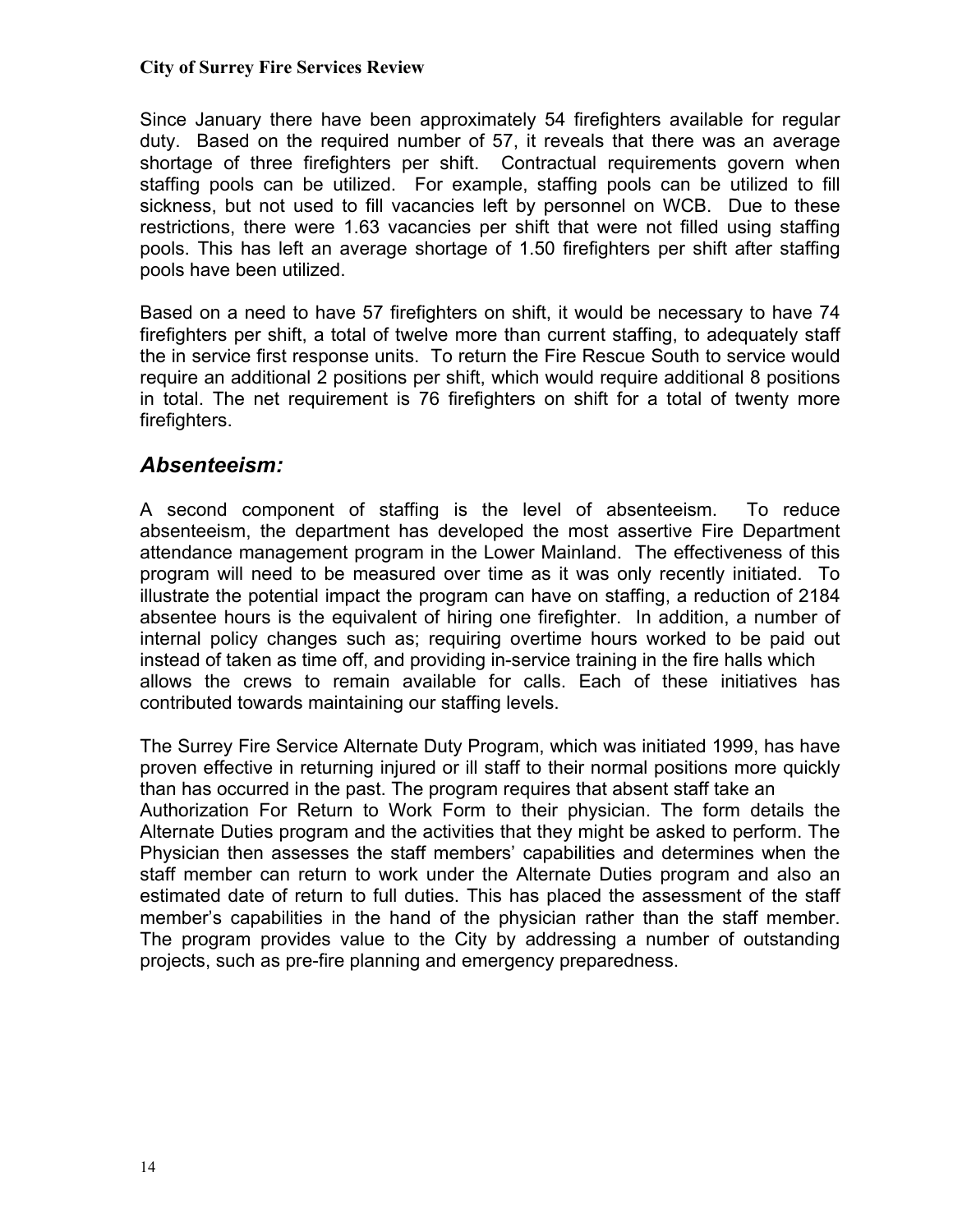# *Unscheduled Absences:*

Unscheduled absences from January through August totaled 26,356` hours. Unscheduled absences include sick time, WCB, banked time, alternate duties and other miscellaneous reasons. Projecting this trend to the end of the year results in a possible loss of 40,000 hours of staff time. The Surrey Fire Service is taking a proactive approach to reducing these total hours to reduce the impact it has on the Service. These programs include the Attendance Leave Program, Wellness Program, Fitness Program, and Safety Program.

#### *Chart #2: Unscheduled Absences*



# *Recommendation: A Balanced Approach*

The recommended approach to resolving staffing shortages is a combination of hiring 12 new staff, 8 in the year 2001 and 4 in the year 2002 and the continuation of current programs. Due to the newness of the Attendance Leave Program, it is too early to measure its effectiveness. In addition, a further refinement of the vacation and holiday schedules and/or continued cancellation of vacations when there are acute staffing shortages could even out the fluctuations of staffing demands. Further it is recommended that in 2005 additional 8 firefighters be hired (2 per shift) and placed in station 13 (Sunnyside). The Aerial Ladder be redeployed to a volunteer station yet to be determined and a Quint to be placed at Station 13. The pump and crew of station 13 moved to station 12 (Crescent Beach). Appendix C provides a detailed chart of the service level change.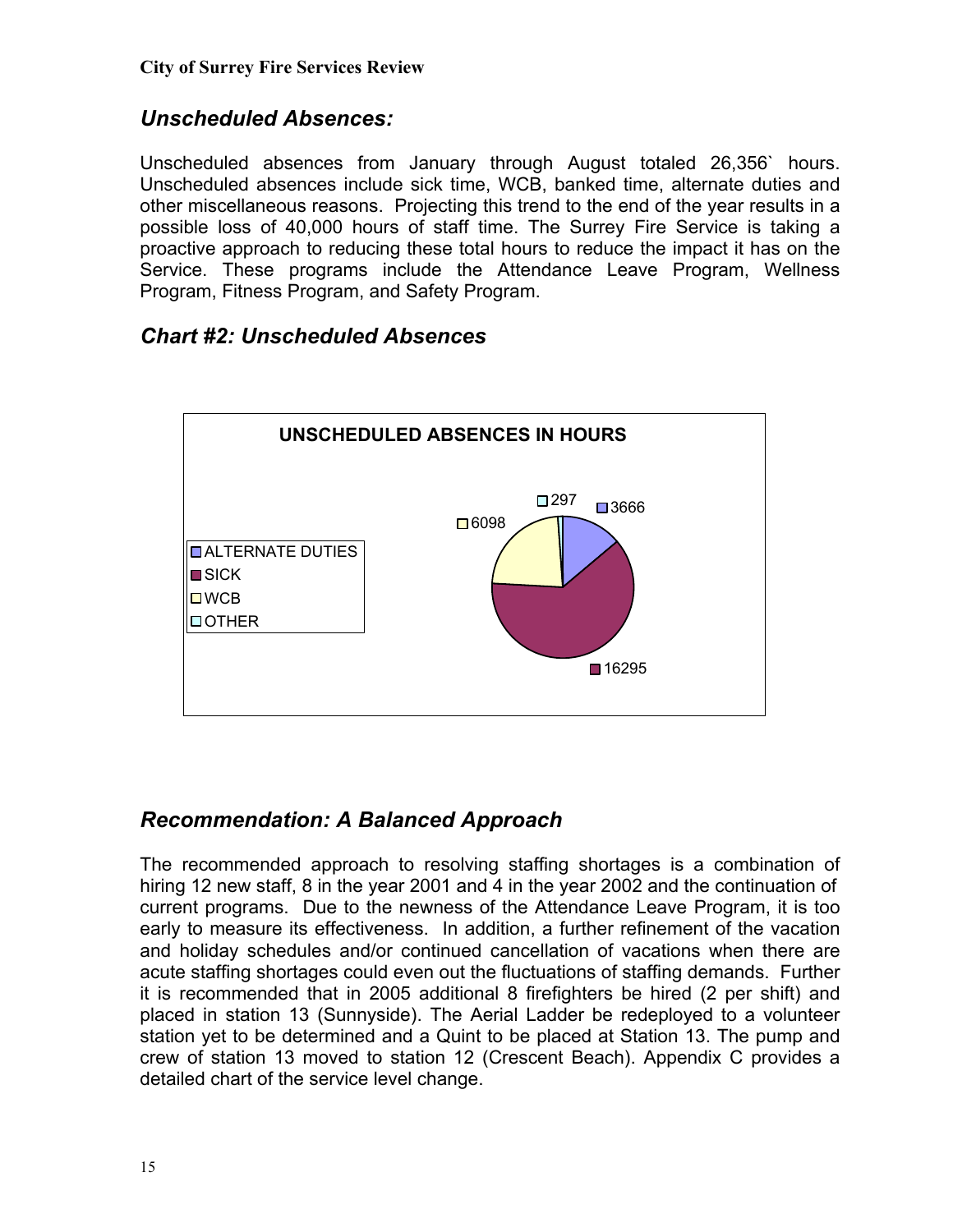# **KEY ISSUE 3: Property Loss in Surrey**

It has long been thought that an increase in population has an increased effect on the value of fire loss and number of occurrences and that additional resources are needed to reverse this trend. (Chart #3: Surrey Fire Loss Trends) provides a historical view of fire loss and the number of fire loss buildings for the City of Surrey. The graph compares fire losses and number of fire loss buildings from 1990 to 1999 with population growth. The fire losses have been calculated using the interest rate of the year in order to account for inflation and bringing figures to present day values.



# *Chart #3: Surrey Fire Loss Trends*

The chart illustrates a clear rise in the population growth and a reversing trend for building fire loss's and number of occurrences in relation to population. This challenges the notion that an increased population results in increased fire loss and occurrences. Appendix A illustrates the precise detail of property loss history in Surrey. The City of Surrey's trend toward lower fire loss in relation to population growth is compatible with overall Provincial trends.

<span id="page-15-0"></span><sup>|&</sup>lt;br>|<br>| <sup>1</sup> Fire loss values have been calculated using inflation rates (CPI changes for the Vancouver Metropolitan Area) compounded each year to bring the loss values to present day values, assumption that the value of goods and services have risen by the applicable inflation rate. Rates used and application of concept by: Ms. Nancy Gomerich C.A. Vice President Government Financial Officers Association British Columbia. Rates used 1990 @ 5.5%, 1991 @ 5.2%, 1992 @ 3%, 1993 @ 3.6%, 1994 @ 2%, 1995 @ 2.6%, 1996 @ .8%, 1997 @ .6%, 1998 @ .5%, and 1999 @ .53 %.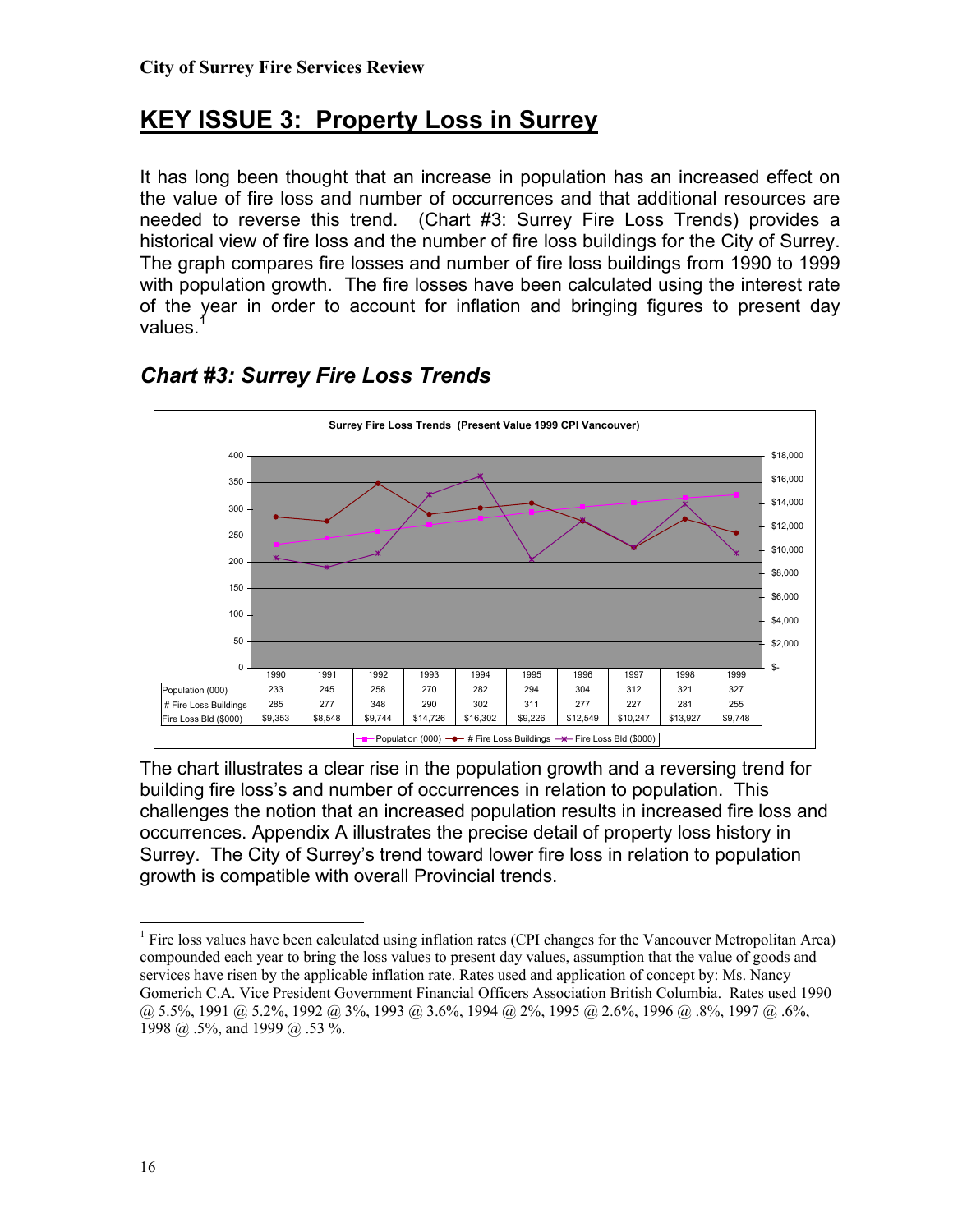(Chart #4: British Columbia Fire Loss Trends) provides an overview of BC fire loss trends in buildings. The values are recalculated to bring values of loss to present day (1999). Again it would appear that there is a significant downward trend in occurrences and loss values.



# *Chart #4: British Columbia Fire Loss Trends*

In summary, the City of Surrey's fire loss and number of fires are declining, a trend which is also reflected across the Province of British Columbia.

# *Recommendation:*

Continued assertive fire prevention, code enforcement, public education and suppression activities will reflect further advances in a positive trend.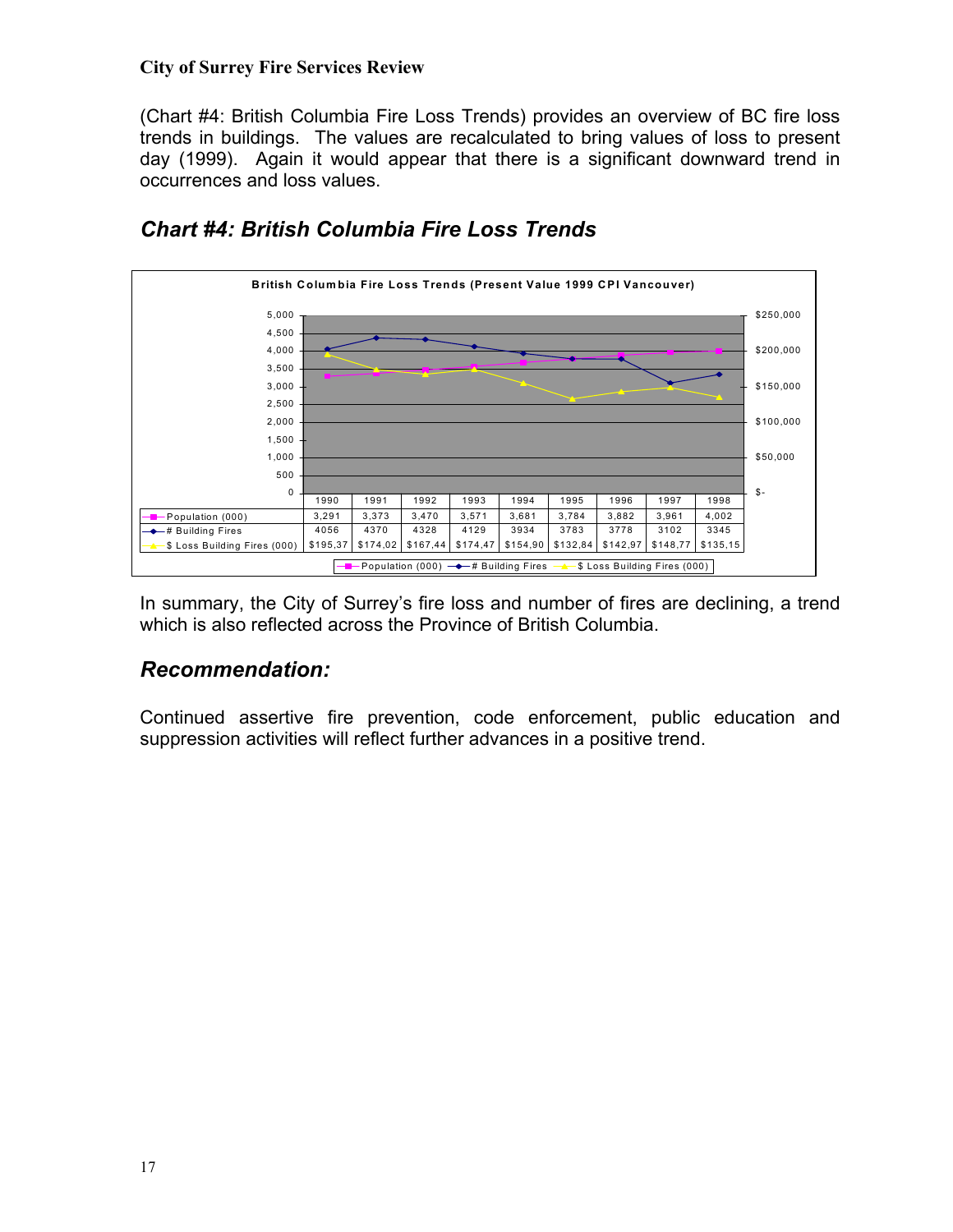# **KEY ISSUE 4: Analyze Deployment of Resources**

Surrey Fire Service undertook a comprehensive study utilizing state-of-the art computer-mapping tools to measure resource deployment to determine levels of service. Dr. Raj Nagaraj, Ph.D., an expert in industrial engineering and modeling, developed the software tools utilized by the Surrey Fire Service. Our historical response computer aided dispatch data was used exclusively for this study.

The Fire Service was specifically interested in measures of fire service workloads, average performance and percentage of times that apparatus are able to meet arrival time targets. Approximately 15,500 incidents were examined to determine their impact on current deployment and resources. Cad Analyst (the pictorial process developed by Dr. Nagaraj for analysis of workload and response times) provides pictorial map views. "Good performance" is dark green, green, yellow; "poor performance" is orange and red.

An interesting feature of the system, is it's ability to create actual scenarios, of moving equipment from one fire station to another. Through these scenarios, equipment was intentionally "moved" so that the effect of these changes can be measured.

It is important to note that currently there is no standard in place that can be used as a measure of response time and deployment. The National Fire Protection Association is in the process of developing such a standard, but is not expected to be voted on by the association until May 2001. The proposed standard has been met with a great deal of general debate and may not achieve a consensus. In the absence of an NFPA standard, a total response time of 7 minutes, 9 minutes, 11 minutes and 12 minutes was used in the modeling process that represents the specific targets for our modeling purposes.

The Surrey Fire Service human resources is it's most valuable resource. There are three distinct components. These are; exclusive volunteer staffed stations, volunteer / career staffed stations (composite) and career exclusive staffed stations. The successful delivery of services within the City relies on these three components to provide a strong initial and sustained force. The combination of resources insures competing calls for service are consistently met within each station response area.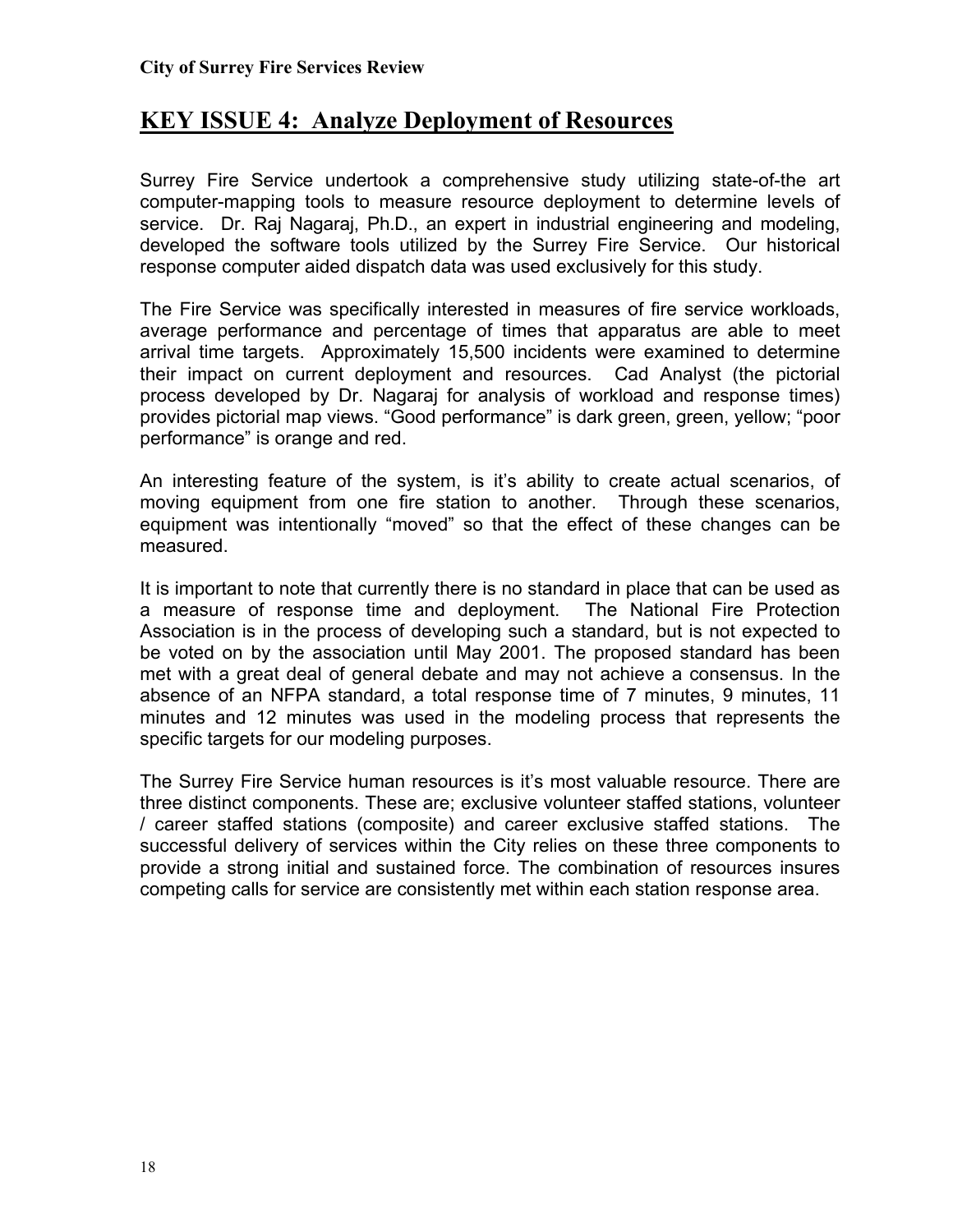The first aspect of the study, shown below in Chart #5; 1999 Incident Distribution, evaluated each station's incident demand to determine the distribution of calls per station by area and type.

|            | All Incidents | %All   | <b>Sturcture Fires % Fires Rescuel</b> |      |          | Rescue Arrived   % Rescue   Fire / Rescue |      |      | % Fire / Rescue | <b>Medical</b> | % Medical |
|------------|---------------|--------|----------------------------------------|------|----------|-------------------------------------------|------|------|-----------------|----------------|-----------|
|            |               |        |                                        |      |          |                                           |      |      |                 |                |           |
| Station 1  | 1913          | 0.12   | 76                                     | 0.12 | 40       | 12                                        | 0.09 | 116  | 0.11            | 1312           | 0.13      |
| Station 2  | 2318          | 0.15   | 100                                    | 0.16 | 54       | 14                                        | 0.13 | 154  | 0.15            | 1506           | 0.15      |
| Station 3  | 363           | 0.02   | 15                                     | 0.02 | 14       | 3                                         | 0.03 | 29   | 0.03            | 232            | 0.02      |
| Station 4  | 2038          | 0.13   | 101                                    | 0.17 | 41       | 16                                        | 0.10 | 142  | 0.14            | 1247           | 0.13      |
| Station 5  | 461           | 0.03   | 10                                     | 0.02 | 36       | 13                                        | 0.08 | 46   | 0.04            | 251            | 0.03      |
| Station 6  | 1305          | 0.08   | 53                                     | 0.09 | 31       | 21                                        | 0.07 | 84   | 0.08            | 899            | 0.09      |
| Station 7  | 183           | 0.01   | 7                                      | 0.01 | 16       | 3                                         | 0.04 | 23   | 0.02            | 85             | 0.01      |
| Station 8  | 492           | 0.03   | 18                                     | 0.03 | 14       | 5                                         | 0.03 | 32   | 0.03            | 309            | 0.03      |
| Station 9  | 417           | 0.03   | 15                                     | 0.02 | 28       | 14                                        | 0.07 | 43   | 0.04            | 216            | 0.02      |
| Station 10 | 2103          | 0.14   | 75                                     | 0.12 | 43       | 13                                        | 0.10 | 118  | 0.11            | 1472           | 0.15      |
| Station 11 | 575           | 0.04   | 21                                     | 0.03 | 13       | 13                                        | 0.03 | 34   | 0.03            | 357            | 0.04      |
| Station 12 | 396           | 0.03   | 17                                     | 0.03 | $\Omega$ | 0                                         | 0.00 | 17   | 0.02            | 232            | 0.02      |
| Station 13 | 1104          | 0.07   | 23                                     | 0.04 | 9        | 4                                         | 0.02 | 32   | 0.03            | 813            | 0.08      |
| Station 14 | 317           | 0.02   | 10                                     | 0.02 | 24       |                                           | 0.06 | 34   | 0.03            | 156            | 0.02      |
| Station 15 | 588           | 0.04   | 27                                     | 0.04 | 21       | 9                                         | 0.05 | 48   | 0.05            | 337            | 0.03      |
| Station 17 | 502           | 0.03   | 17                                     | 0.03 | 35       | 28                                        | 0.08 | 52   | 0.05            | 263            | 0.03      |
| Station 18 | 439           | 0.03   | 24                                     | 0.04 | 9        | 3                                         | 0.02 | 33   | 0.03            | 260            | 0.03      |
| Total      | 15514         | 100.00 | 609                                    | 100  | 428      | 178                                       | 100  | 1037 | 100%            | 9947           | 100       |

#### *Chart #5: 1999 Incident Distribution*

**1999 Incident Distribution**

It is apparent by the 1999 Incident Distribution that structure fires, rescue and medical responses make up the largest demands for service.

In consideration of deployment, fire stations generally are evenly placed throughout the City to provide even geographic distribution so resources can arrive within a given time. Two methods of measure are typically used, percent and average measure. Percent measure is the number of total incidents divided by 100 that meets the goal or target, while average measure is the number of total incidents and response time divided by the number of incidents measured. The performance or response times are a function of a number of benchmark criteria. The overall total response time is a combination of several specific benchmarks:

- **Dispatch Time:** The time for the dispatcher to determine from the caller the location and nature of the emergency and alert the appropriate station. In 1999, with a target time of 50 seconds, 83% of all calls dispatched were equal to or less than 50 seconds with an average dispatch time of 38 seconds.
- **Turn Out Time:** The time for crews to assemble on the apparatus after receiving the alert from dispatch. In 1999, with a career firefighter target time of 2 minutes, 83% of calls were equal to or less than 2 minutes with an average turnout time of 1 minute and 31 seconds. For volunteers, at a target time of 4 minutes, 76% of calls were equal to or less than 4 minutes with the average turnout time being 2 minutes and 44 seconds.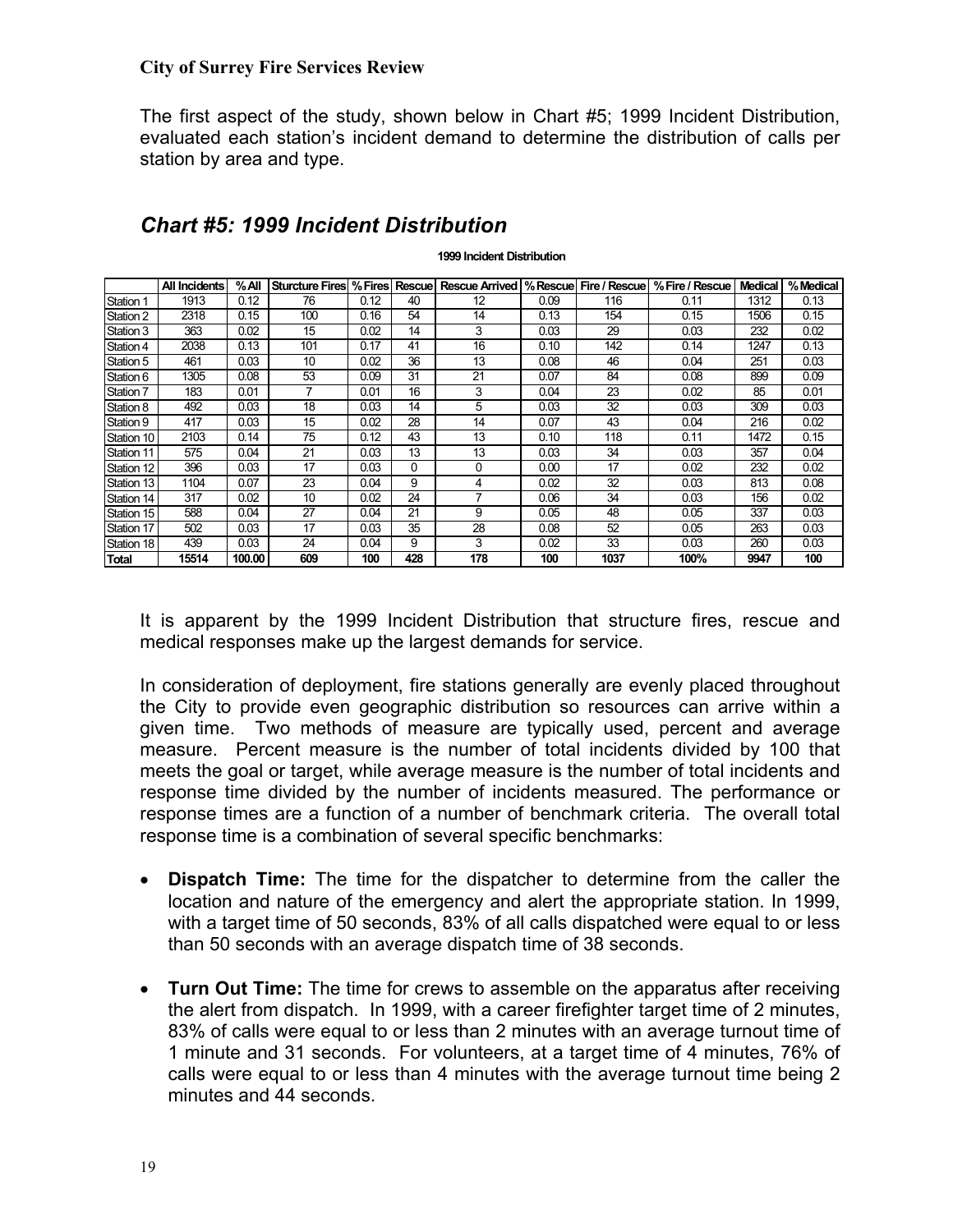- **Travel Time:** The en route time the apparatus takes to arrive on scene. In 1999, with a target time of 4 minutes, 79% of calls were equal to or less than 4 minutes with the average travel time being 3 minutes and 4 seconds.
- **Response Time**: The total time (Dispatch, Turnout, and Travel). In 1999, with a target time of 7 minutes, 83% of all calls were equal to or less than 7minutes with the average response time being 5 minutes and 27 seconds.

#### *Chart #6: 1999 Incident Performance*

(Chart 6: 1999 Incident Performance) provides a review of the demand and performance of total response times in 1999 for all incidents

- . The following resources are required for each incident type:
- Structure Fires: 2 Pumps, 1 Ladder, 1 Rescue (assumes 12 firefighters);
- Rescue: 1 Pump, 1 Rescue, or 1 Rescue Equipped Pump (assumes 4 firefighters-pump, 2 firefighters rescue); and,
- Medical:1 Pump or 1 Rescue (assumes 4 firefighters-pump, 2 firefightersrescue).

|            |                                           |                   |      |                                                                          |                   |      |     | 1999 Incident Performance |             |       |                |                         |                |       |                |     |                                               |              |       |
|------------|-------------------------------------------|-------------------|------|--------------------------------------------------------------------------|-------------------|------|-----|---------------------------|-------------|-------|----------------|-------------------------|----------------|-------|----------------|-----|-----------------------------------------------|--------------|-------|
|            |                                           | <b>First Unit</b> |      |                                                                          | <b>First Unit</b> |      |     | <b>Second Pump</b>        | Ladder      |       |                | 2 P-1L-1R-R 2 P-1L-1R-C |                |       |                |     | <b>First Rescue Unit</b>                      | Rescue       |       |
|            | <b>All Incidents</b>                      | %                 | Avg. | <b>Structure Fires</b>                                                   | %                 | Avg. | %   | Avg.                      | %           | Avg.  | %              | Avg.                    | %              | Avg.  | <b>Rescue</b>  | %   | Avg.                                          | ℅            | Avg.  |
| Station 1  | 1913                                      | 91                | 5:06 | 76                                                                       | 81                | 5:30 | 80  | 7:29                      | 73          | 8:06  | 71             | 10:39                   | 71             | 10:39 | 47             | 85  | 9:40                                          | 83           | 7:54  |
| Station 2  | 2318                                      | 87                | 5:11 | 100                                                                      | 89                | 5:24 | 86  | 7:13                      | 70          | 8:11  | 78             | 10:50                   | 78             | 10:50 | 55             | 84  | 10:00                                         | 50           | 13:09 |
| Station 3  | 363                                       | 84                | 5:50 | 15                                                                       | 87                | 5:45 | 83  | 7:33                      | 57          | 8:39  | 100            | 11:05                   | 100            | 11:05 | 6              | 83  | 12:01                                         | 33           | 14:42 |
| Station 4  | 2038                                      | 90                | 5:07 | 101                                                                      | 98                | 5:04 | 87  | 7:14                      | 83          | 7:08  | 83             | 9:23                    | 83             | 9:23  | 76             | 93  | 8:24                                          | 81           | 8:12  |
| Station 5  | 461                                       | 65                | 6:31 | 10                                                                       | 80                | 5:44 | 100 | 7:39                      | 100         | 5:48  | 100            | 8:35                    | 100            | 8:35  | 3              | 100 | 8:35                                          | 85           | 9:25  |
| Station 6  | 1305                                      | 88                | 5:09 | 53                                                                       | 87                | 5:31 | 85  | 7:22                      | $7^{\circ}$ | 8:20  | 86             | 9:09                    | 86             | 9:09  | 45             | 96  | 6:56                                          | 100          | 4:37  |
| Station 7  | 183                                       | 48                | 7:40 |                                                                          | 43                | 7:59 | 33  | 9:57                      | 67          | 7:36  | 50             | 12:01                   | $\Omega$       | 0:00  | $\overline{2}$ | 50  | 12:01                                         | 100          | 9:29  |
| Station 8  | 492                                       | 73                | 6:15 | 18                                                                       | 83                | 6:04 | 79  | 8:55                      | 85          | 8:08  | 78             | 9:45                    | $\overline{0}$ | 0:00  | 13             | 85  | 9:00                                          | 80           | 8:34  |
| Station 9  | 417                                       | 78                | 5:44 | 15                                                                       | 87                | 5:33 | 50  | 8:54                      | $\Omega$    | 0:00  | $\overline{0}$ | 0:00                    | $\overline{0}$ | 0:00  | 12             | 67  | 9:42                                          | 93           | 6:45  |
| Station 10 | 2103                                      | 89                | 5:05 | 75                                                                       | 96                | 5:00 | 95  | 6:41                      | 70          | 8:23  | 88             | 9:26                    | 88             | 9:26  | 52             | 96  | 7:44                                          | 92           | 7:05  |
| Station 11 | 575                                       | 86                | 5:27 | 21                                                                       | 71                | 6:10 | 65  | 8:35                      |             | 11:42 | 57             | 11:49                   | 57             | 11:49 | 20             | 100 | 6:11                                          | 92           | 5:52  |
| Station 12 | 396                                       | 36                | 8:05 | 17                                                                       | 41                | 7:13 | 41  | 9:23                      | 50          | 10:37 | $\Omega$       | 0:00                    | $\Omega$       | 0:00  | 5              | 20  | 11:33                                         | $\mathbf{0}$ |       |
| Station 13 | 1104                                      | 78                | 5:00 | 23                                                                       | 96                | 4:44 | 94  | 7:04                      | 100         | 5:39  | 100            | 8:24                    | 100            | 8:24  | 9              | 100 | 7:56                                          | 100          | 7:57  |
| Station 14 | 317                                       | 39                | 7:56 | 10                                                                       | 30                | 8:15 | 11  | 11:03                     |             | 11:27 | 25             | 14:42                   | 25             | 14:42 | 5              | 40  | 12:53                                         | 71           | 10:11 |
| Station 15 | 588                                       | 83                | 5:36 | 27                                                                       | 56                | 6:18 | 25  | 10:12                     | 86          | 6:49  | 75             | 12:01                   | $\Omega$       | 0:00  | 10             | 80  | 11:10                                         | 89           | 8:53  |
| Station 17 | 502                                       | 72                | 6:21 | 17                                                                       | 69                | 6:32 | 82  | 7:42                      | 33          | 11:35 | 50             | 13:36                   | 50             | 11:35 | 6              | 83  | 7:52                                          | 75           | 9:31  |
| Station 18 | 439                                       | 90                | 5:09 | 24                                                                       | 95                | 5:23 | 82  | 7:24                      |             | 11:34 | 70             | 11:48                   | 67             | 11:48 | 14             | 86  | 8:00                                          | 67           | 13:30 |
| All        | 15514                                     | 83%               | 5:27 | 609                                                                      | 85%               | 5:33 | 79% | 7:38                      | 70%         | 8:12  | 77%            | 10:33                   | 74%            | 10:31 | 380            | 88% | 8:43                                          | 83%          | 8:25  |
|            |                                           |                   |      |                                                                          |                   |      |     |                           |             |       |                |                         |                |       |                |     | Percentage of Incidents that meet the target. |              |       |
|            | Notes: Intervals @ 90% Confidence Level   |                   |      |                                                                          |                   |      |     |                           |             |       |                | % Performance           |                |       |                |     |                                               |              |       |
|            |                                           |                   |      | % = the value of incidents that meet the target - typical goal is 90%    |                   |      |     |                           |             |       |                | 90 % - 100%             |                |       |                |     |                                               |              |       |
|            |                                           |                   |      | Avg. = the sum of all response times divided by the number of responses. |                   |      |     |                           |             |       |                | 80 % - 90 %             |                |       |                |     |                                               |              |       |
|            | Target All Incidents First Unit @ 7 min.  |                   |      |                                                                          |                   |      |     |                           |             |       |                | 70 % - 80 %             |                |       |                |     |                                               |              |       |
|            | Target Fire Incidents First Unit @ 7 min. |                   |      |                                                                          |                   |      |     |                           |             |       |                | 50 % - 70 %             |                |       |                |     |                                               |              |       |
|            |                                           |                   |      | Target Fire Incidents Second Pump @ 9 min.                               |                   |      |     |                           |             |       |                | $0 \% - 50 \%$          |                |       |                |     |                                               |              |       |
|            |                                           |                   |      |                                                                          |                   |      |     |                           |             |       |                |                         |                |       |                |     |                                               |              |       |

Target Fire Incidents Any Ladder @ 9 min.

- Target Fire Incidents Initial Attack Force 2 Pumps, I Ladder, 1 Rescue Residential @ 12 min.
- Target Fire Incidents Initial Attack Force 2 Pumps, I Ladder 75 +, 1 Rescue Commercial @ 12 Min.

Target times were selected in order for the modeling tool to provide a view of high and low performance. It is apparent by the illustration that above percentage performance and average response times per station are significantly varied. The primary first unit performances and average times in stations 7, 12 and 14 are low,

Target Rescue First Unit Structure Fires @ 12 min.

Target Rescue Equipped Rescue Responses @ 11 min.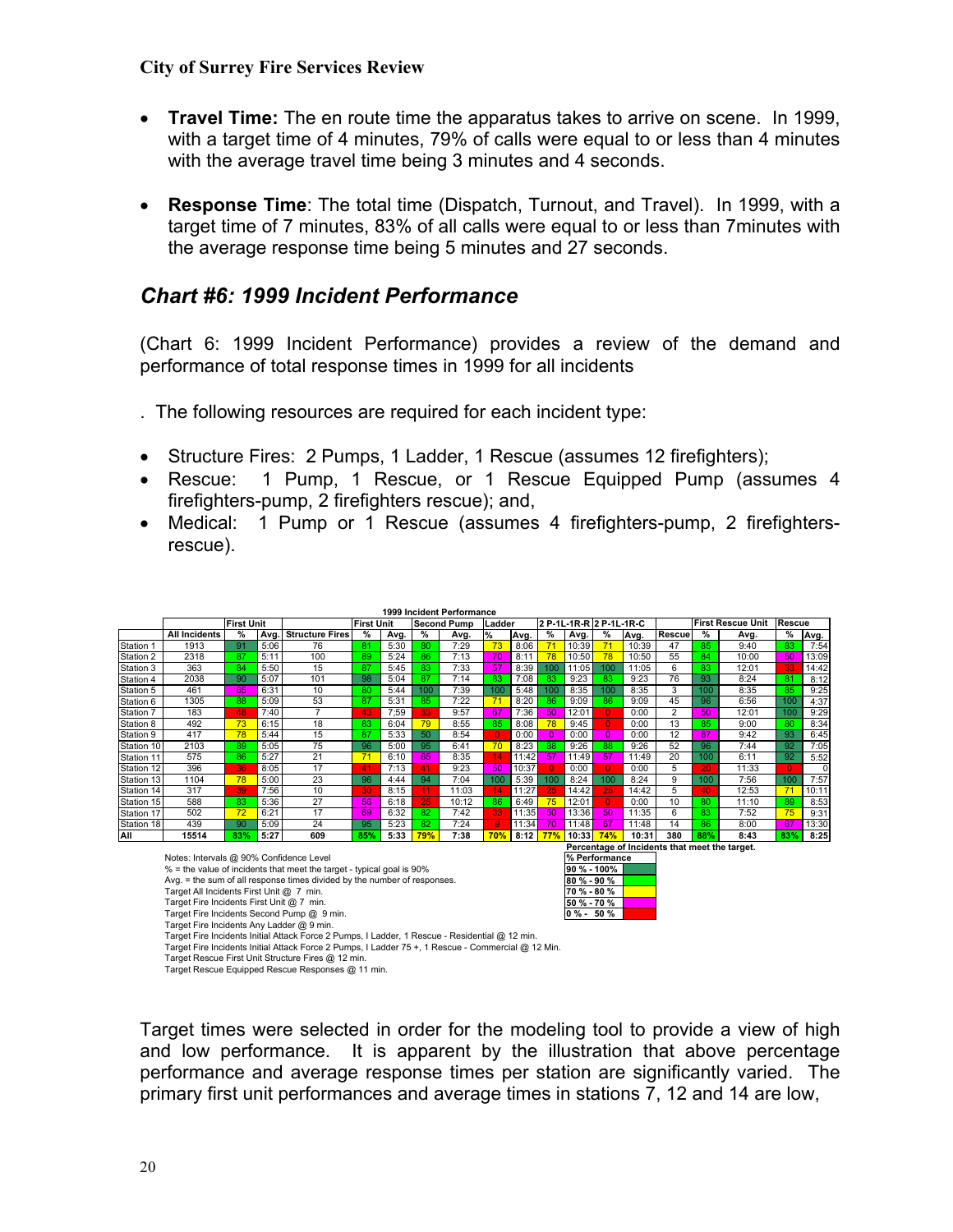probably due to the time it takes volunteers to respond or turnout to the station, typically between 3 to 4 minutes. The volunteer performance at Station 3 and 8 is better. Ladder and rescue responses are lower due to the additional distance required to travel beyond its primary response areas to arrive at their destination.

#### *Recommendation:*

A number of strategies become apparent from the study that can be utilized to improve response times, specifically dispatch times and turn out times, which would decrease total response time. They include:

- 1. Implementation of call taker interrogation system and training program;
- 2. Implementation of training and policy to improve turn out times for both career and volunteer firefighters; and,
- 3. Realignment of some fire stations boundary areas thereby decreasing response distances (see Appendix B: Fire Station Boundary Change Proposal).

# *Proposal:*

The Surrey Fire Service is recommending the purchase of 3 Quints, approved in the 2000 budget. Quints are a combination pump/rescue/ladder. With the placement of the Quints at existing stations, utilizing existing staffing levels, performance capabilities significantly improve.

The proposal:

|           |             | <b>Previous</b>         | Proposed                 |
|-----------|-------------|-------------------------|--------------------------|
|           |             |                         |                          |
|           | Station 1:  | Pump, Tower             | Pump, Fire Rescue Unit   |
|           | Station 2:  | Pump                    | Pump, Tower              |
|           | Station 3:  | Pump                    | Pump                     |
|           | Station 4:  | Pump, Aerial            | Quint, Fire Rescue Unit  |
|           | Station 5:  | Telesquirt              | Telesquirt, Tanker (8a)  |
|           | Station 6:  | Pump, Fire Rescue Unit  | Pump, POD Truck          |
|           | Station 7:  | Pump, Tanker            | Pump, Tanker             |
|           | Station 8:  | Pump, Rescue, 2 Tankers | Pump, Rescue, 2 Tankers  |
| $\bullet$ | Station 9:  | Pump, Tanker, Air Unit  | Pump, Tanker             |
|           | Station 10: | Pump, Clothing Truck    | Quint, HazUnit, Clothing |
| $\bullet$ | Station 11: | Pump (Rescue Equipped)  | Pump - Decon Station     |
| $\bullet$ | Station 12: | Pump, Boats             | Pump, Boats              |
| $\bullet$ | Station 13: | Pump, Aerial            | Pump, Aerial             |
| $\bullet$ | Station 14: | Pump, Tanker            | Pump, Tanker             |
| $\bullet$ | Station 15: | Telesquirt              | Telesquirt               |
| $\bullet$ | Station 17: | Pump, Haz Unit          | Pump(Rescue)             |
| $\bullet$ | Station 18: | Pump, POD Truck         | Quint                    |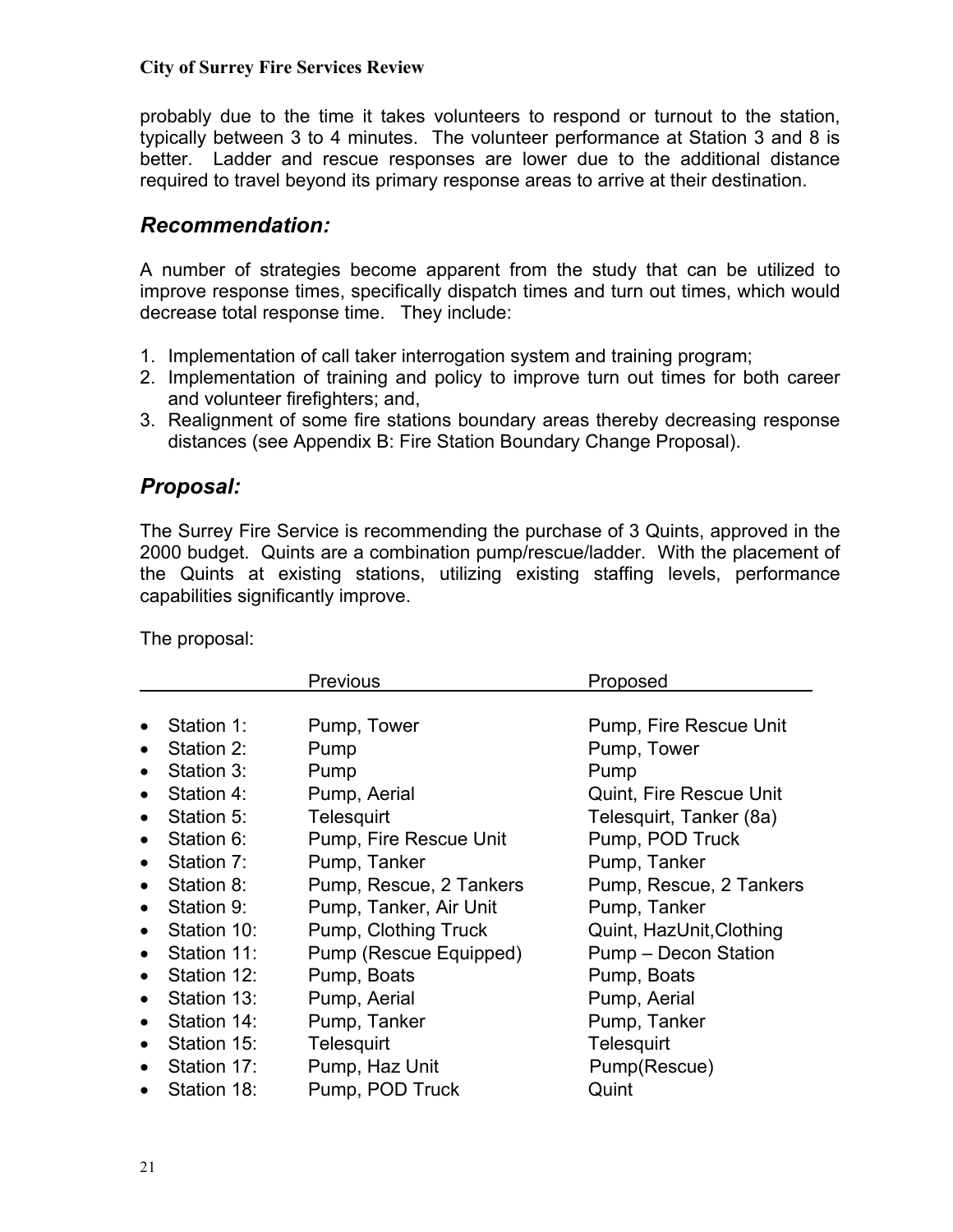# *Associated Affects/Benefits:*

- Stations 1 and 4 will now have dedicated first response to medical calls by our two person Fire Rescue Units. CAD will also expand area coverage for this service outside of these areas within recommended time frames subject to analysis.
- This reduces the size of the units and manpower responding to medical calls and eliminates the depletion of resources in these stations by not having to respond to numerous medical calls.
- City Center will receive a 135' Tower service at Station 2 with the other North Surrey Station (4) receiving a 75' Quint Unit. This increases ladder coverage in North Surrey significantly.
- Stations 10 and 18 also receive a 75' Quint ladder service to these areas where there had been previous gaps in service.
- Stations 4, 10 and 18 also receive rescue capability due to capability provided by Quint service.
- Rescue capability added to Station 17 to provide this service in South Surrey.
- HazMat response relocated to Station 10 (Newton) to place these Units in a more strategic location with respect to its response requirements.
- Station 11 now established as the Decon Station to support the Haz Unit. Located closer together to provide for better and more coordinated training.
- Tanker placed on north side of Freeway (Station 5) to facilitate water needs north of the highway in case of major disaster, earthquake, etc. and also provides firefighting service in case of blocked roads, bridges, broken waterlines, etc. Also enhances volunteer involvement with additional specialized unit in their station.
- Station 8 receives a tanker from Station 9, which eliminates previous concern with efficiency of Tanker Operations due to limited pump size of tanker currently stationed at station 8.

**Note:** Implementation of these recommendations is contingent on two initiatives:

- Receipt of three Quints: funding for this was approved in the Fire Service 2000 capital budget.
- Relocation of fire Station # 10: Council deferred this project in the year 2000, but is included on the 2001 budget for Council consideration.

# *Summary and General Improvements:*

- First Responder Medical response dedicated units stationed in heaviest concentration of medical calls. Reduced staff responding to these calls. Other equipment and staff resources available for first response to other emergencies.
- Aerial ladder and Rescue capability expanded in the areas of the city where most incidents occur. This service will be increased significantly.
- Able to remove an aerial device from service with no loss of staff by placing staff on the Fire Rescue Unit previously taken out of service due to staffing needs.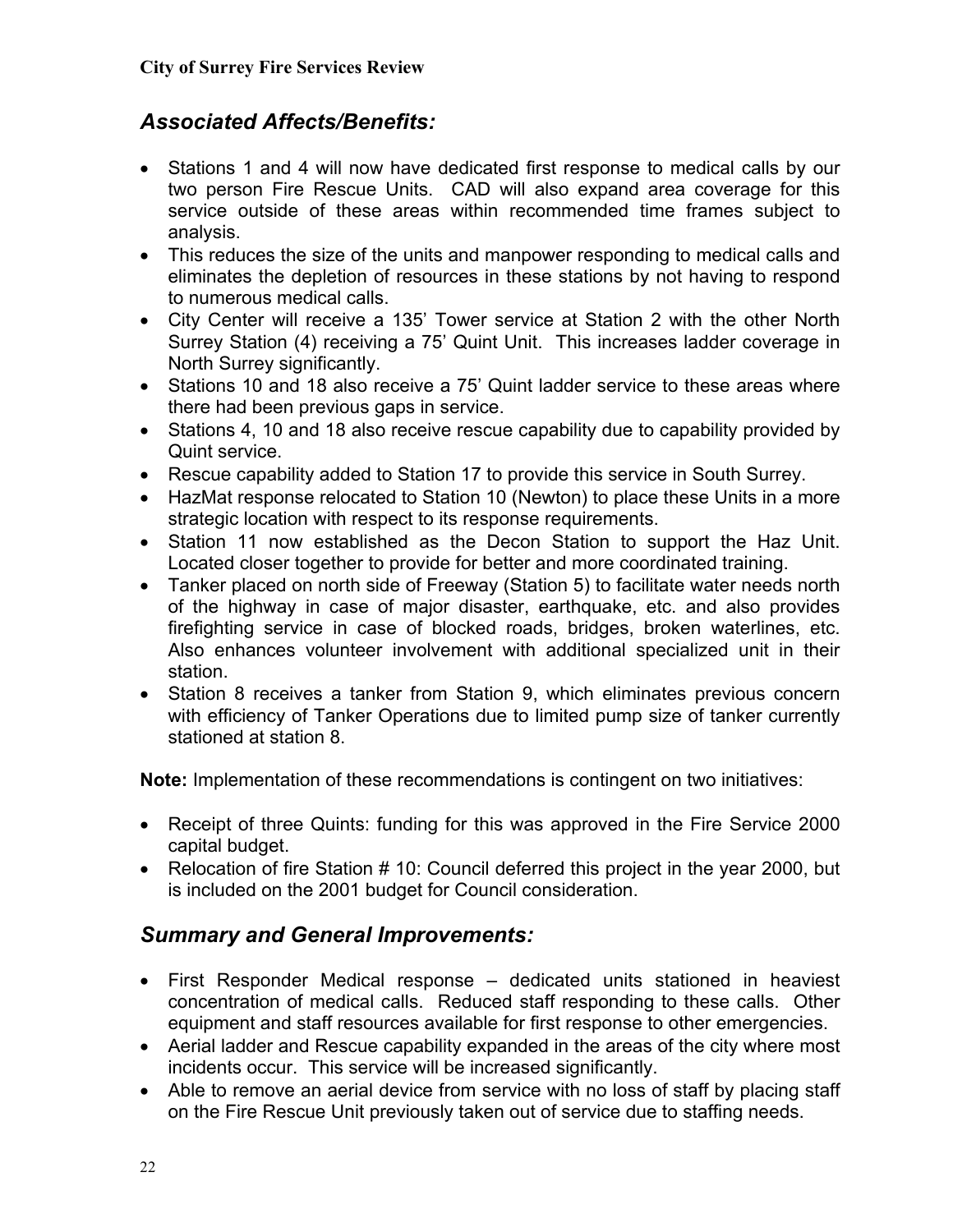- The currently staffed Fire Rescue Unit has been placed in to service in the North End for initial medical response.
- Both Fire Rescue Units will also provide additional staff and firefighting capabilities for other major incidents.

# *Chart #7: Response Time Performance (Existing vs. Proposed)*

Chart 7 provides a pictorial view of existing (Left) of initial attack performance and the proposed (Right).



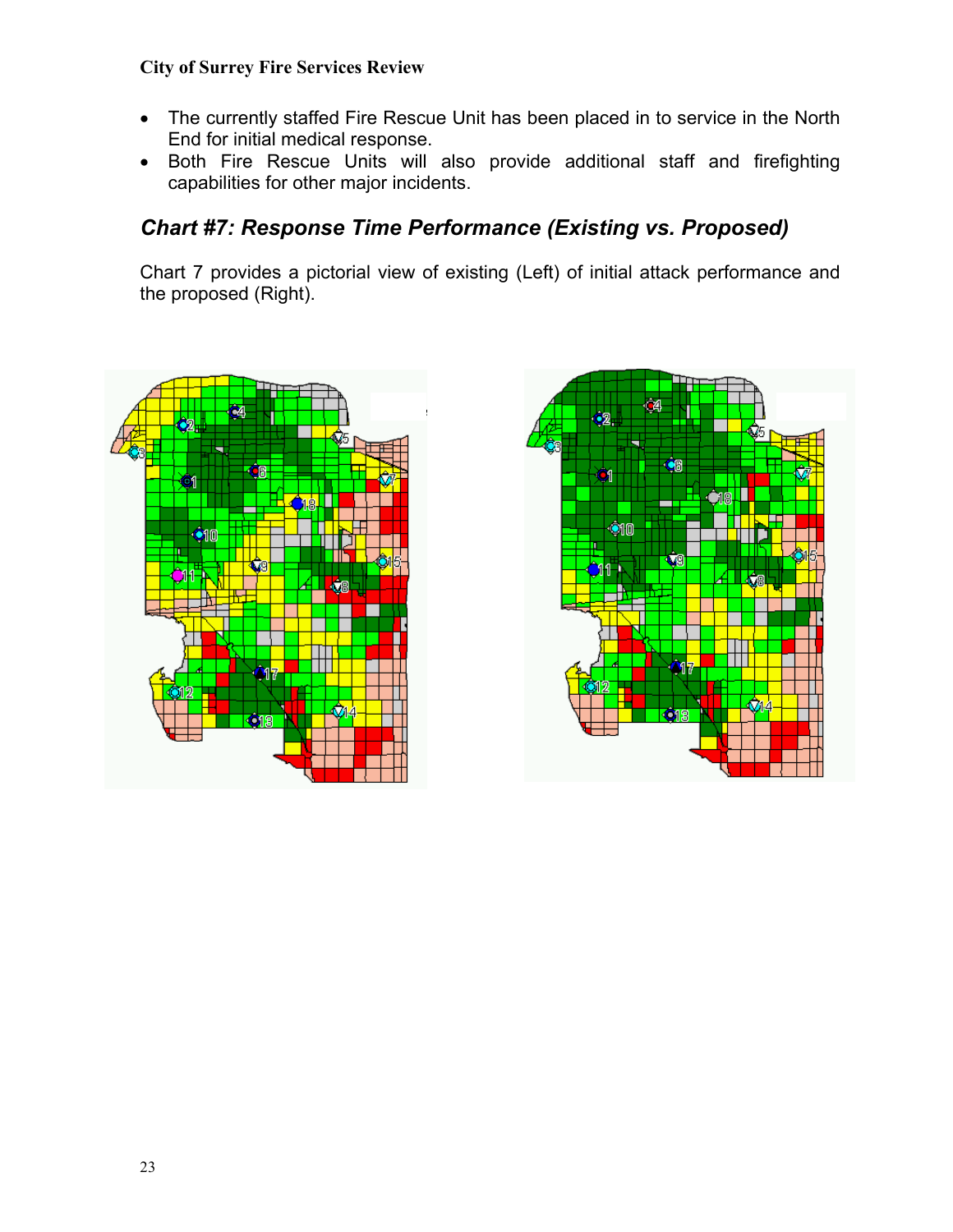#### *Chart #8: Summary of Initial Attack force Structure Fires*

The following chart describes the performance improvements geographically within the response areas. For analysis purposes, the City is divided into 813 polygons (Grids). Each polygon represents about 0.16 square miles, or 0.42 square kilometers. The initial attach force improves 18% in 145 polygons with the reassignment of apparatus and staff as previously outlined.

| 1999 Existing    | Grids | %    | <b>1999 New</b>  | Grids | %    |     | Change  % Change |
|------------------|-------|------|------------------|-------|------|-----|------------------|
| % Performance    |       |      | % Performance    |       |      |     |                  |
| 90 % - 100%      | 174   | 21%  | 90 % - 100%      | 319   | 39%  | 145 | 18%              |
| 80 % - 90 %      | 225   | 28%  | $80 \% - 90 \%$  | 193   | 24%  | 32  | $-4%$            |
| 70 % - 80 %      | 144   | 18%  | $170 \% - 80 \%$ | 95    | 12%  | 49  | $-6%$            |
| 50 % - 70 %      | 119   | 15%  | 50 % - 70 %      | 79'   | 10%  | 40  | -5%              |
| $10 \% - 50 \%$  | 64    | 8%   | $10 \% - 50 \%$  | 40    | 5%   | 24  | $-3%$            |
| <b>No Access</b> | 87    | 11%  | <b>No Access</b> | 87    | 11%  | 87  | 0%               |
| <b>Total</b>     | 813   | 100% |                  | 813   | 100% | 145 | 18%              |

#### **Initial Attack Force Structure Fires ( Summary of Change )**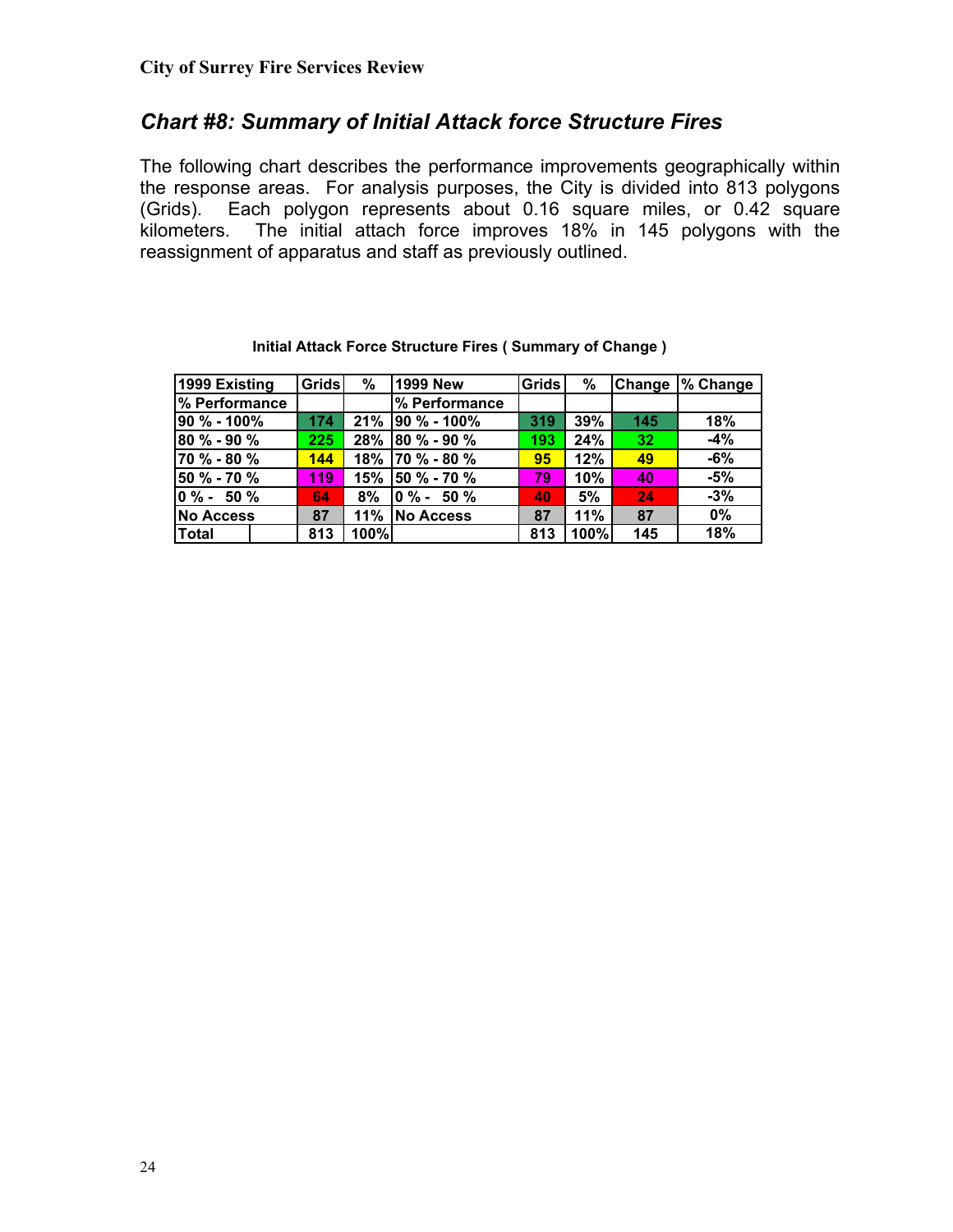# *Chart #9: Summary (Incident &Coverage) Performance*

Chart 9 provides mathematical performance predictions of the proposed new deployment using retrospective performance data and applying it to the purposed changes. It is apparent in incidents analyzed that an overall 6% improvement is predicted in the initial attack force, a 2% improvement in medical response, and a 4% improvement in rescue response.

| <b>Summary (Incident) Performance</b>                 |    |       |                      |    |       |                |  |  |  |  |  |
|-------------------------------------------------------|----|-------|----------------------|----|-------|----------------|--|--|--|--|--|
| 1999 Existing                                         | %  | Avg.  | <b>1999 New</b>      | ℅  |       | Avg. % Change  |  |  |  |  |  |
| Initial Attack                                        | 85 | 9:58  | lInitial Attackl     | 91 | 8:46  | 6              |  |  |  |  |  |
| First Pump                                            | 88 | 5:56  | First Pump           | 88 | 5:56  | 0              |  |  |  |  |  |
| Second Pump                                           | 84 | 7:20  | Second Pump          | 80 | 7:32  | $-4$           |  |  |  |  |  |
| First Ladder                                          | 72 | 8:03  | First Ladder         | 80 | 7:07  | 8              |  |  |  |  |  |
| <b>First Rescue</b>                                   | 87 | 8:33  | <b>First Rescue</b>  | 93 | 7:01  | 6              |  |  |  |  |  |
| Medical                                               | 89 | 5:01  | <b>Medical</b>       | 91 | 5:06  | $\mathbf{2}$   |  |  |  |  |  |
| Rescue                                                | 86 | 90    | 7:34                 | 4  |       |                |  |  |  |  |  |
| Summary (Coverage) Performance 113 Sq. Miles Analysed |    |       |                      |    |       |                |  |  |  |  |  |
| 1999 Existing                                         | %  | Avg.  | <b>1999 New</b>      | ℅  |       | Avg. % Change  |  |  |  |  |  |
| <b>Initial Attack</b>                                 | 76 |       | 11:40 Initial Attack | 82 | 10:38 | 6              |  |  |  |  |  |
| First Pump                                            | 73 | 7:01  | First Pump           | 73 | 7:05  | $\Omega$       |  |  |  |  |  |
| Second Pump                                           | 70 | 8:39  | Second Pump          | 66 | 8:47  | $-4$           |  |  |  |  |  |
| First Ladder                                          | 54 | 10:01 | First Ladder         | 61 | 9:12  | 7              |  |  |  |  |  |
| <b>First Rescue</b>                                   | 79 | 9:16  | <b>First Rescue</b>  | 82 | 8:46  | 3              |  |  |  |  |  |
| Medical                                               | 74 | 6:15  | <b>Medical</b>       | 74 | 6:18  | 0              |  |  |  |  |  |
| Rescue                                                | 82 | 9:18  | <b>Rescue</b>        | 84 | 8:52  | $\overline{2}$ |  |  |  |  |  |

Notes:

Target First Pump @ 7:00 Min. Target Second Pump @ 9:00 Min. Target First Ladder @ 9:00 Min. Target First Rescue (Fires) @ 12:00 Min. Target First Rescue (Rescue) @ 11:00 Min. Target Initial Attack Force @ 12:00 Min.

Note: The second pump performance decreases slightly. Initial attack force was historically comprised of 4 apparatus responding and with the Quint proposal; this is now being met predominantly with 3 apparatus.

# *Recommendation:*

The Quint and redeployment proposal be supported that effectively increases the overall coverage in the City for Aerial capabilities from three Aerial Ladders and two Pumper Ladders to Two Aerial Ladders, two Pumper Ladders and three Quints and from four rescue-equipped apparatus to six. Performance improvements are significant.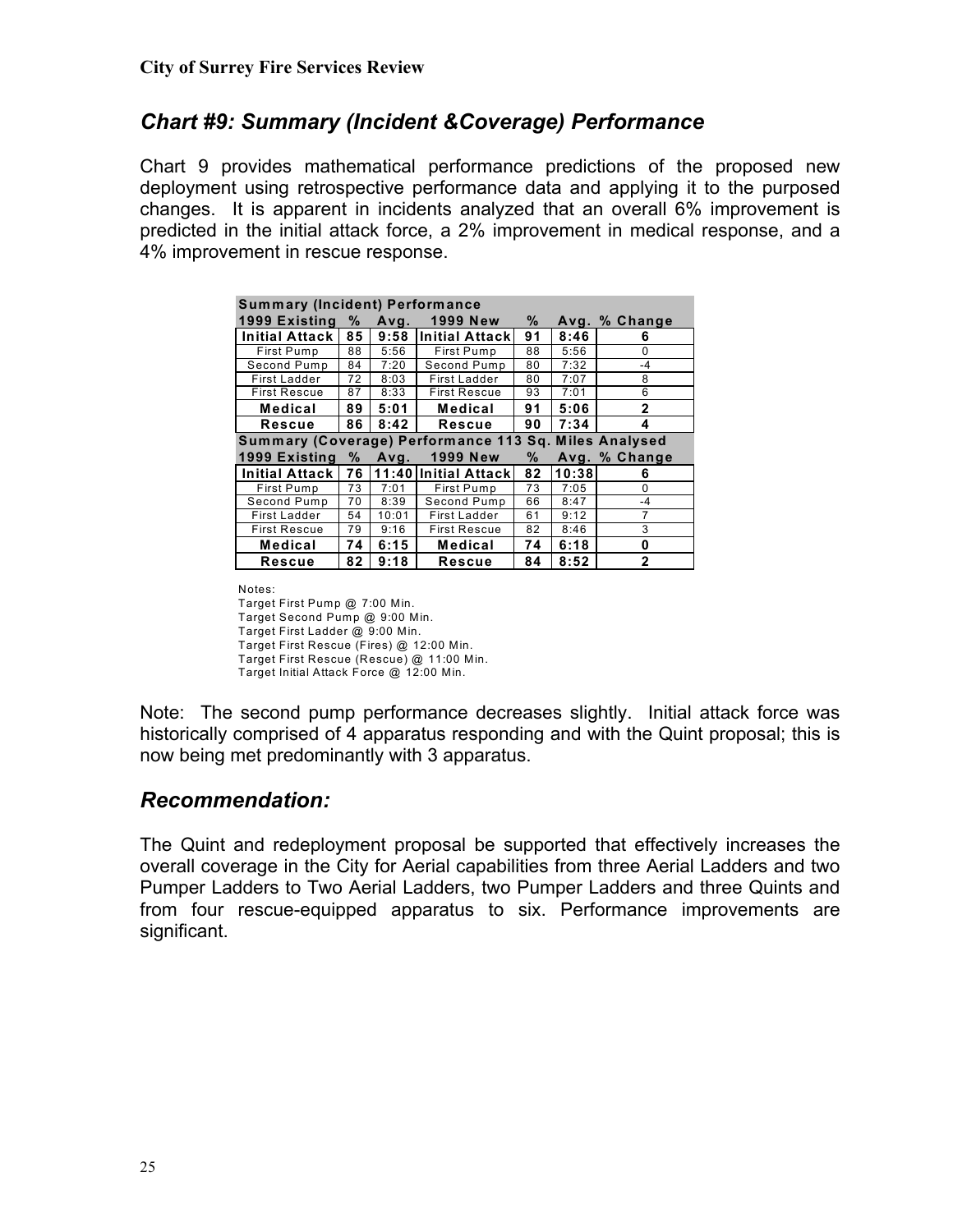# **KEY ISSUE 5: Analyze First Responder Program**

The aspect of the City's Fire Service participation in the pre-hospital care system was a subject of the task force. The Fire Services participation is tasked in a first responder role to provide medical intervention until a more advanced service arrives, BC Ambulance Service who render advanced care and transportation. Performance comparisons of the two services in terms of response times extracted from our Computer Aided Dispatch Records indicates a significantly better service is provided by the City Fire Service. If the Fire Service was to withdraw from the provision of the service a significant reduction of service would be realized as shown in chart #10.

*Chart # 10: Response Times Surrey Fire Service / BC Ambulance* 



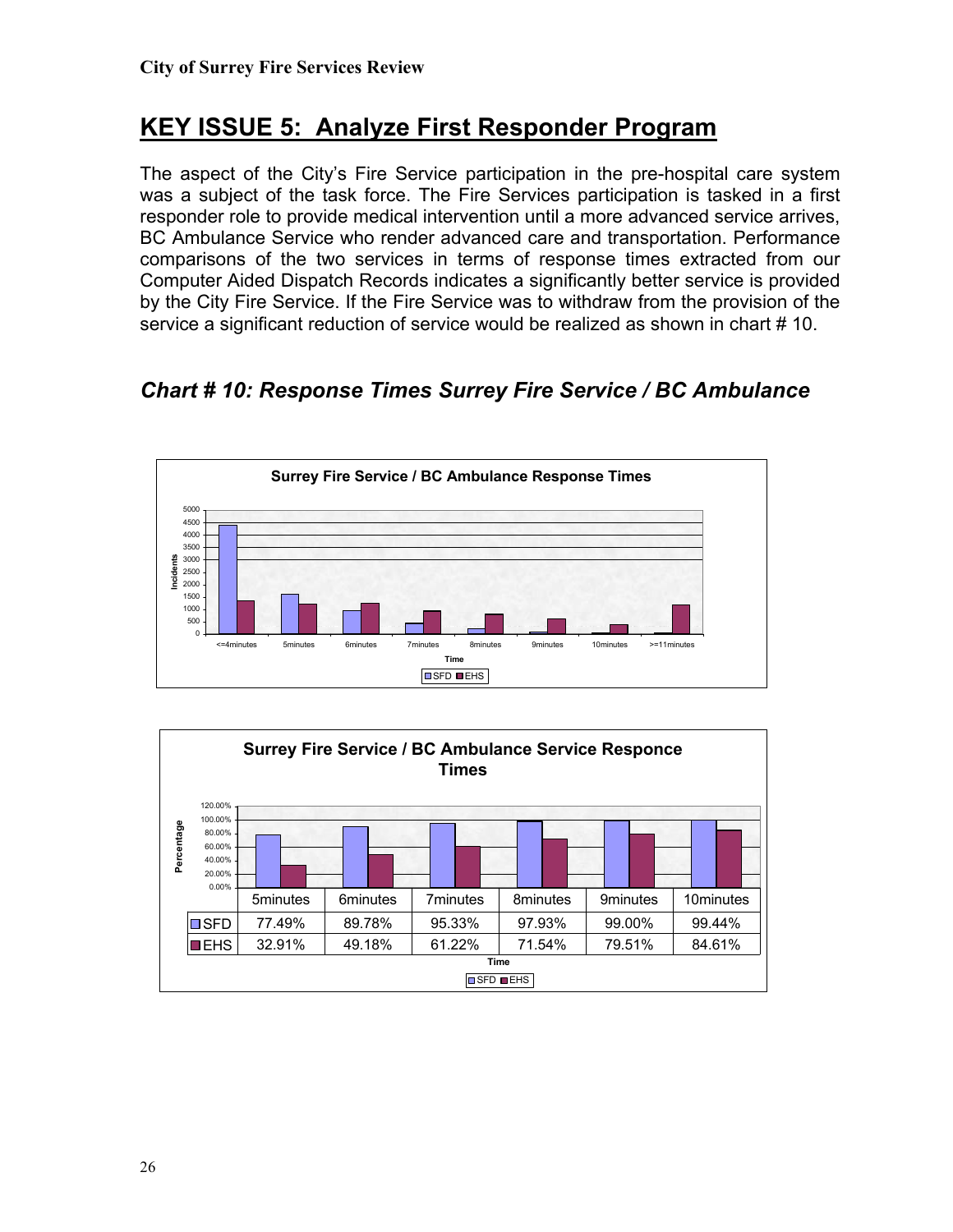

**Surrey Fire Service vs BC Ambulance Service Avg Response Times**

*New Surrey Fire Service / British Columbia Dispatch and Response Protocol*

#### *Historical Review:*

In 1989, the Chief Coroner Mr. Vince Cain reviewed the collaboration between the three major emergency services and submitted a series of recommendations. One of these recommendations described the development of a first responder program that would enhance cooperation between the services when treating the sick and injured and emphasized the need for a continuum of care beginning with first responders working with ambulance paramedics and culminating at the hospital emergency department. The concept of "First Responder" refers to those people, such as members of the Municipal police and fire services, who provide care to the public prior to ambulance arrival. Members of the RCMP receive basic first aid training using the St. John's Ambulance curriculum.

The program provides for a standardized method for patient assessment and the management of life threatening conditions. Specific management methods for traumatic, medical, and environmental emergencies are covered in classroom and practical "hands-on" formats. Program graduates receive a Provincial Emergency Medical Assistant FR designation under the Health Emergency Act and regulations.

The addition of two endorsement programs significantly altered the role of the First Responder. In 1994, early defibrillation was identified as a key in the chain of survival for pre-hospital cardiac arrest and this skill was added as an endorsement to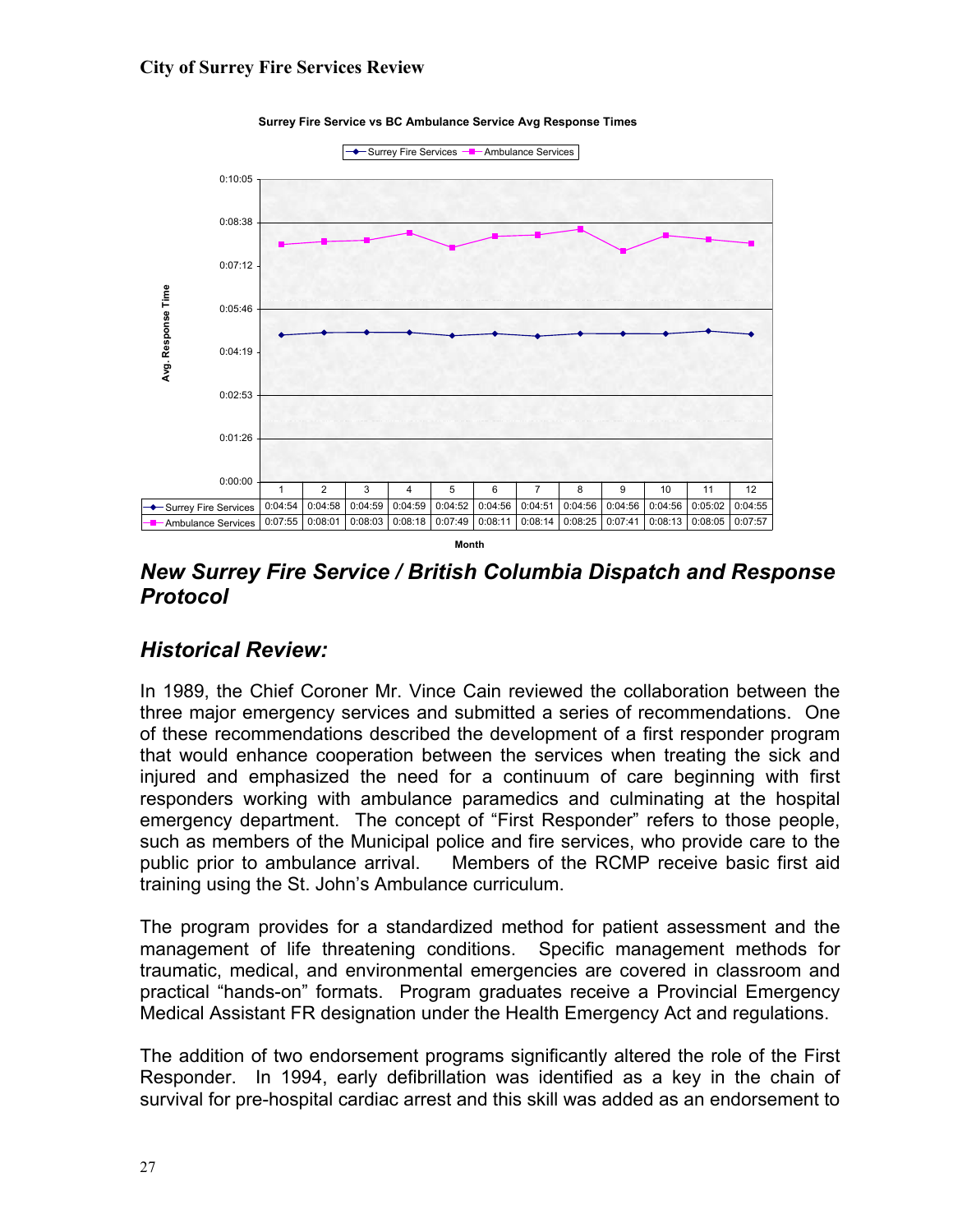the First Responder Program. The Surrey Fire Service, with the support of the North Surrey Lions and City Council, acquired and deployed automatic external defibrillation units on all first line career and volunteer fire apparatus.

The second endorsement, management of spinal injuries, was developed for First Responders who are the only ones capable of reaching patients so that BCAS Paramedics may transport them to safe places for treatment. Personnel stationed to Surrey's high angle rescue units have received this training.

#### *Problem Statement:*

The First Responder Program is based on the idea of the continuum of care where First Responders will be able to provide a "value added" service prior to the arrival of BCAS Paramedics. Due to complexities often associated with traumatic and environmental emergencies, Police and Fire First Responders can provide value added services. These services involve the recognition of hazards, prevention of further harm, containment of hazards, rescue, apprehension and arrest, and/or identification and preservation of evidence.

Consequently, it is the "medical emergency" that should be given consideration and a determination made as to the "value added" by First Responders. Should a First Responder unit arrive at the same time or after the arrival of paramedics, it is likely that no value can be added for the conscious medical patient. One must also consider whether or not a "value added" service can be provided when a patient is already under medical care such as in a community care facility, a doctor's office, recreational facility or place of business with Occupational First Aid Attendant. For some medical patients however, (e.g. Cardiac arrest patient), treatment is labour intensive and First Responders are frequently asked to provide assistance on route to the hospital. Therefore, a deliberate review of each type of "medical call" is required to determine if value can be added. The next section of this report describes the methodology used in this review.

#### *Methodology:*

The Medical Priority Dispatch System Resource Allocation (MPDS) is a list of medical, traumatic and environmental emergencies with accompanying signs and symptoms such as whether or not the patient has an altered level of consciousness, respiratory difficulty, hemorrhaging or if dangers are still present. This list is used by BCAS Dispatchers to assign response priorities (routine or emergency), to assign the appropriate qualified level of paramedic staff and to determine if it is appropriate to notify a First Responder agency.

The MPDS identifies a total of 32 call types such as abdominal pain, allergies, animal attacks, assault, back pain, breathing problems etc. The call types are accompanied by 228 signs, symptoms and environmental conditions that help to further define the emergency event. Terms like "abnormal breathing", "condition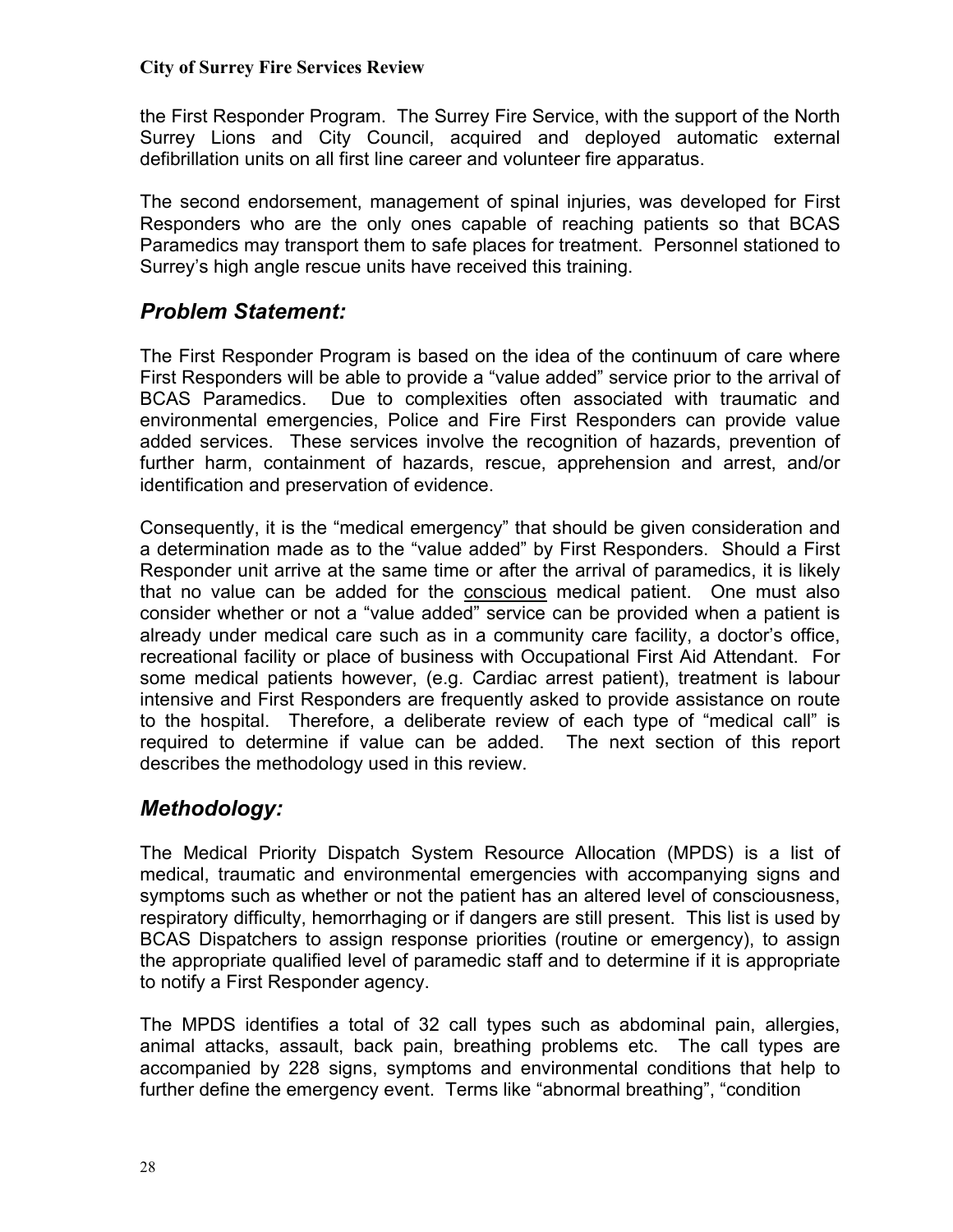worsening", "multiple victims" and "unknown status" are used. For BCAS statistical purposes, each call type is assigned an alphanumeric identification and description. For example, a choking patient who is not alert is assigned the code 11-D-1 and a choking patient with abnormal breathing is assigned the code 11-D-2.

Based on BCAS call taker assessments, the call type and other information is gathered and an emergency code is assigned (e.g. Code 2 routine or code 3 emergency) based on BCAS response policy. The MPDS identifies the appropriate ambulance resource (Highest Level Available being Advanced Life Support or Emergency Medical Assistant 2 Paramedics) and whether or not it is appropriate to notify the First Responder service.

A review\* was undertaken to determine if Surrey's First Responders would be able to provide a value added service for each of the listed call types. This review examined each of the 32 call types and accompanying 228 signs, symptoms and environmental conditions. In each case a determination was made as to whether or not First Responders had the skills and training necessary to intervene successfully and whether or not the call type was severe enough to warrant notification of First Responders. For example, First Responders are notified in the event of "Pregnancy/Childbirth/Miscarriage – breach or cord –  $3<sup>rd</sup>$  Trimester hemorrhage" but the skills and interventions to deal with these emergencies are not taught in the First Responder curriculum. Additionally, a "value added" service could not be justified where medical attention is already being provided by a Physician, Registered Nurse or a First Aid Attendant. This may be the case in Community Care Facilities and Physicians Offices. . The review resulted in a recommendation to delete 17 types of First Responder notifications and add 3 notifications. The net result was a reduction of 14 types of calls and more substantially, for all calls where a patient is being treated for the condition by a Physician, Registered Nurse or a First Aid Attendant.

|                | Alpha-                      |             |                |                                                         |  |  |  |  |  |  |  |
|----------------|-----------------------------|-------------|----------------|---------------------------------------------------------|--|--|--|--|--|--|--|
|                | <b>CALL TYPE</b>            |             |                | <b>numeric id.</b> SIGN/SYMPTOM/ENVORONMENTAL CONDITION |  |  |  |  |  |  |  |
|                | <b>Abdominal Pain</b>       | C           |                | Fainting or near fainting > 50 years                    |  |  |  |  |  |  |  |
|                |                             | $\mathsf C$ | $\overline{2}$ | Female fainting or near fainting 12-50                  |  |  |  |  |  |  |  |
|                |                             |             |                | vears                                                   |  |  |  |  |  |  |  |
| $\overline{2}$ | Allergies/Hives/Stings etc. | D           | 4              | <b>Snake Bite</b>                                       |  |  |  |  |  |  |  |
|                |                             | C           | $\overline{2}$ | Special medications or injections                       |  |  |  |  |  |  |  |
|                |                             |             |                | used                                                    |  |  |  |  |  |  |  |
| 5              | Back Pain (Non-Trauma)      | C           |                | Fainting or near fainting > 50                          |  |  |  |  |  |  |  |
| $\mathbf 1$    | <b>Chest Pain</b>           | C           | 3              | Cocaine                                                 |  |  |  |  |  |  |  |
| 0              |                             |             |                |                                                         |  |  |  |  |  |  |  |
|                |                             | C           | 4              | Breathing normally                                      |  |  |  |  |  |  |  |
| 1              | <b>Diabetic</b>             | C           | 2              | Abnormal behavior                                       |  |  |  |  |  |  |  |
| 3              |                             |             |                |                                                         |  |  |  |  |  |  |  |
|                |                             |             |                |                                                         |  |  |  |  |  |  |  |
|                |                             |             |                |                                                         |  |  |  |  |  |  |  |

The deletion of the following calls from First Responder notification is recommended: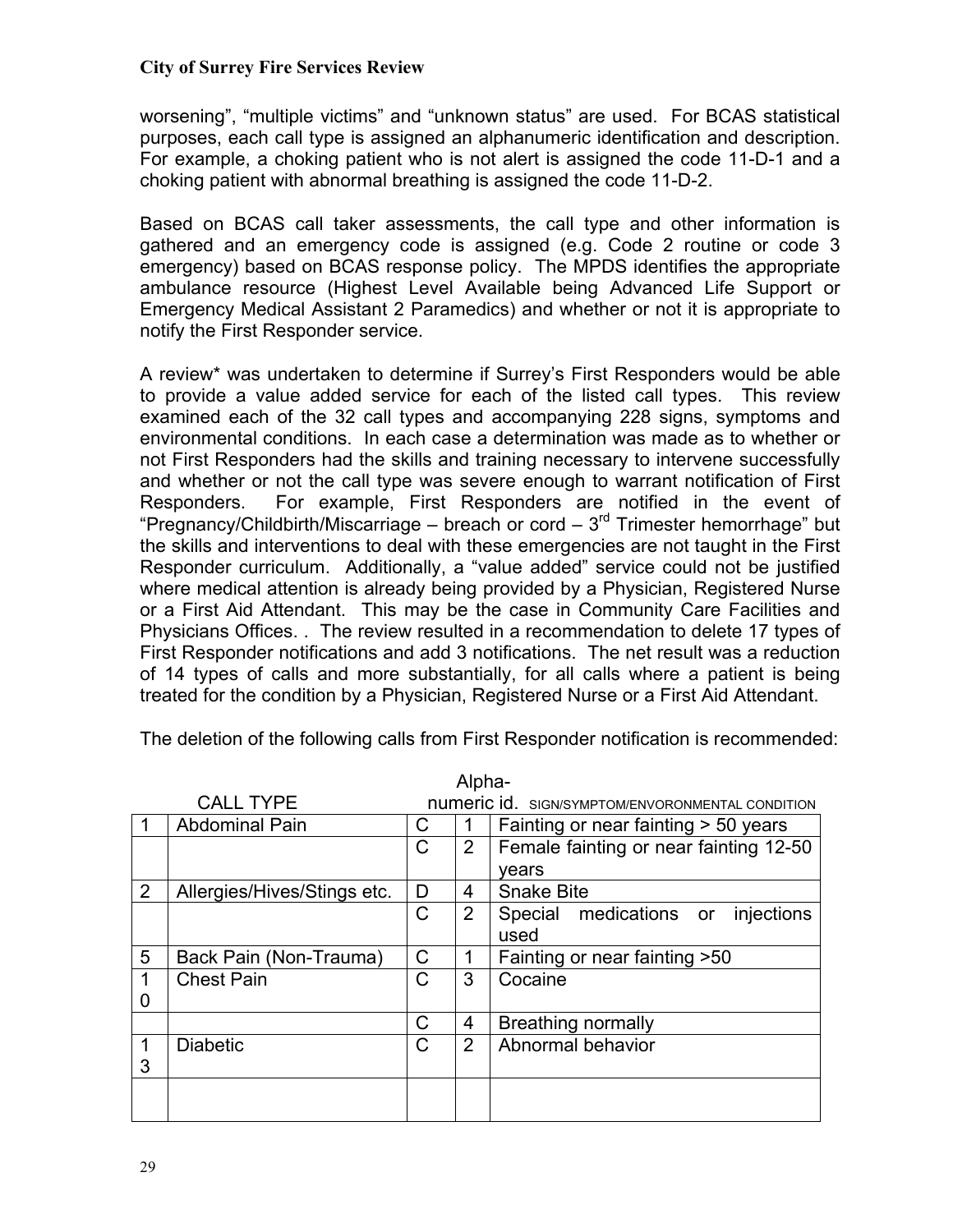| 8                   | Headache              | С | 6 | Change in behavior (< 3 hours)       |
|---------------------|-----------------------|---|---|--------------------------------------|
| $\overline{2}$      | Hemorrhage            | B | 3 | Bleeding disorder or blood thinners  |
| $\overline{2}$<br>3 | Overdose/Ingestion    | C | 4 | Antidepressants (tricyclic)          |
|                     |                       | C | 6 | Narcotics (Heroin)                   |
| 2                   | Pregnancy/Childbirth/ | D | 3 | Breech or cord                       |
| 4                   | Miscarriage           |   |   |                                      |
|                     |                       | D | 5 | 3 <sup>rd</sup> Trimester hemorrhage |
|                     |                       | D | 6 | Special birth situation              |
| 3                   | Unconscious fainting  | C | 4 | Single or near fainting episode and  |
|                     |                       |   |   | alert $> 35$                         |
|                     |                       | C | 5 | Females 12-50 with abdominal pain    |

The review determined that there were instances where notification of First Responders should take place but this was not indicated on the MPDS allocation. These are:

| <b>Animal Bites/Attacks</b> |  | Serious hemorrhage |
|-----------------------------|--|--------------------|
| Assault/Sexual Assault      |  | Serious hemorrhage |
| Hemorrhage                  |  | Serious hemorrhage |

The review further examined "value added" opportunities and concluded that a response to locations that had a medically trained staff and equipment was outside the original philosophy of the First Responder Program. Therefore, a category 33 should be added to include Physicians' Offices, Industrial Locations with Occupational First Aid Attendants, Community Care Facilities and Recreational Facilities with Life Guards. Additional BCAS Dispatcher questioning should determine that relevant equipment is available and in use with the result that a First Responder service is not required.

If these recommendations are implemented, the reduction in the exact number of First Responder calls cannot be determined. Call coding differences will not permit an analysis of call types and present practices. However, the review concluded that a reduction in call volume is logical given the removal of First Responder call types from the MPDS allocation list.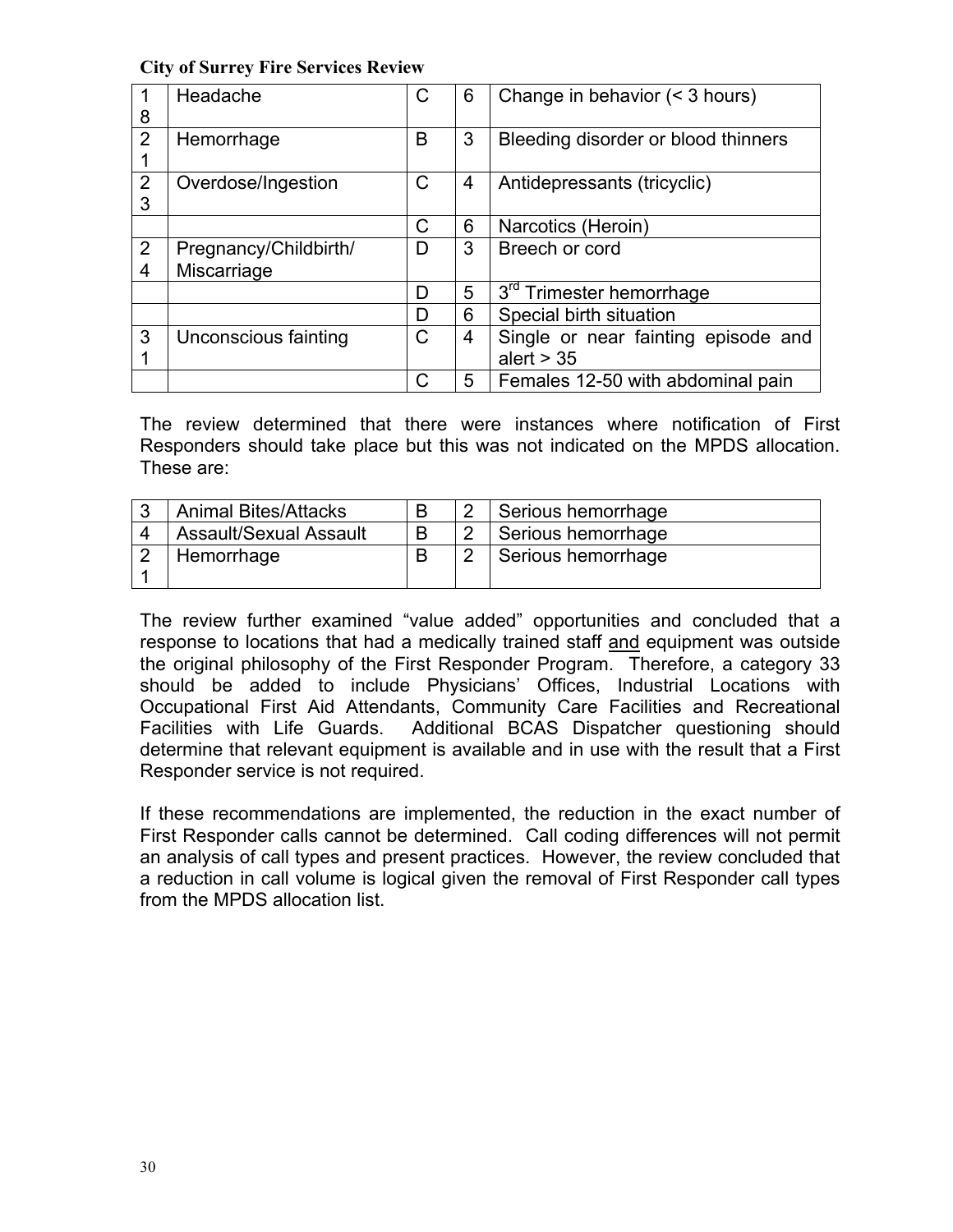#### *Recommendation:*

It is recommended that Surrey specific changes to the Medical Priority Dispatch System Allocation list be made.

It is further recommended that call type #33 be added to include Physicians' Offices, Industrial Locations with Occupational First Aid Attendants, Community Care Facilities and Recreational Facilities with Life Guards.

It is further recommended that BCAS Dispatcher questioning determine that relevant equipment is available and in use and that First Responder assistance is not required.

It is further recommended that Unit Chief Garth Dinsmore and Assistant Chief J. Bond participate in an observational "ride-along" (G. Dinsmore on fire apparatus, J. Bond on ambulance within the same district.) Their goal will be to examine dispatch policies with the view toward incremental dispatch changes that will further reduce the number of responses by the Surrey Fire Service where the "value added" component of pre-hospital care does not exist.

\*The reviewers were BCAS Unit Chief Garth Dinsmore and Assistant Chief Jim Bond. The review took place on October 13, 2000.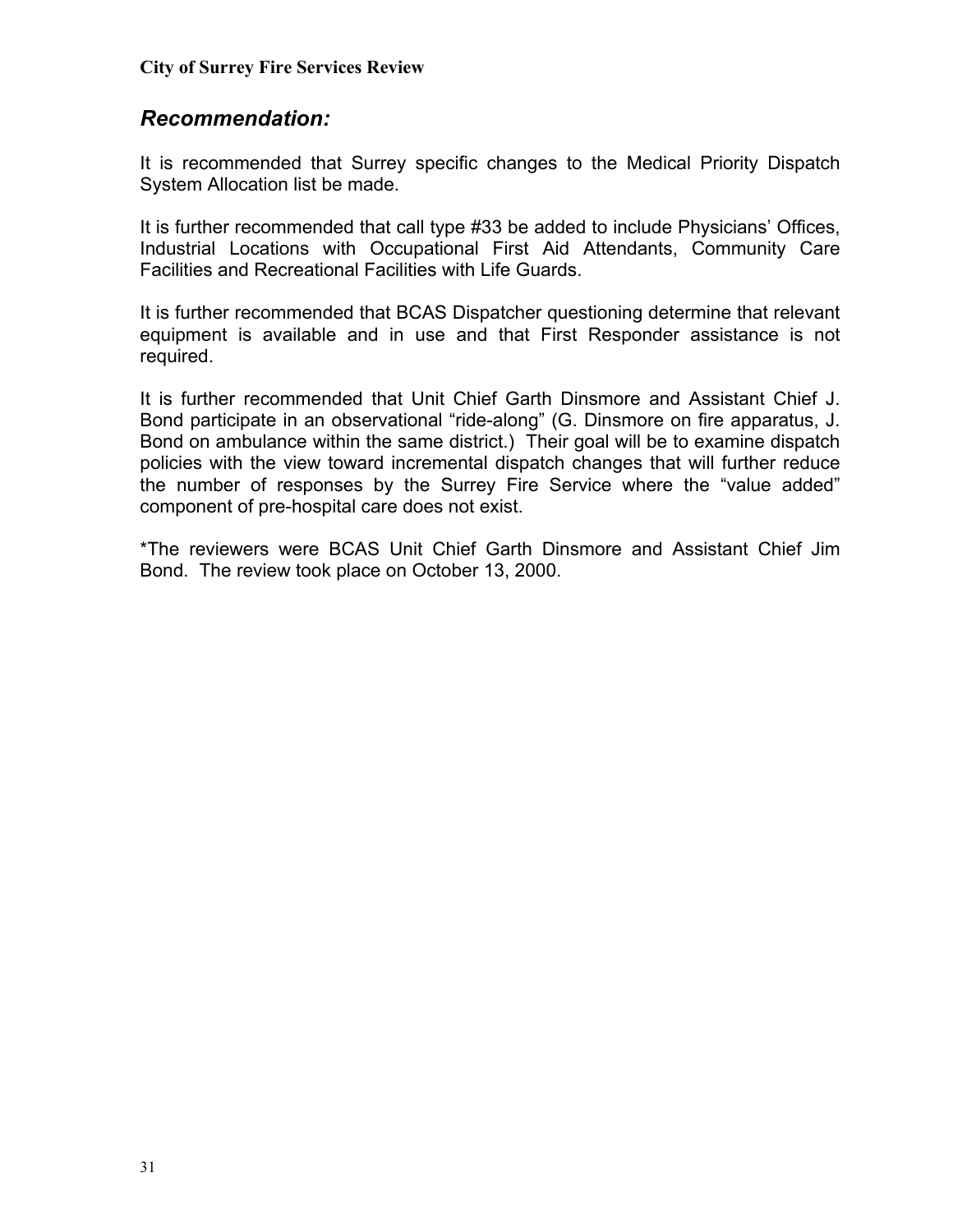# *Fire Services Review Conclusion*

The acceptance of this report and subsequent policy direction implemented by Council will provide the framework and direction required to move the fire service forward into the new millennium.

Several areas that have been identified that the fire service can provide service level improvements and not increase operating or capital costs outside of the normal incremental increases such as contractual or material and supplies.

The recommendations contained within this report confirm an overall service level improvement of the initial attack force by 6%, a 2% improvement in medical response, and a 4% improvement in rescue response at no increased cost. This service level improvement is unprecedented in the Fire Service.

It also noted that adoption of new programs and additional requests for service of either an emergency or non-emergency basis will wear away at the effectiveness and efficiencies outlined in this report.

We are pleased to provide this quantitative report to Council so that they can establish policy to assist the Surrey Fire Service to obtain the overall objectives of the City.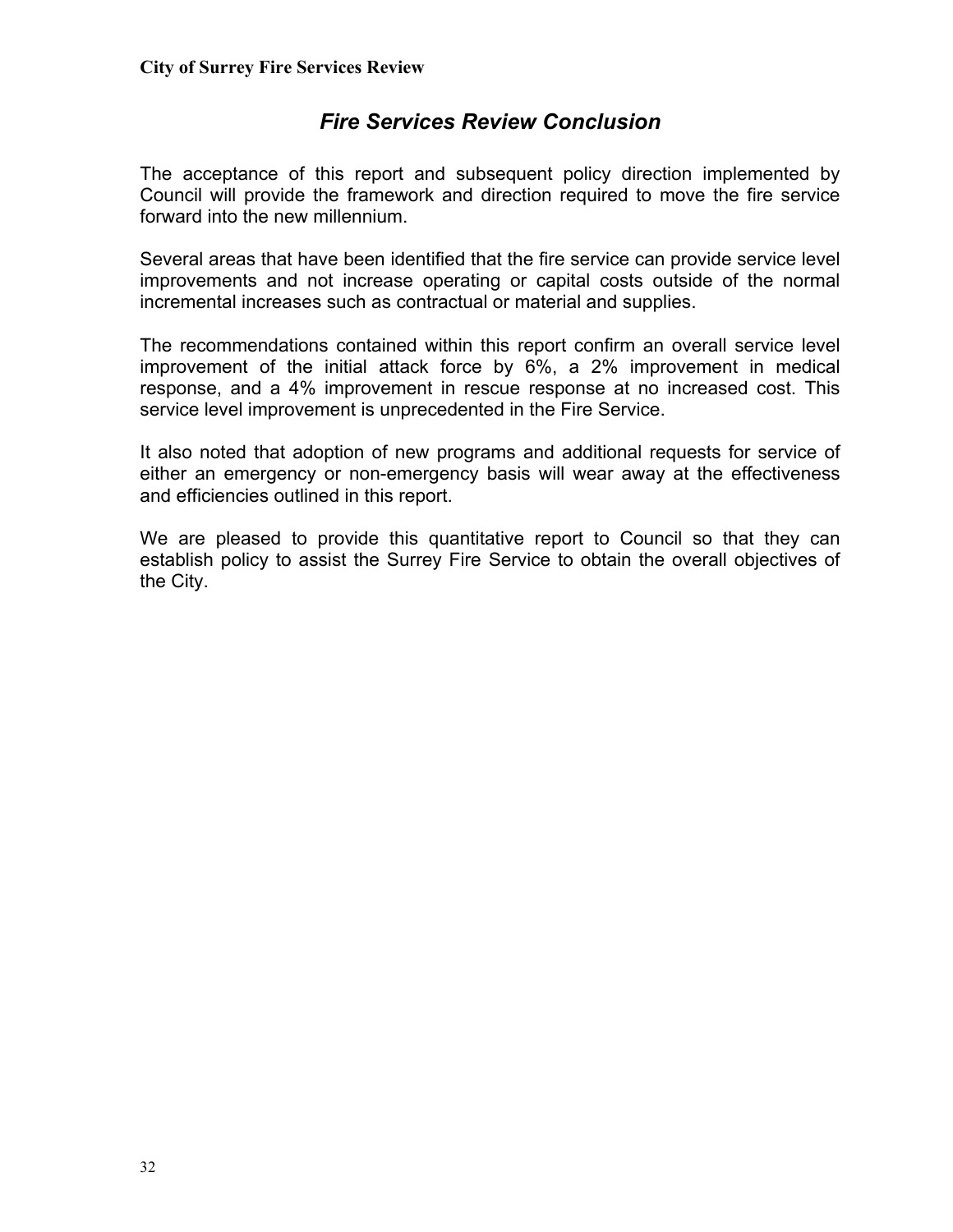# *Appendix A*

| Year | <b>Property Type</b> | <b>Number Fires</b> | <b>Value / Loss</b>   |                                      | <b>Present Value / CPI</b> |                                  | Per Incident / Loss CPI |
|------|----------------------|---------------------|-----------------------|--------------------------------------|----------------------------|----------------------------------|-------------------------|
| 1990 | <b>Buildings</b>     | 285                 | \$<br>7,366,030.00    | $\overline{\mathbf{e}}$              | 9,353,334.00               | $\overline{\boldsymbol{\theta}}$ | 46,303.63               |
|      | <b>Vehicles</b>      | 202                 | \$<br>935,510.00      | \$                                   | 1,187,906.00               | \$                               | 2,439.23                |
|      | <b>Total</b>         | 487                 | \$<br>8,301,540.00    | <u>\$</u>                            | 10,541,240.00              | \$                               | 38,055.02               |
| 1991 | <b>Buildings</b>     | 277                 | \$<br>7,102,381.00    | \$                                   | 8,548,392.00               | \$                               | 30,860.62               |
|      | <b>Vehicles</b>      | 196                 | \$<br>1,123,854.00    | \$                                   | 1,352,664.00               | \$                               | 6,901.35                |
|      | <b>Total</b>         | 473                 | \$<br>8,226,235.00    | \$                                   | 9,901,056.00               | \$                               | 20,932.47               |
| 1992 | <b>Buildings</b>     | 348                 | \$<br>8,517,136.00    | \$                                   | 9,744,471.00               | \$                               | 28,001.35               |
|      | Vehicles             | 299                 | \$<br>1,371,950.00    | \$                                   | 1,569,652.00               | \$                               | 5,249.67                |
|      | <b>Total</b>         | 647                 | \$<br>9,889,086.00    | <u>\$</u>                            | 11,314,123.00              | \$                               | 17,487.05               |
| 1993 | <b>Buildings</b>     | 290                 | \$<br>13,257,603.00   | \$                                   | 14,726,265.00              | $\overline{\boldsymbol{\theta}}$ | 50,780.22               |
|      | Vehicles             | 318                 | \$<br>1,468,322.00    | \$                                   | 1,630,983.00               | \$                               | 5,128.88                |
|      | <b>Total</b>         | 608                 | \$<br>14,725,925.00   | \$                                   | 16,357,248.00              | \$                               | 26,903.37               |
| 1994 | <b>Buildings</b>     | 302                 | \$<br>15,205,370.00   | $\overline{\boldsymbol{\mathsf{s}}}$ | 16,302,896.00              | \$                               | 53,983.10               |
|      | Vehicles             | 278                 | \$<br>1,077,988.00    | \$                                   | 1,155,797.00               | \$                               | 4,157.54                |
|      | <b>Total</b>         | 580                 | \$<br>16,283,358.00   | <u>\$</u>                            | 17,458,693.00              | \$                               | 30,101.19               |
| 1995 | <b>Buildings</b>     | 311                 | \$<br>8,777,264.00    | $\overline{\$}$                      | 9,226,284.00               | $\overline{\boldsymbol{\theta}}$ | 29,666.51               |
|      | Vehicles             | 348                 | \$<br>1,515,160.00    | \$                                   | 1,592,671.00               | \$                               | 4,576.64                |
|      | <b>Total</b>         | 659                 | \$<br>10,292,424.00   | \$                                   | 10,818,955.00              | \$                               | 16,417.23               |
| 1996 | <b>Buildings</b>     | 277                 | \$<br>12,248,876.00   | $\overline{\boldsymbol{\mathsf{s}}}$ | 12,549,213.00              | $\overline{\boldsymbol{\theta}}$ | 45,304.02               |
|      | <b>Vehicles</b>      | 348                 | \$<br>1,521,764.00    | \$                                   | 1,559,078.00               | \$                               | 4,480.11                |
|      | <b>Total</b>         | 625                 | \$<br>13,770,640.00   | \$                                   | 14,108,291.00              | \$                               | 22,573.27               |
| 1997 | <b>Buildings</b>     | 227                 | \$<br>10,082,642.00   | $\overline{\boldsymbol{\mathsf{s}}}$ | 10,247,881.00              | $\overline{\boldsymbol{\theta}}$ | 45, 144.85              |
|      | <b>Vehicles</b>      | 278                 | \$<br>1,371,950.00    | \$                                   | 1,394,435.00               | \$                               | 5,015.95                |
|      | <b>Total</b>         | 505                 | \$<br>11,454,592.00   | \$                                   | 11,642,316.00              | \$                               | 23,054.09               |
| 1998 | <b>Buildings</b>     | 281                 | \$<br>13,784,895.00   | $\overline{\boldsymbol{\mathsf{s}}}$ | 13,927,244.00              | $\overline{\boldsymbol{\theta}}$ | 49,563.15               |
|      | <b>Vehicles</b>      | 350                 | \$<br>1,407,451.00    | \$                                   | 1,414,488.00               | \$                               | 4,041.39                |
|      | <b>Total</b>         | 631                 | \$<br>15, 192, 346.00 | \$                                   | 15,341,732.00              | \$                               | 24,313.36               |
| 1999 | <b>Buildings</b>     | 255                 | \$<br>9,697,454.00    | $\overline{\$}$                      | 9,748,851.00               | \$                               | 38,230.79               |
|      | Vehicles             | 364                 | \$<br>2,061,200.00    | \$                                   | 2,072,124.00               | \$                               | 5,692.65                |
|      | <b>Total</b>         | 619                 | \$<br>11,758,654.00   | \$                                   | 11,820,975.00              | \$                               | 19,096.89               |

**City of Surrey Fire Loss 1990 - 1999**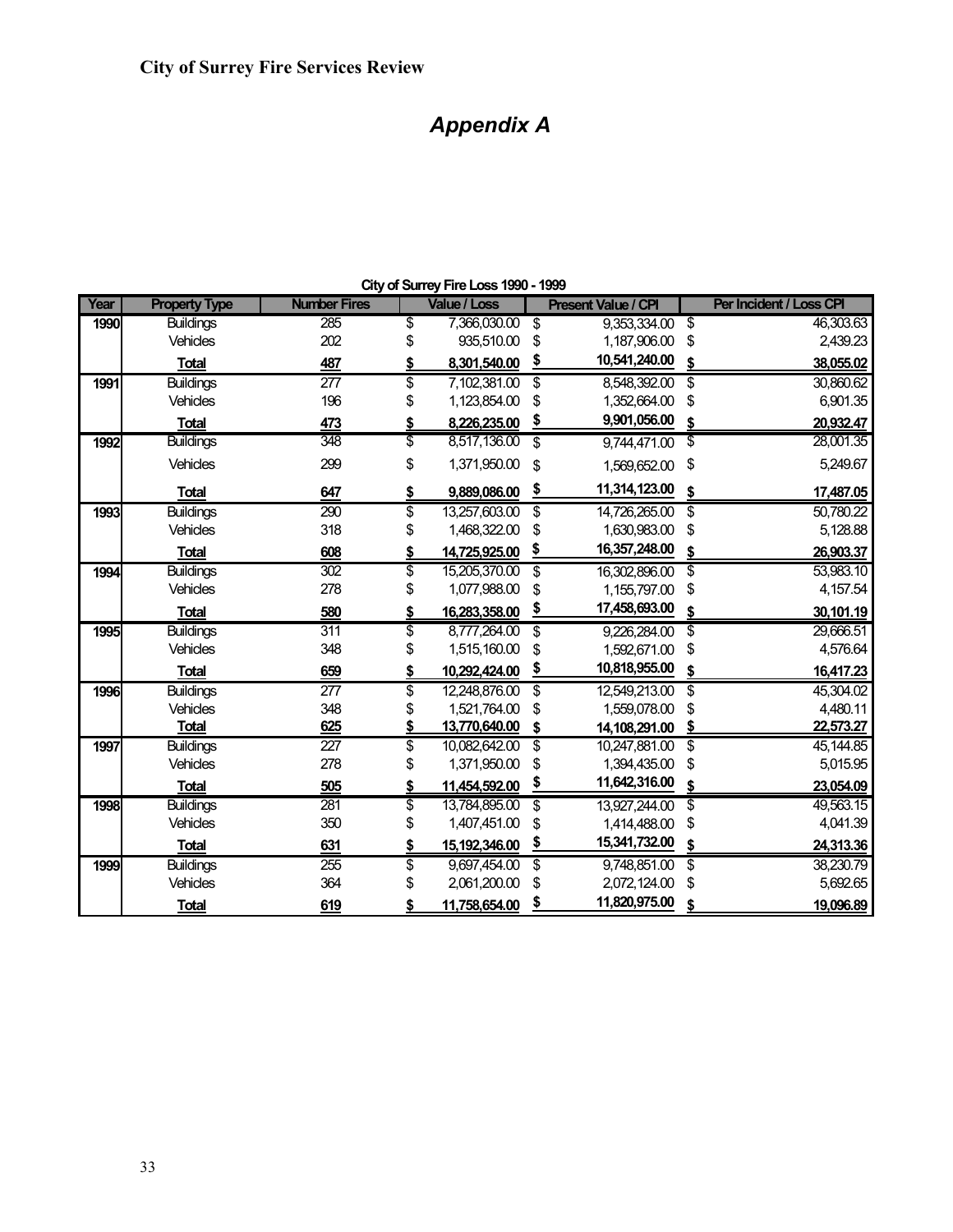

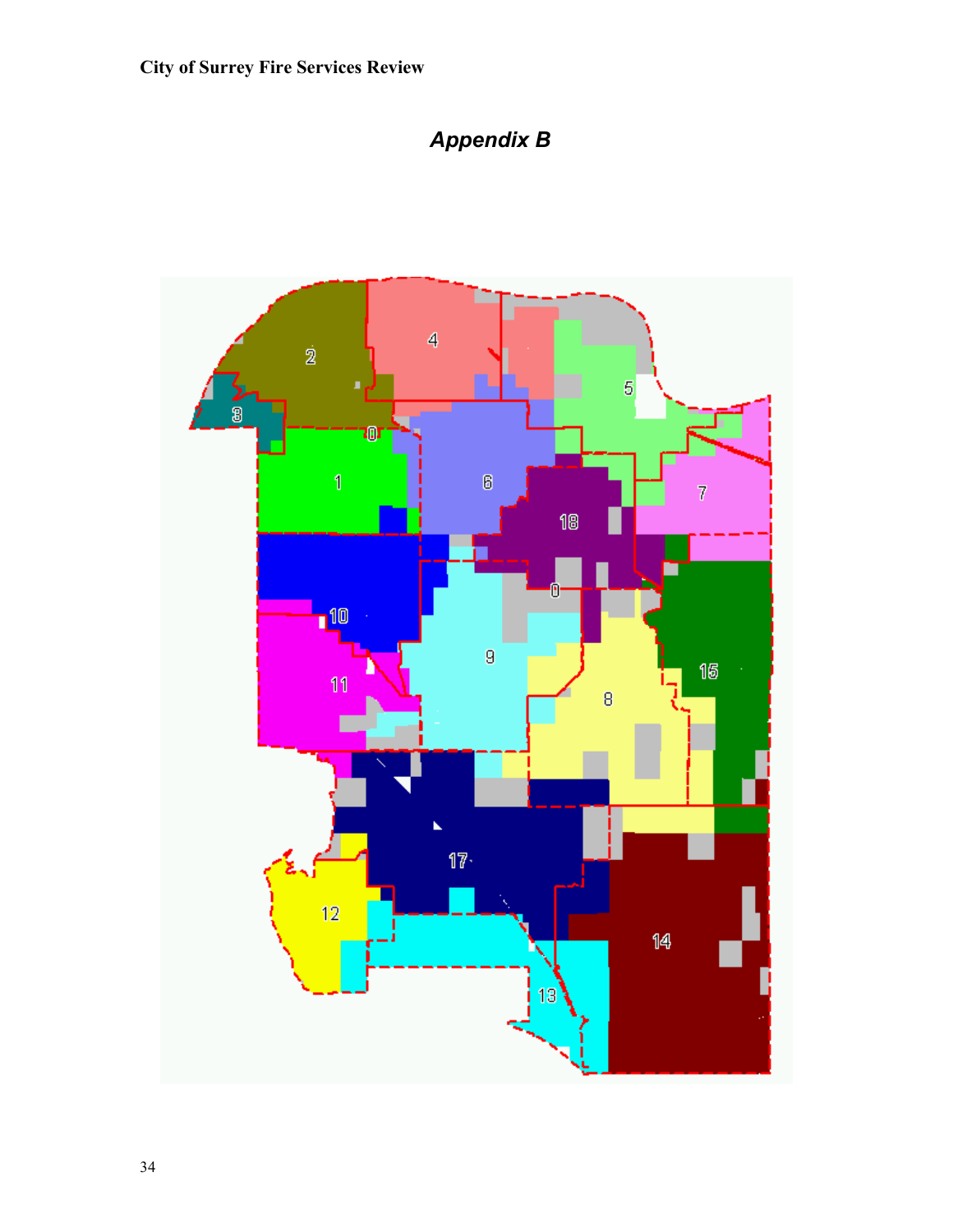# *Appendix C*

*Recommendation:* in 2005 additional 8 firefighters be hired (2 per shift) and placed in station 13 (Sunnyside). The Aerial Ladder be redeployed to a volunteer station yet to be determined and a Quint to be placed at Station 13. The pump and crew of station 13 moved to station 12 (Crescent Beach).

The top left graph illustrates the existing single unit response performance and on the top right Initial attack force response performance. The lower left graph illustrates the proposed single unit response performance and the lower right initial attack force response performance.



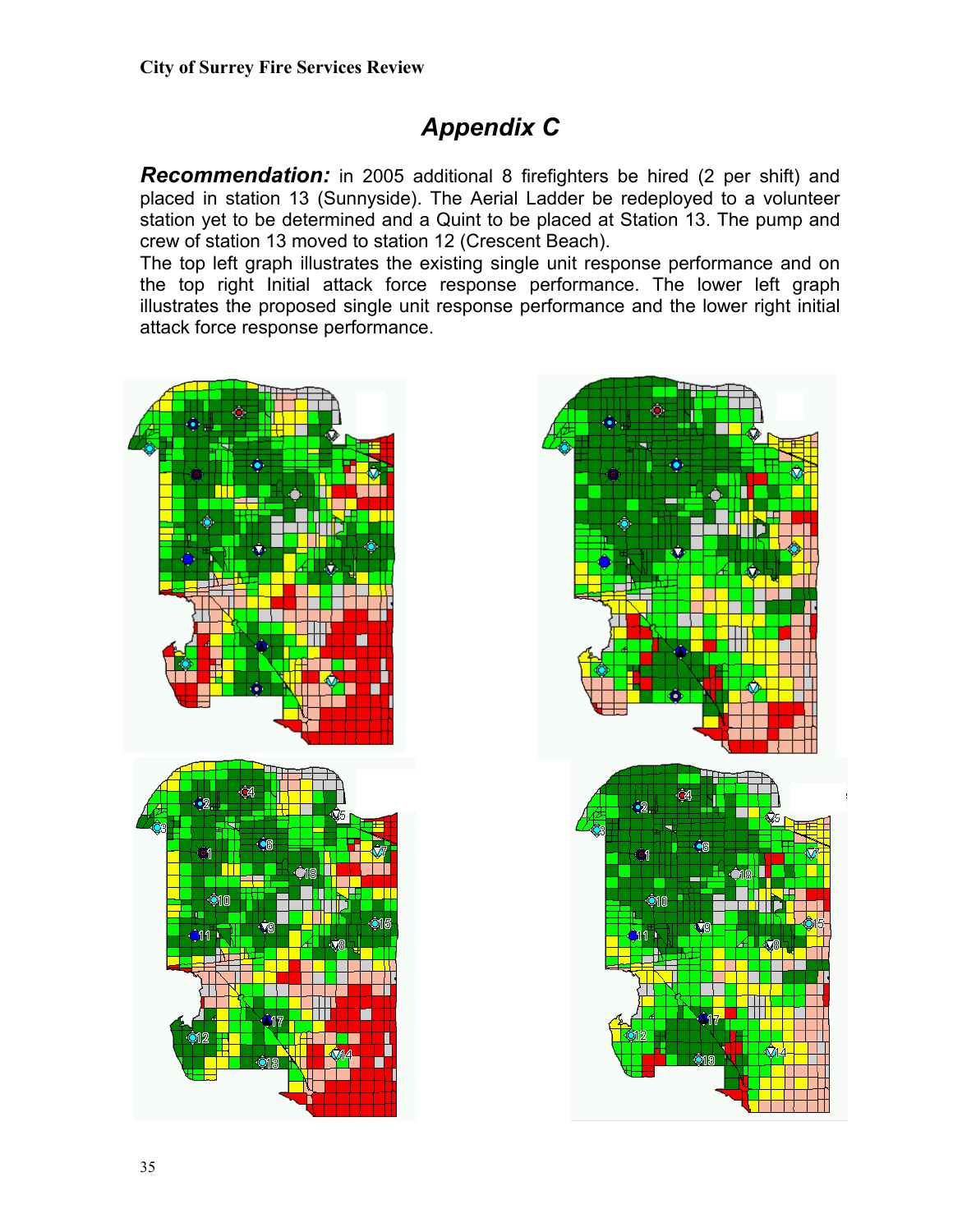# *Appendix D*

# *Impact on Life Risk and Installation of Residential Fire Sprinklers & Smoke Alarms as a function of Fire Service Response Time*

The fundamental issues presented within this report deal with deployment of resources in a timely manner. Considering this, it would not be responsible if proven non-traditional alternatives were not also considered by the Fire Services Review Task Force.

In August of 1998 the National Research Council of Canada (NRC) in co-operation with Canada Mortgage and Housing Corporation (CMHC) completed a study that analyzed whether sprinklering of buildings in a new development areas, coupled with a reduced level of fire protection from the Fire Service, would adversely effect life safety and whether there are economic benefits to a community.

The National Research Council over the past ten years, in its Fire Risk Management Program at the Institute for Research Construction, NRC, has been developing a computer risk-cost assessment model called FiRECAM (Fire Risk Evaluation and Cost Model). The model was used to assess the expected risk to life to the occupants and the expected costs associated with any particular fire design in a building.

The model in this study was used to determine if a building with sprinkler protection but a reduced level of service (Longer Response Times) provides the equivalent level of fire safety to the occupants, to that of a building without sprinkler protection but the current level of service by the Fire Service.



# *CHART # 11: FiRECAM Model*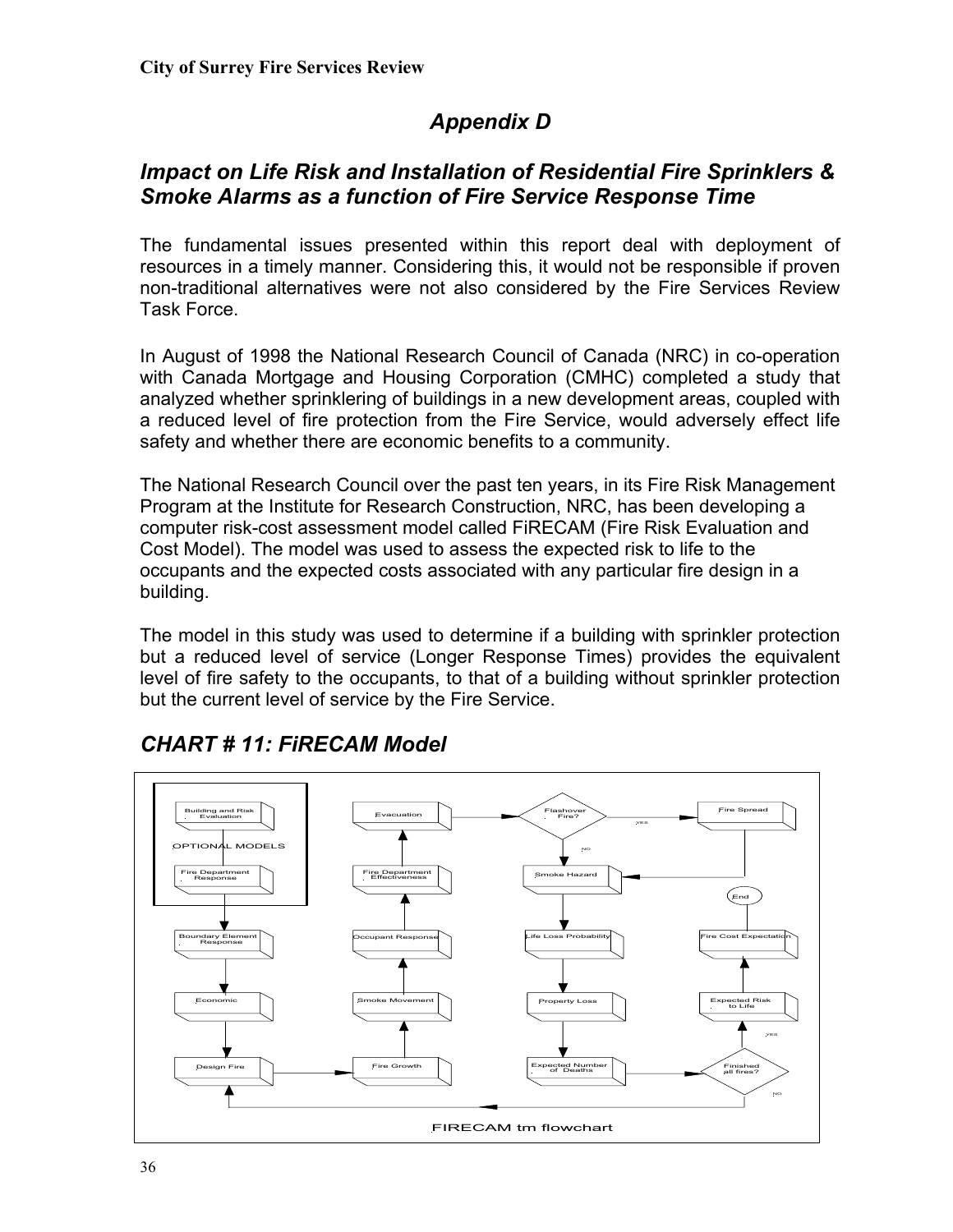#### **Appendix D Cont'd.,**

The FiFRECAM model assess the expected risk to life and the fire cost in a building based on the dynamic interaction of fire and smoke spread, occupant evacuation and fire department response.

#### *Chart # 12: Fire Growth Model*

The Fire Growth model provides a view of the typical expectation of the growth of a fire in a residential setting.

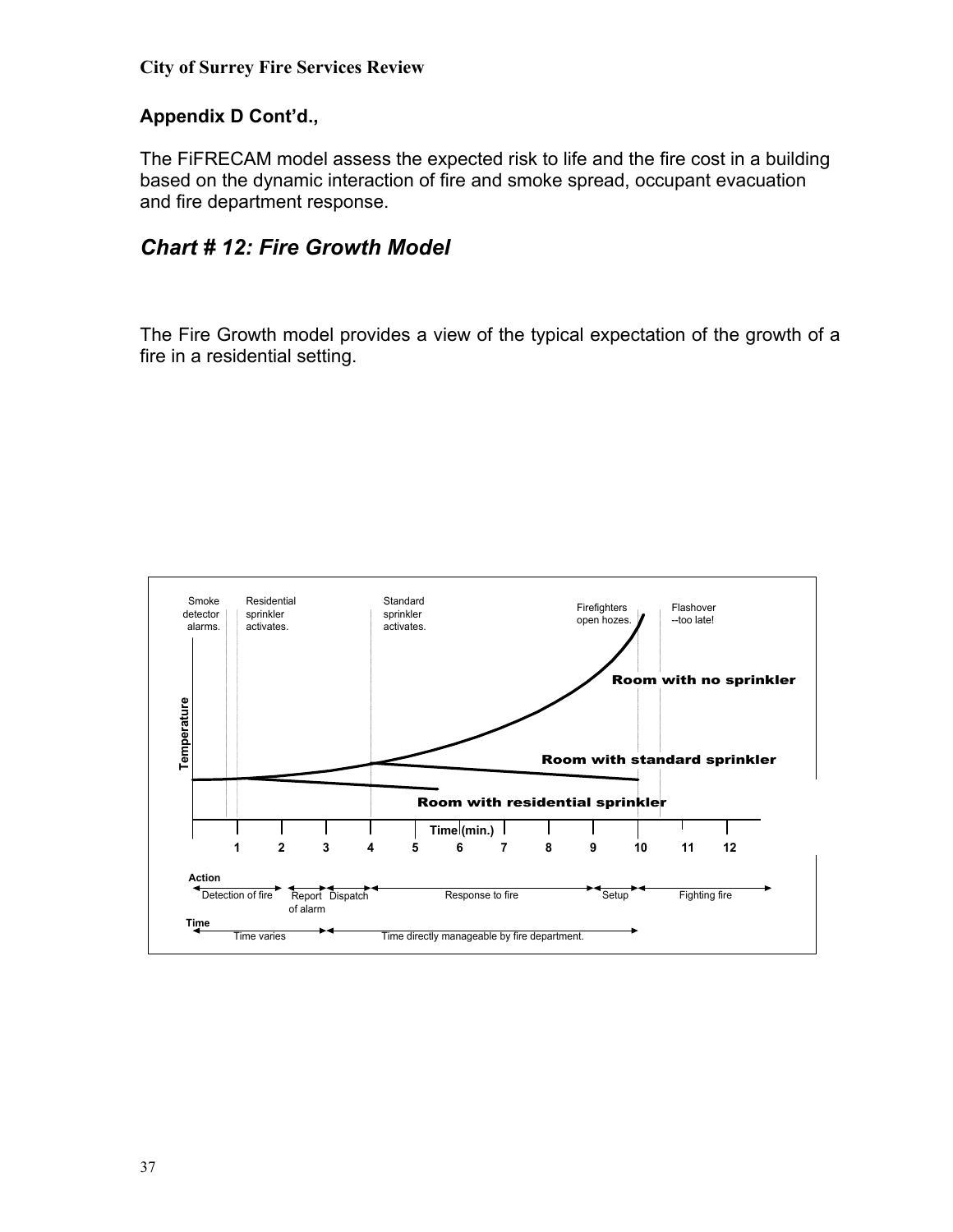#### **Appendix D Cont'd.,**

# *Chart # 13: Expected Risk to Life With and Without Sprinklers*

In Chart # 13 calculated expected risk to life value plotted as a function of fire service travel time and with or without sprinkler protection. In this chart, considering the case without sprinkler protection and a fire service travel time of 1- minute and sprinkler protection normalizes the expected risk to life values. It is apparent that the expected risk to life to be approximately 60% lower with sprinkler protection at the 1 minute interval. Even with a longer Fire Service response time, sprinkler protection provides a level of fire safety better than the case without sprinkler protection even with a very short fire service travel time of 1 minute.

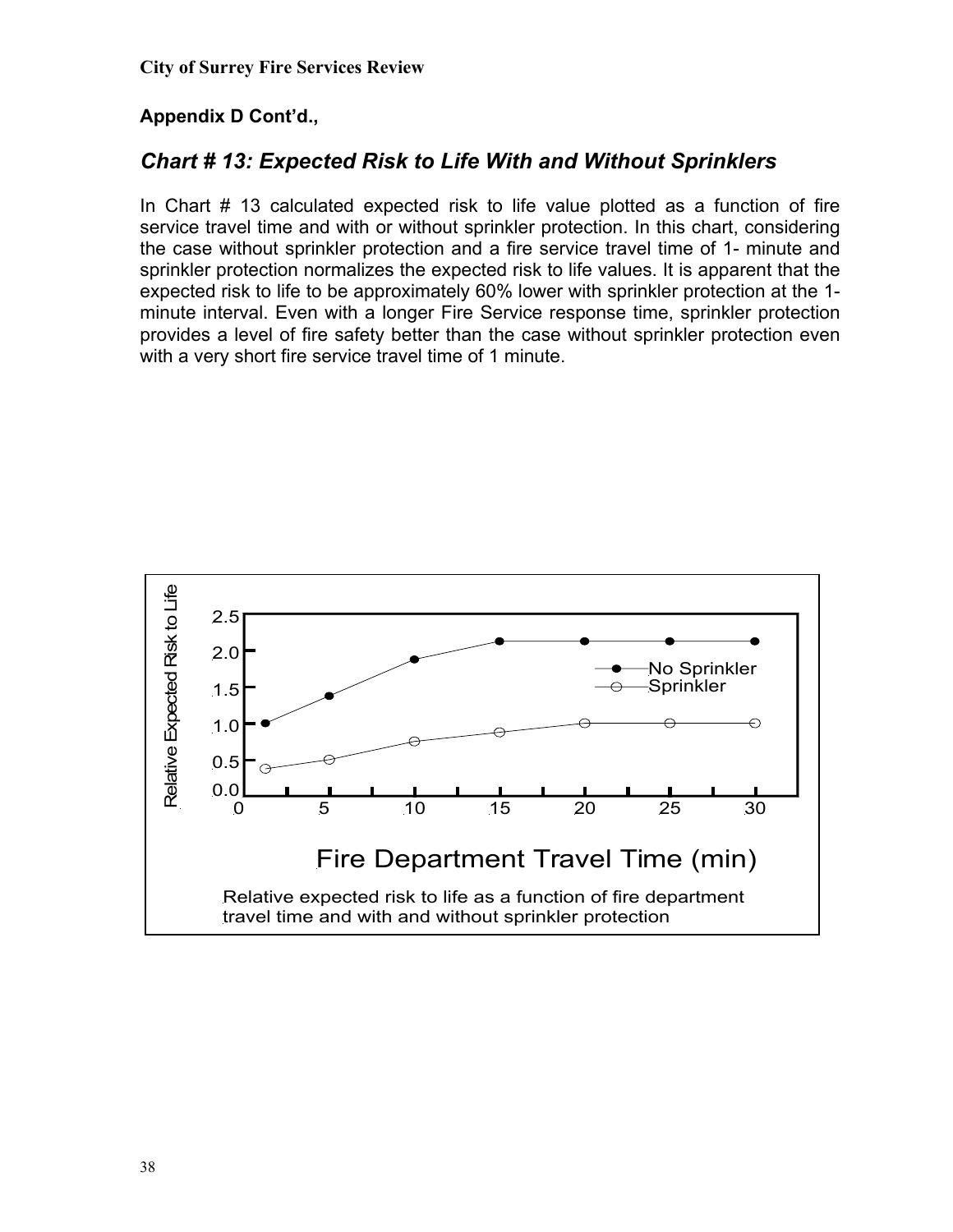## **Appendix D Cont'd.,**

# *Legal Aspects:*

The sprinkler regulation exceeds the current British Columbia Building Code by application of a permissive section of the Municipal Act.

"The council may, for health and property, and subject to the Health Act and the Fire Services Act and their regulations, by bylaw… establish areas to be known as fire limit areas and regulate the construction of the buildings in the specific area for precautions against fire, and discriminate and differentiate between areas in the character of the buildings permitted."

To expand the a sprinkler bylaw, the City of Surrey Council could:

- amend the bylaw to include all new construction; and/or
- create an additional fire limit area for developing parts of the municipality where new subdivisions occur.

Lorena P.D. Staples<sup>[2](#page-38-0)</sup> said that whatever option was chosen, the bylaw should contain a requirement that the owner of the property is required to contain a sprinkler system under the fire limit area regulations and maintain the system in accordance with the manufacturers' requirements.

The policy of the district not to enforce this requirement had to be expressed as a policy of the council based upon an economic rational in order to legally characterize it as the district's policy rather than an operational policy.

In other words, council needed to adopt a policy that the City does not have the resources to enforce the maintenance requirement of the sprinkler regulation and therefore will not be inspecting or performing any other enforcement function, but instead will be placing that responsibility upon the property owners.

The policy can:

- be contained in the bylaw
- be folded into the bylaw enforcement policy or
- be a stand-alone resolution of council.

# *Conclusion:*

The National Research Council determined a building with sprinkler protection and a longer fire service response time provides a level of fire safety for occupants to that of a building without sprinkler protection and a typical response time.

<span id="page-38-0"></span><sup>&</sup>lt;sup>2</sup> <sup>2</sup> Opinion(s) supplied by Staples McDannold Stewart, Barristers & Solicitors, Lorena P.D. Staples (1997)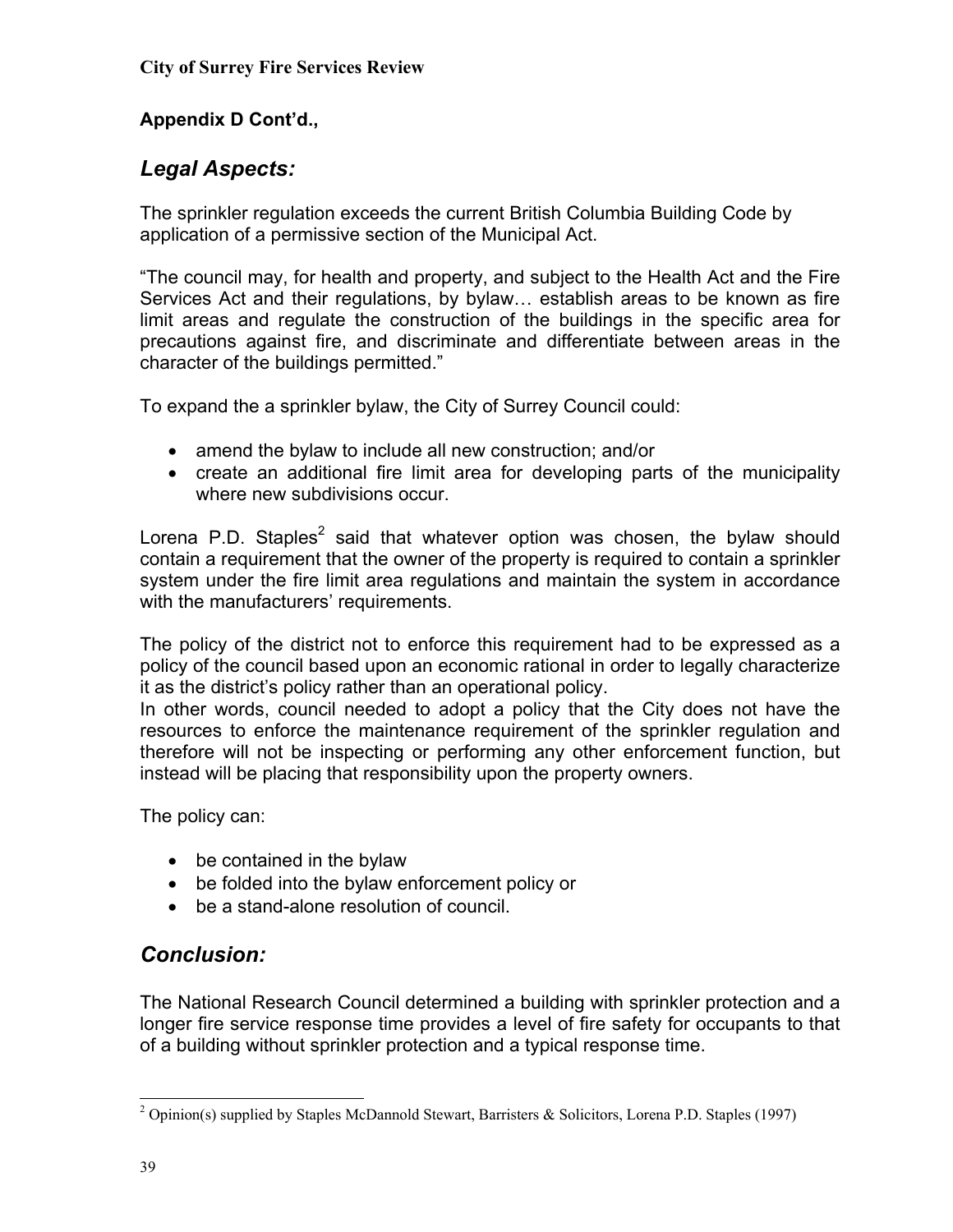#### **Appendix D Cont'd.,**

City of Edmonton, Alberta participated in the study. The results indicated that sprinkler protection, even with a longer fire service response, provides a significantly lower risk to life that the case without sprinkler protection and a faster fire service response time. Using the travel time of 6.6 minutes, based on a new station in a new development area and 90% probability, the results indicated that the relative expected risk to life without sprinkler protection is approximately 1.6. The expected risk to life for the case with sprinkler protection and a longer travel time of 11.3 minutes, based on existing fire stations, is much lower, approximately 0.7.

The application of fire sprinklers in the City of Surrey to augment its fire services should not be overlooked nor discarded. The obvious benefits allow for longer travel times that can be considered when faced with determining service levels and how to deliver them.

#### *Recommendation:*

Council direct Fire Service and Planning staff to bring a detailed strategy forward amended the fire limits bylaw as follows:

Sprinkler all new Buildings except:

- I. Detached single-family dwellings.
- II. Portable classrooms.
- III. Construction site offices, tool sheds and similar structures during the period of construction on any particular site.
- IV. Detached buildings under 50  $m^2$  in area and 140  $m^3$  in volume.
- V. Detached gasoline service station canopies.
- VI. Greenhouses.
- VII. Riding Arenas if of non-combustible construction.
- VIII. Farm Buildings defined by the British Columbia Building Code Regulations conforming with the following:
	- a) Under 2000  $m^2$  in floor area.
	- b) Over 2000  $m^2$  in floor area and of non-combustible construction.
- IX. Any other building that in the opinion of the Fire Chief is similar to a building referred to in Subsections I through VIII in terms of its fire safety characteristics.

All renovated, repaired or altered buildings except those exempted in Subsections I through IX above where such renovations, repairs or alterations exceed 75% of the building's assessed value above the foundation.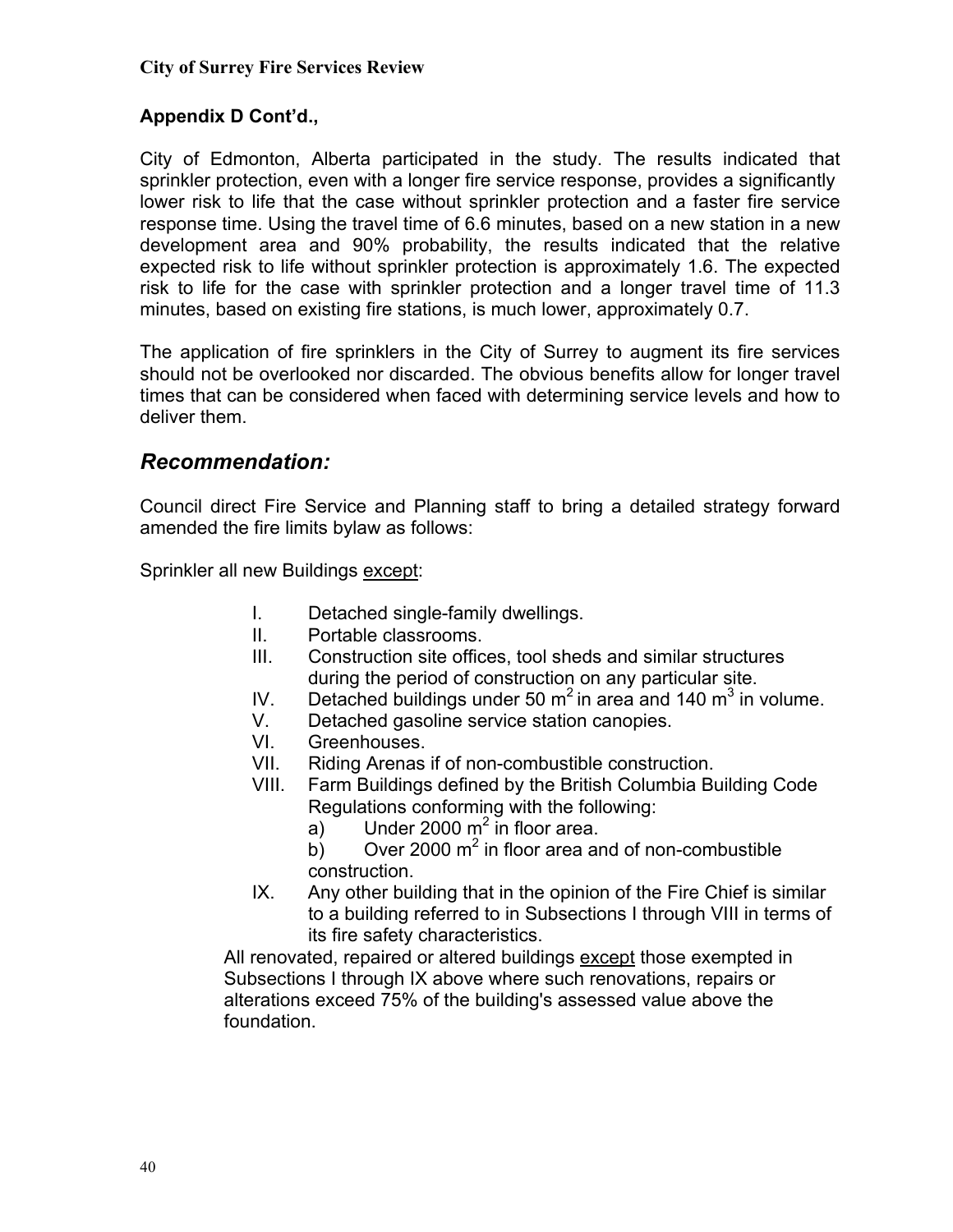#### **Appendix D Cont'd.,**

The intent of these proposed amendments would accommodate increased response coverage in areas that sprinklers were installed in buildings; no additional resources would be required to deliver services and these buildings would experience an improved level of safety. The intent of these amendments would also insure a balance between service and increases in both operating and capital costs.

## *Smoke Alarms – Background:*

Bill 50-1990 received Royal Assent on July 27, 1990 and resulted in an amendment to Section 734 of the Municipal Act that enabled local governments to pass a by-law requiring smoke alarms in existing buildings. The Fire Department submitted a Corporate Report to Mayor and Council on May 4, 1993 recommending that Council authorize the preparation of a By-law requiring smoke alarms in all residential buildings, with the intent to improve life safety in Surrey by:

- 1. Requiring the installation of smoke alarms in residential buildings constructed before smoke alarms were required by the Building Code, and
- 2. Placing the responsibility for the installation and maintenance of smoke alarms on building owners.

The Corporate Report indicated that:

- Smoke alarms have proven to be an effective means of reducing fire deaths and injuries,
- The March 1992 issue of *Fire Engineering* reported that "Installing and properly maintaining a single smoke alarm in a home can double the chances for surviving a fire",
- A report from the B.C. Fire Commissioner's Office finds that the death rate for fires in buildings constructed after smoke alarms were required was 12 per 1,000 vs a death rate of 16 per 1,000 for buildings constructed in 1978 and earlier, and
- While it is estimated that 90 percent of residential occupancies in B.C. have smoke alarms, 55 percent of fire fatalities occurred in residential buildings with no smoke alarms.

# *By-law Adoption & Enforcement:*

On January 17, 1994 Surrey Smoke Alarm By-law #12136 was adopted. In essence it requires that all homes have a reliable early warning system that will detect the presence of smoke, consisting of at least one smoke alarm installed at a reasonable cost for both private and rental homeowners, and that smoke alarms are maintained in working order. It is understood through discussions with the City Solicitor that enforcement of the By-law is upon receipt of a complaint and that there is no active enforcement such as door-to-door inspections.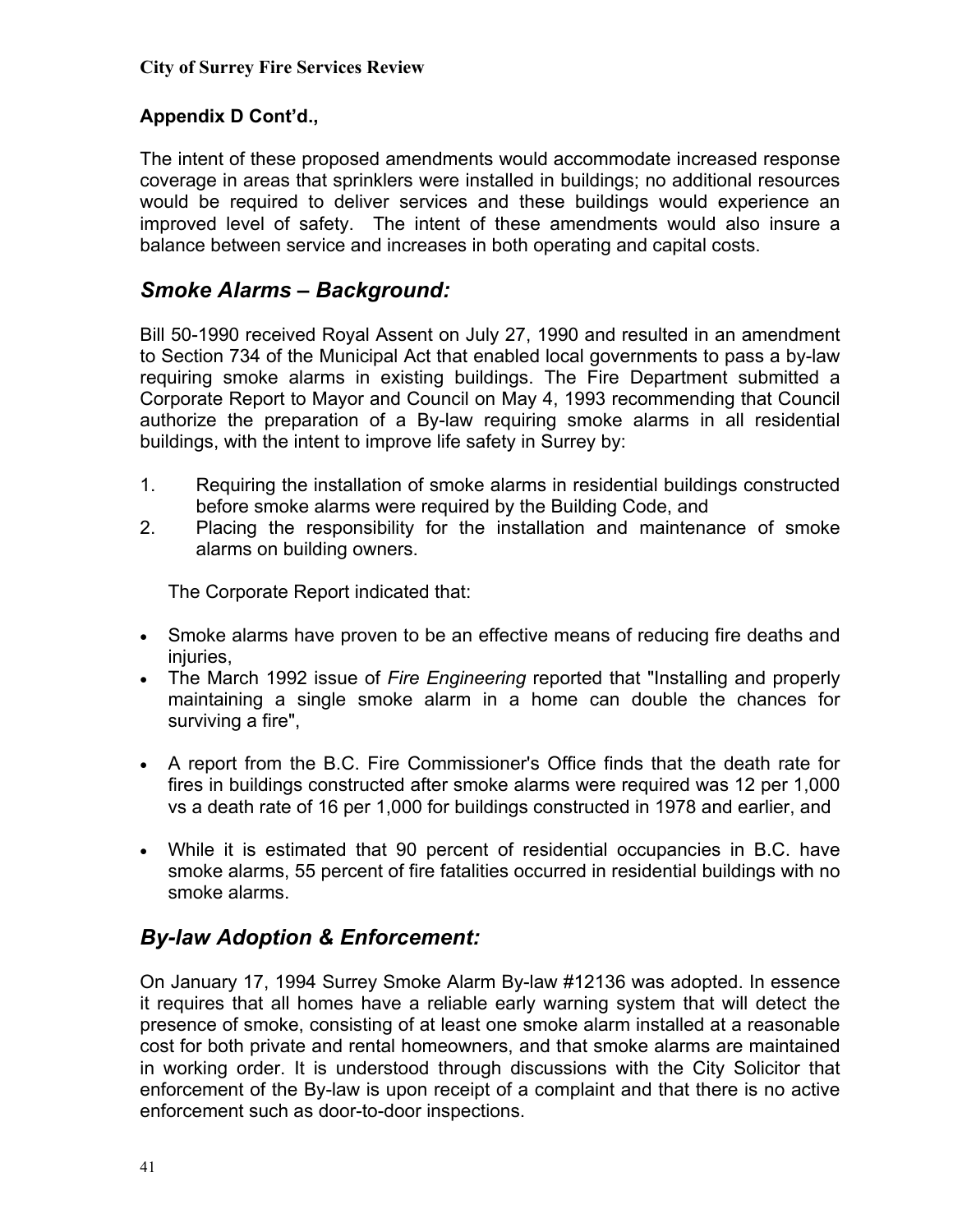#### **Appendix D Cont'd.,**

# *Level of Protection:*

The By-law requirement for *at least one smoke alarm* may not provide the equivalent level of protection provided by a smoke alarm installation conforming to the Provincial Building Code. For example, the Provincial Building Code requires a hard-wired, interconnected smoke alarm on each floor of a home; whereas the City's Smoke Alarm By-law requires only one smoke alarm in a home, and permits the alarm to be battery operated in certain circumstances. Many older homes in the City were constructed at a time when the Provincial Building Code did not require smoke alarms. To install smoke alarms in accordance with the present Provincial Building Code can be costly – Smoke Alarms installed in accordance with the City's Smoke Alarm By-law increase occupant safety at a reasonable cost.

# *Conclusion:*

The By-law should be reviewed regularly to ensure that smoke alarms installed in accordance with the By-law are *reasonable early warning systems for the detection of smoke*. Determining whether they are effective and justified is difficult for several reasons, the major being that statistics are rarely obtained that can support the claim. Statistics are obtained after a fire has occurred; however, smoke alarms often work before damage has occurred and therefore no record of their "success" is reported. Further to this, there is no differentiation between smoke alarms installed to Building Code or Surrey's By-law. For this reason it may be best to continue to enforce the By-law based on the concept that a single smoke alarm is inexpensively installed and maintained, whether battery operated or hard-wired as this small cost provides a potential for saving a life.

#### *Recommendation:*

Council reaffirm support for the Cities smoke alarm bylaw in support if it's proven contribution to the early detection of fires and the obvious benefits to life safety.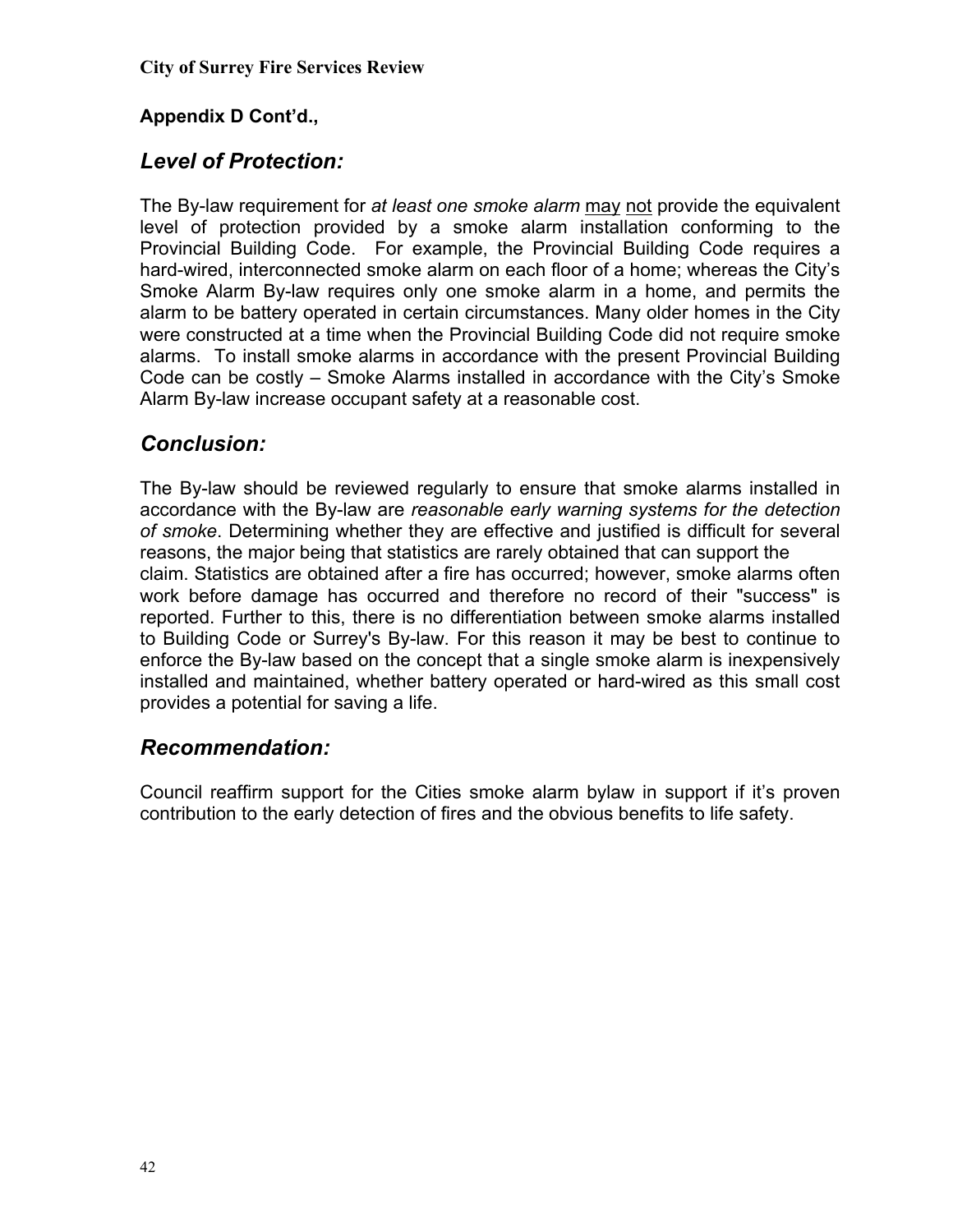# *Appendix E*

The fire service linkage to the insurance industry in the form of contributions dates back to 1920. In 1920 the Fire Services Act (Section 48, 50) made a direct connection between the taxes collected under the Act and the cost to deliver the services of The Office of the Fire Commissioner. Although there have been editorial changes to these sections over the years, it would appear that the intent of those changes have not changed (until recently) since the Act came into force in the early 1920's.

The original tax was 1% of the fire premium portion of property tax and automobile insurance, with the proviso that a further levy could be collected if the tax was not sufficient to cover the salaries and expenses of the Office of the Fire Commissioner. The Fire Commissioner stated there has never been an occasion where there was a need to increase the 1% provision due to the revenue not meeting the expenses.

On January 1, 1983, as part of the governments updating of it's financial controls, the Fire Services Act was amended to remove the connection between the operating expenses of the Office of the Fire Commissioner and the tax collected. The Act also changed the tax levy to apply to the entire property insurance premium rather than to only the fire premium portion and removed the application of the Act to automobile insurance. The amendment made the calculation of the Fires Services Act Insurance Premium Tax consistent with the *Insurance Premium Tax Act*, which imposes a tax of 3% on property and liability insurance premiums.

The most recent developments occurred on January 1, 2000, which deleted all reference to the 1% tax from the Fire Services Act and shifted the 1% tax to the *Insurance Premium Tax Act* for a total of 4%.

# *Conclusion:*

The insurance industry makes substantial contributions to BC Government through the *Insurance Premium Tax Act* based on the value of premiums collected. In discussion with the Fire Commissioner, he has confirmed that in 1999 a total of \$1.46 billion was collected by the insurance industry, this translated into \$ 58.4 million in contributions to the BC Government. A Summary of revenue and expense of the Fire Commissioners Office is detailed below and a legal opinion is attached for examination, courtesy of the Greater Vancouver Fire Chiefs Association.

| Office of the Fire Commissioner Accounting of Fire Services Act 1 % Tax Collected |               |               |                          |    |                           |                |                        |  |  |  |  |  |
|-----------------------------------------------------------------------------------|---------------|---------------|--------------------------|----|---------------------------|----------------|------------------------|--|--|--|--|--|
|                                                                                   | <b>Fiscal</b> | <b>Budget</b> |                          |    | <b>Tax Collected From</b> | <b>Surplus</b> |                        |  |  |  |  |  |
|                                                                                   | Year          |               | <b>Fire Commissioner</b> |    | <b>Insurance Industry</b> |                | <b>General Revenue</b> |  |  |  |  |  |
|                                                                                   | 1990/91       | \$            | 3,022,193.00             | \$ | 5,800,000.00              | \$             | 2,777,807.00           |  |  |  |  |  |
|                                                                                   | 1991/92       | \$            | 3,280,473.00             | \$ | 6,000,000.00              | \$             | 2,719,527.00           |  |  |  |  |  |
|                                                                                   | 1992/93       | \$            | 3,023,506.00             | S  | 7,200,000.00              | \$             | 4,176,494.00           |  |  |  |  |  |
|                                                                                   | 1993/94       | \$            | 3,274,780.00             | \$ | 7,000,000.00              | \$             | 3,725,220.00           |  |  |  |  |  |
|                                                                                   | 1994/95       | \$            | 3,320,000.00             | \$ | 8,300,000.00              | \$             | 4,980,000.00           |  |  |  |  |  |
|                                                                                   | 1995/96       | \$            | 3,240,896.00             | \$ | 8,500,000.00              | \$             | 5,259,104.00           |  |  |  |  |  |
|                                                                                   | 1996/97       | \$            | 3,228,287.00             | \$ | 11,000,000.00             | -S             | 7,771,713.00           |  |  |  |  |  |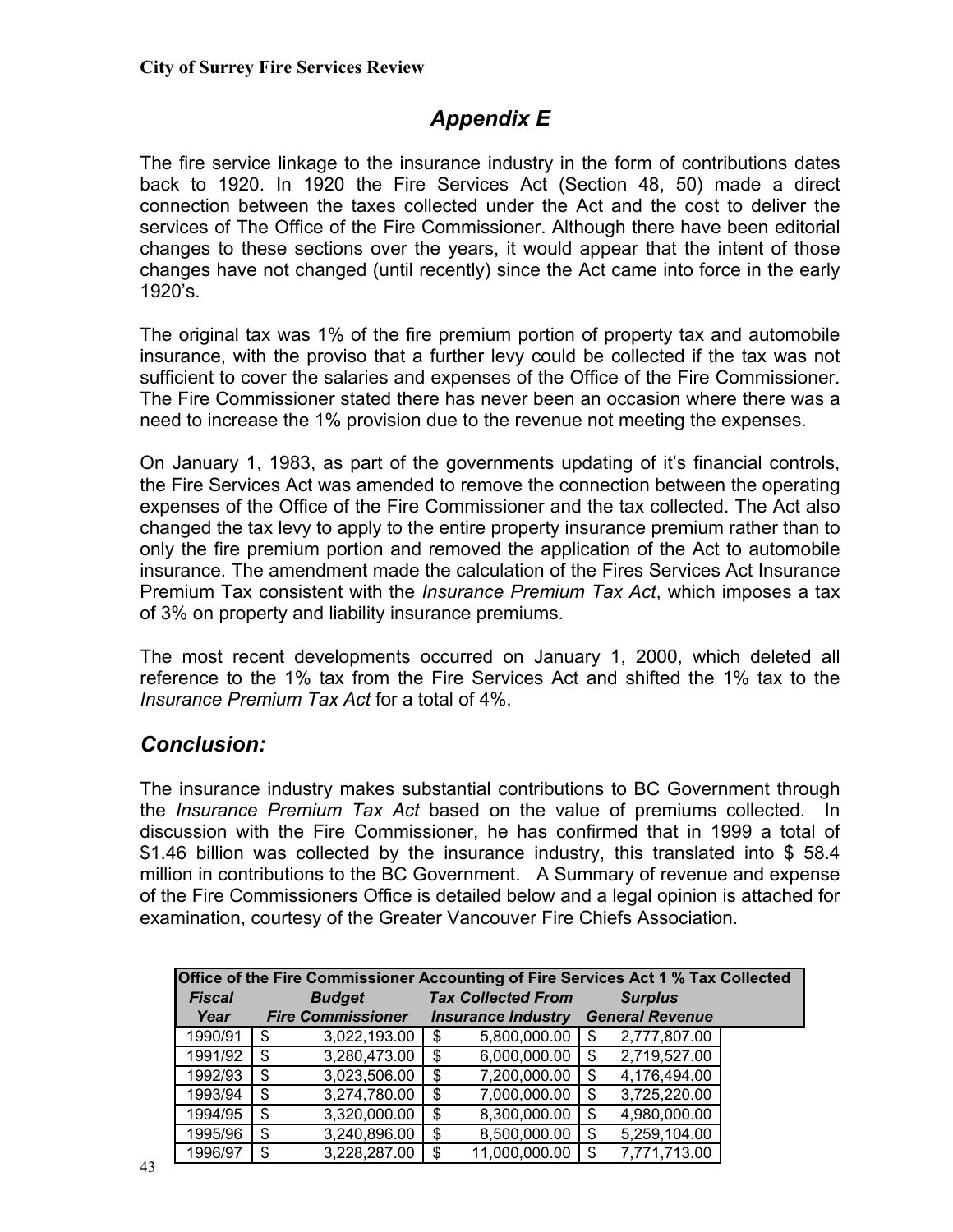# **Appendix E Cont'd.,**

#### *Recommendation:*

Council lobby the BC Government to have 1% Tax redirected to the City to offset Fire Service expenses.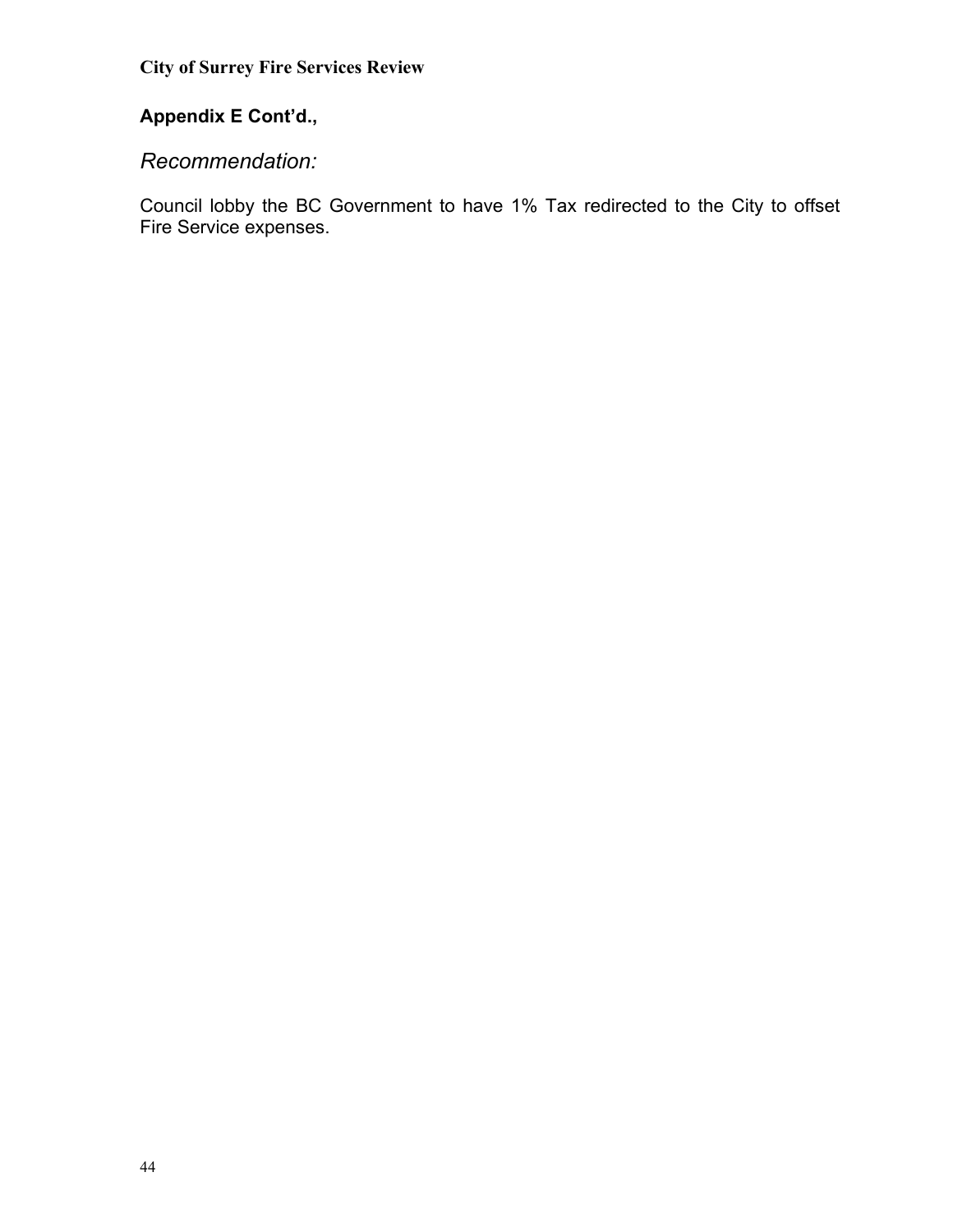# *Appendix F Summary of Recommendations & Initiatives*

#### **1. Deployment of volunteer firefighters**

The City of Surrey volunteer firefighter force carries untold benefits to the city. These include but are not limited to community pride, community service, public education, public safety, and emergency incident response and fund raising events to support the community associated organizations such as the burn unit at the Vancouver General Hospital and the United Way.

• Meaningful or Expanded Role

Encourage volunteers to provide input into operational decisions, which would affect them.

- Communications Structure (Volunteer) Establish an elected structure within the volunteer group
- Input into Strategic Plan, Heath and Safety Committees Volunteers should have input into all Fire Service Committees
- Career Hiring Policy Hire qualified ratio of (100%) volunteers for career positions
- Identity of Volunteers
	- Establish a uniform committee with volunteer representation to aid in the introduction of the program Issue volunteer firefighters with uniforms
	- Develop a volunteer orientation hand book
- Recognition as Volunteer Firefighters
	- Frequency of payment for services from quarterly to monthly
	- Appreciation banquet
	- Paraphernalia provisions
- Communications Structure (Administration)
	- Stronger involvement for the Assistant Chief for Volunteers
- Relationship of Volunteer Firefighters and Career Firefighters
	- Zero tolerance for harassment
	- Implement policy for dispute resolution
	- Provide harassment training for both volunteer and career firefighters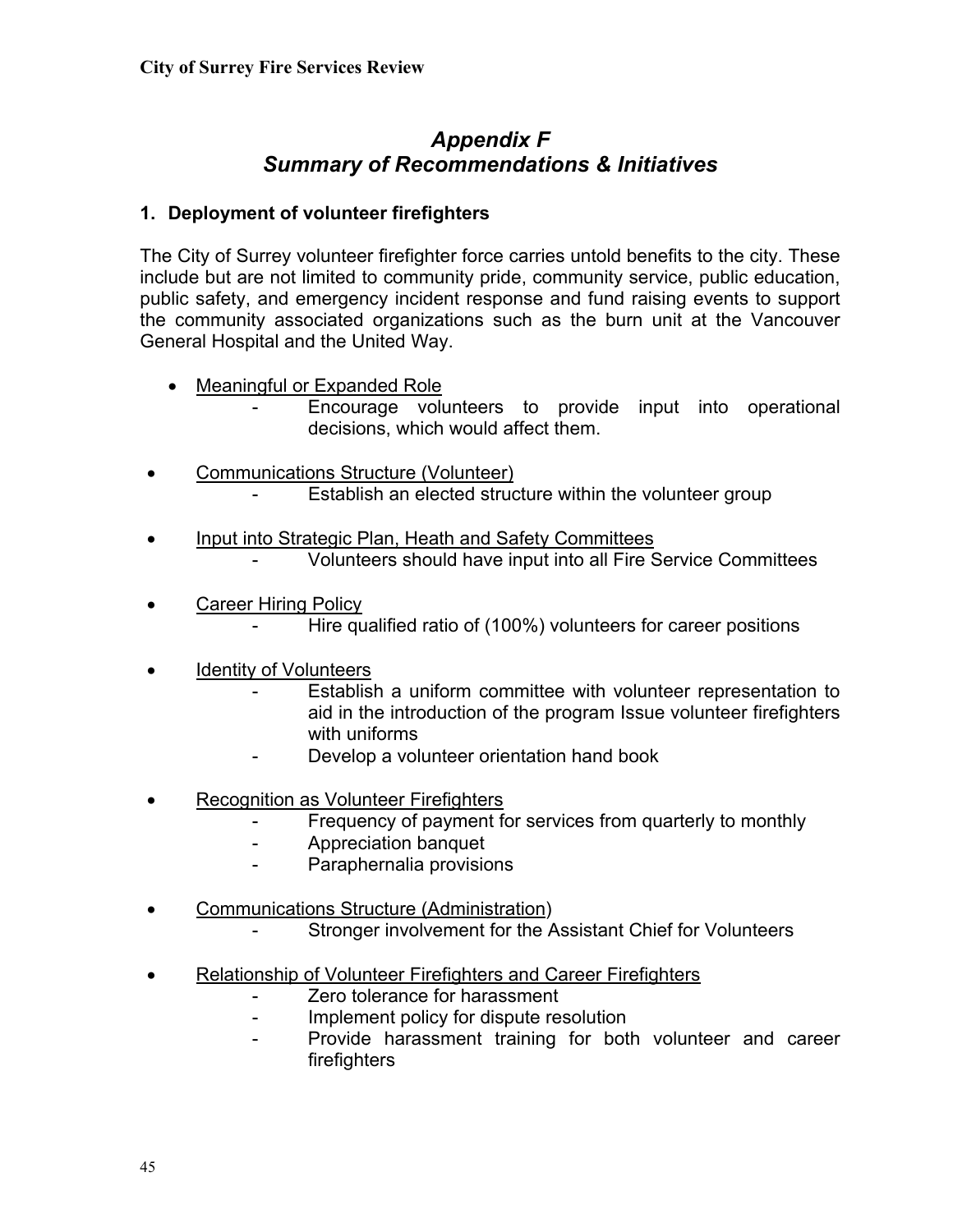#### **Appendix F Cont'd.,**

- Volunteer Hiring
	- Hold volunteer recruitment workshops
	- Allow existing volunteers input
	- Hold annual recruitment drives

The key issues brought to the task force are at the various stages of implementation, and need to be supported.

We have recently installed volunteer firefighters in station (11) in Boundry Park and will be evaluating the feasibility of installing volunteer firefighters in station (17) Rosemary Heights and station (18) Fleetwood. Upon completion of the program all fire stations will be supplemented by volunteer firefighters if we are able to attract candidates for stations (17) and (18).

#### **2. Four person staffing on pumper trucks**

The recommended approach to resolving staffing shortages is a combination of hiring 12 new staff, 8 in the year 2001 and 4 in the year 2002 and the continuation of current programs. Further it is recommended that in 2005 additional 8 firefighters be hired (2 per shift) and placed in station 13 (Sunnyside). The Aerial Ladder be redeployed to a volunteer station yet to be determined and a Quint to be placed at Station 13. The pump and crew of station 13 relocated to station 12 (Crescent Beach).

#### **3. Property loss in Surrey**

Support continued assertive fire prevention; code enforcement, public education and suppression activities will reflect further advances in a positive fire loss trend.

Council direct Fire Service and Planning staff to bring a detailed strategy forward amended the fire limits bylaw as follows:

Sprinkler all new Buildings except:

- X. Detached single-family dwellings.
- XI. Portable classrooms.
- XII. Construction site offices, tool sheds and similar structures during the period of construction on any particular site.
- XIII. Detached buildings under 50  $m^2$  in area and 140  $m^3$  in volume.
- XIV. Detached gasoline service station canopies.
- XV. Greenhouses.
- XVI. Riding Arenas if of non-combustible construction.
- XVII. Farm Buildings defined by the British Columbia Building Code Regulations conforming with the following:
	- c) Under 2000  $m^2$  in floor area.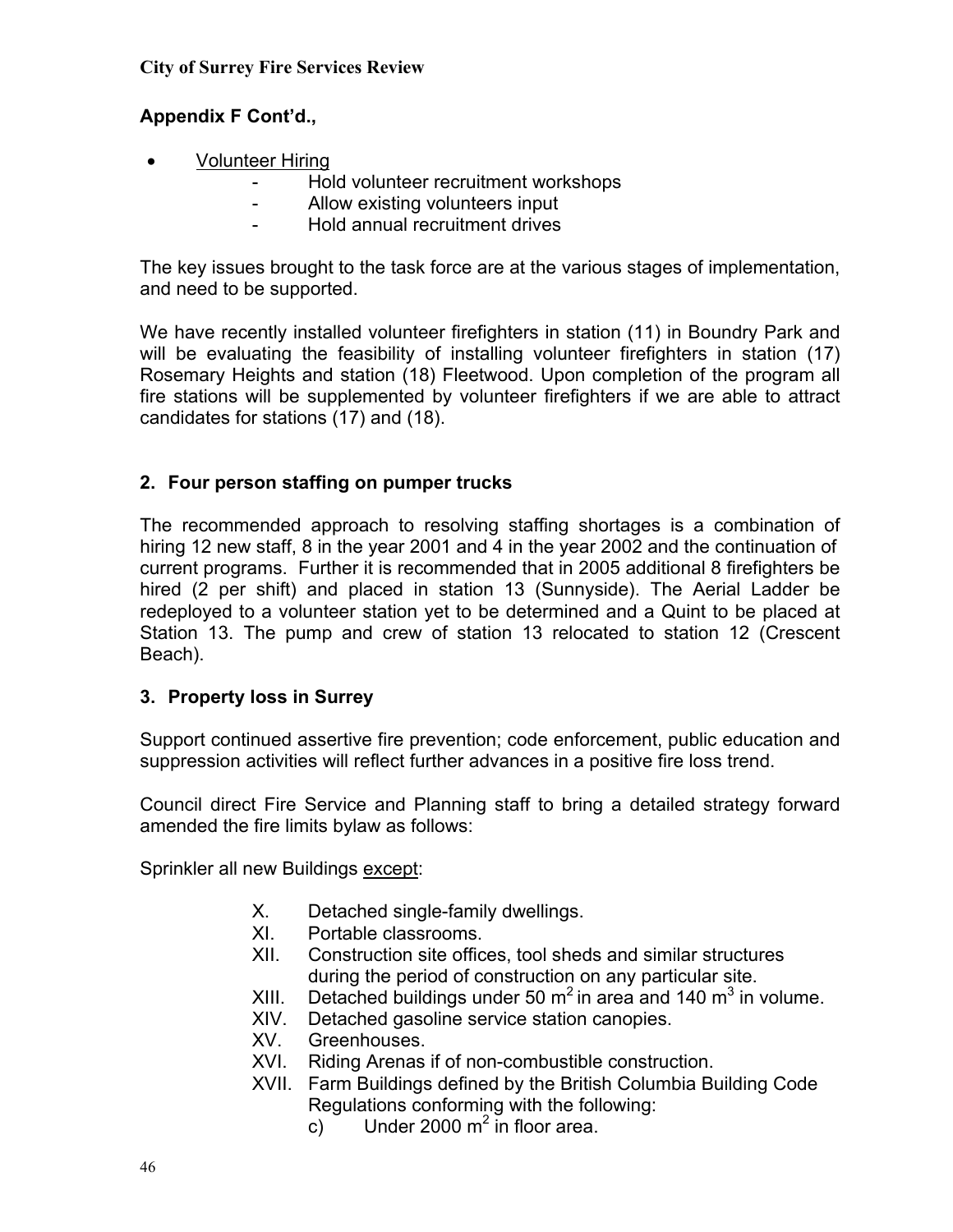#### **Appendix F Cont'd.,**

- d) Over 2000  $m^2$  in floor area and of non-combustible construction.
- XVIII. Any other building that in the opinion of the Fire Chief is similar to a building referred to in Subsections I through VIII in terms of its fire safety characteristics.
- A. All renovated, repaired or altered buildings except those exempted in Subsections I through IX above where such renovations, repairs or alterations exceed 75% of the building's assessed value above the foundation.

The intent of these proposed amendments would accommodate increased response coverage in areas that sprinklers were installed in buildings; no additional resources would be required to deliver services and these buildings would experience an improved level of safety. The intent of these amendments would also insure a balance between service and increases in both operating and capital costs.

We have reviewed the City's fire loss experiences in 10-year windows and the trend line indicates consistencies in our losses year to year. It is our intent to reduce these loss experiences through implementation of technologies and/or early detection systems that not only support early detection but also incipient extinguishment. The intended purpose of this initiative is to curtail the need for additional future fire stations beyond our existing inventory; with full implementation of these programs the future view could include a reduction in the current number of fire stations.

The reduction of property loss from fire not only benefits the occupant; it also creates a cost avoidance to the insurance carriers, who in essence are the indirect users of our service, and discussions should be initiated between the B.C. Government and the insurance carriers to have the *Insurance Premium Tax* redirected to the City of offset Surrey Fire Service expenses.

Council reaffirm support for the Cities smoke alarm bylaw in support if it's proven contribution to the early detection of fires and the obvious benefits to life safety.

#### **4. Analyze deployment of resources**

Support the strategies that have become apparent from the study that can be utilized to improve response times, specifically dispatch times and turn out times, which would decrease total response time. They include:

- Implementation of call taker interrogation system and training program;
- Implementation of training and policy to improve turn out times for both career and volunteer firefighters; and,
- Realignment of some fire stations boundary areas thereby decreasing response distances.